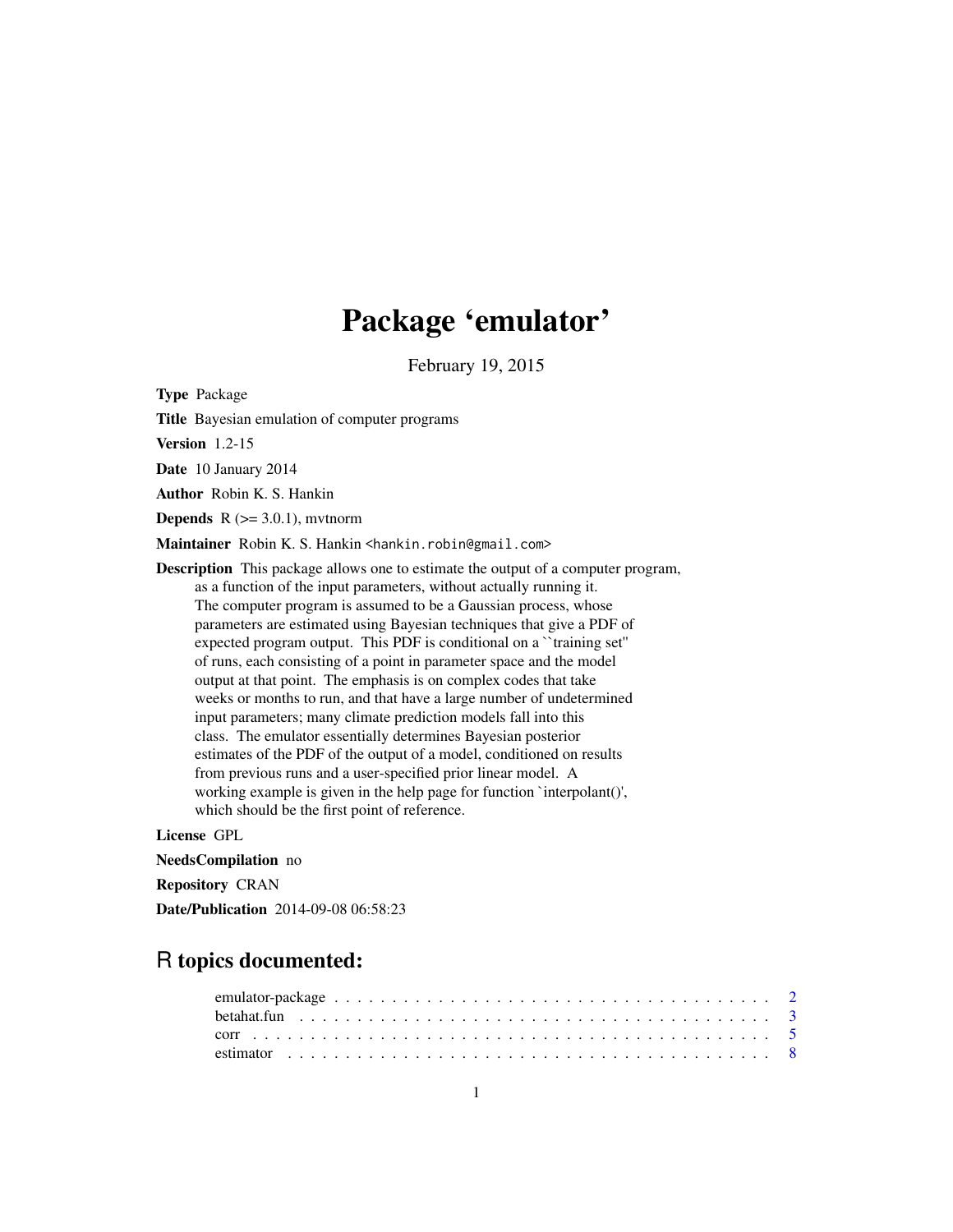<span id="page-1-0"></span>

| model |     |
|-------|-----|
|       |     |
|       |     |
|       |     |
|       |     |
|       |     |
|       |     |
|       |     |
|       |     |
|       |     |
|       |     |
|       |     |
|       |     |
|       | -42 |
|       | 43  |

emulator-package *Emulation of computer code output*

#### Description

This package allows one to estimate the output of a computer program, as a function of the input parameters, without actually running it. The computer program is assumed to be a Gaussian process, whose parameters are estimated using Bayesian techniqes that give a PDF of expected program output. This PDF is conditional on a "training set" of runs, each consisting of a point in parameter space and the model output at that point. The emphasis is on complex codes that take weeks or months to run, and that have a large number of undetermined input parameters; many climate prediction models fall into this class. The emulator essentially determines Bayesian a-postiori estimates of the PDF of the output of a model, conditioned on results from previous runs and a user-specified prior linear model. A working example is given in the help page for function interpolant(), which should be the users's first point of reference.

#### Details

| Package: | emulator   |
|----------|------------|
| Type:    | Package    |
| Version: | 1.0        |
| Date:    | 2007-05-02 |
| License: | GPL.       |

The primary function of the package is interpolant().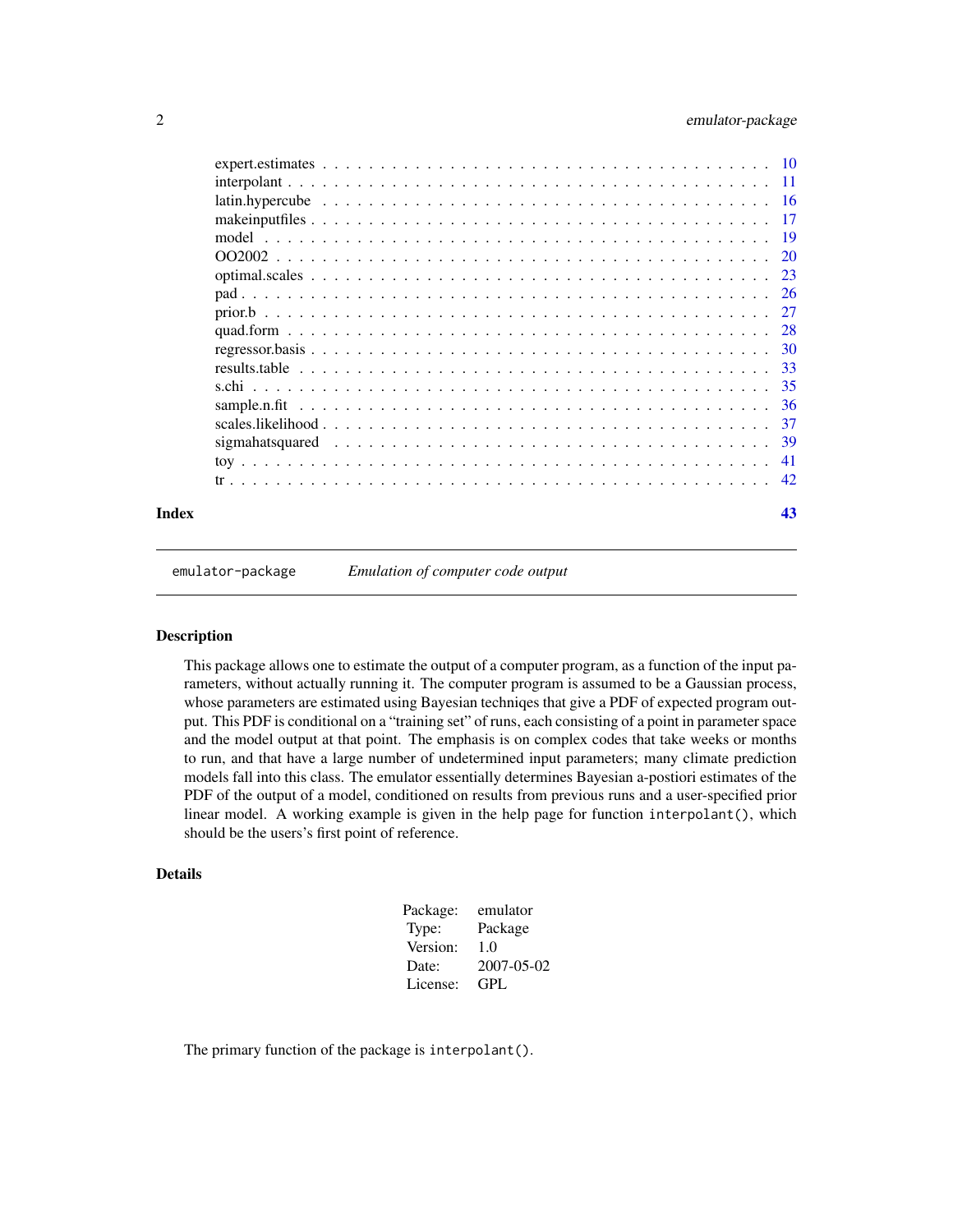#### <span id="page-2-0"></span>betahat.fun 3

#### Author(s)

Robin K. S. Hankin

Maintainer: <hankin.robin@gmail.com>

### References

- J. Oakley 1999. *Bayesian uncertainty analysis for complex computer codes*, PhD thesis, University of Sheffield
- J. Oakley and A. O'Hagan, 2002. *Bayesian Inference for the Uncertainty Distribution of Computer Model Outputs*, Biometrika 89(4), pp769-784
- R. K. S. Hankin 2005. *Introducing BACCO, an R bundle for Bayesian analysis of computer code output*, Journal of Statistical Software, 14(16)

#### Examples

```
# The following example takes a toy dataframe (toy), which represents an
# experimental design. Variable d contains observations at points in a
# six dimensional parameter space specified by the rows of toy.
# Function interpolant() is then called to estimate what the
# observation would be at a point that has no direct observation.
data(toy)
d <- c(11.05, 7.48, 12.94, 14.91, 11.34, 5.0, 11.83, 11.761, 11.62, 6.70)
fish \le rep(1,6)
x \leq -rep(0.5, 6)
```
interpolant(x, d, toy, scales=fish,give=TRUE)

betahat.fun *Calculates MLE coefficients of linear fit*

## Description

Determines the MLE (least squares) regression coeffients for the specified regression basis.

The ".A" form needs only A (and not Ainv), thus removing the need to calculate a matrix inverse. Note that this form is *slower* than the other if Ainv is known in advance, as solve(.,.) is slow.

If Ainv is not known in advance, the two forms seem to perform similarly in the cases considered here and in the goldstein package.

#### Usage

```
betahat.fun(xold, Ainv, d, give.variance=FALSE, func)
betahat.fun.A(xold, A, d, give.variance=FALSE, func)
```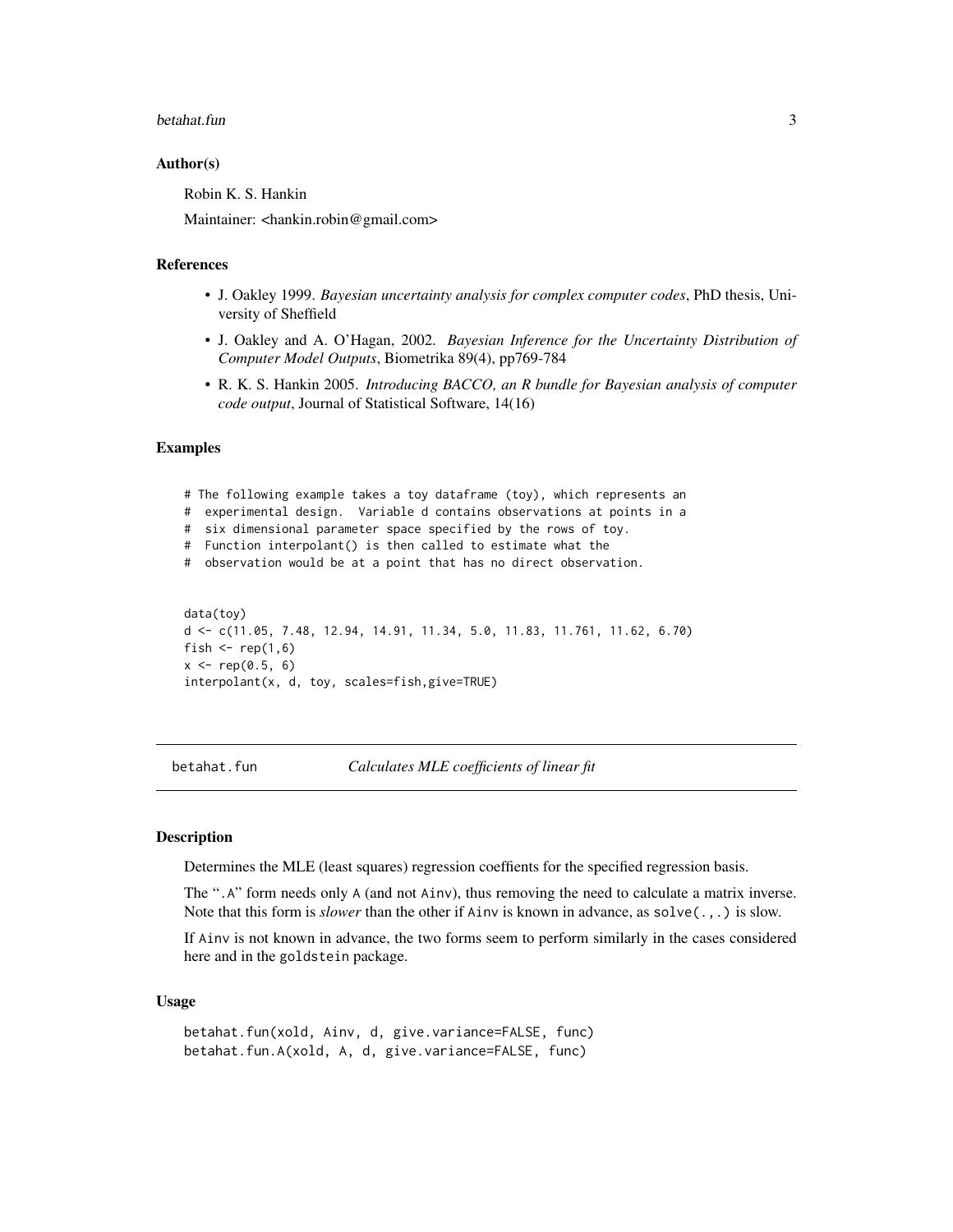#### **Arguments**

| xold          | Data frame, each line being the parameters of one run                                                                                               |
|---------------|-----------------------------------------------------------------------------------------------------------------------------------------------------|
| A             | Correlation matrix, typically provided by corr.matrix()                                                                                             |
| Ainv          | Inverse of the correlation matrix A                                                                                                                 |
| d             | Vector of results at the points specified in xold                                                                                                   |
| give.variance | Boolean, with TRUE meaning to return information on the variance of $\beta$ and<br>default FALSE meaning to return just the least squares estimator |
| func          | Function to generate regression basis; defaults to regressor basis                                                                                  |

#### Note

Here, the strategy of using two separate functions, eg foo() and foo.A(), one of which inverts A and one of which uses notionally more efficient means. Compare the other strategy in which a Boolean flag, use.Ainv, has the same effect. An example would be scales.likelihood().

#### Author(s)

Robin K. S. Hankin

#### References

- J. Oakley and A. O'Hagan, 2002. *Bayesian Inference for the Uncertainty Distribution of Computer Model Outputs*, Biometrika 89(4), pp769-784
- R. K. S. Hankin 2005. *Introducing BACCO, an R bundle for Bayesian analysis of computer code output*, Journal of Statistical Software, 14(16)

## Examples

```
data(toy)
val <- toy
H <- regressor.multi(val)
d \leftarrow apply(H, 1, function(x) \{sum((0:6)*x)\})fish \leftarrow rep(2,6)
A <- corr.matrix(val,scales=fish)
Ainv <- solve(A)
# now add suitably correlated Gaussian noise:
d <- as.vector(rmvnorm(n=1,mean=d, 0.1*A))
betahat.fun(val , Ainv , d) \# should be close to c(0,1:6)# Now look at the variances:
betahat.fun(val,Ainv,give.variance=TRUE, d)
```
# now find the value of the prior expectation (ie the regression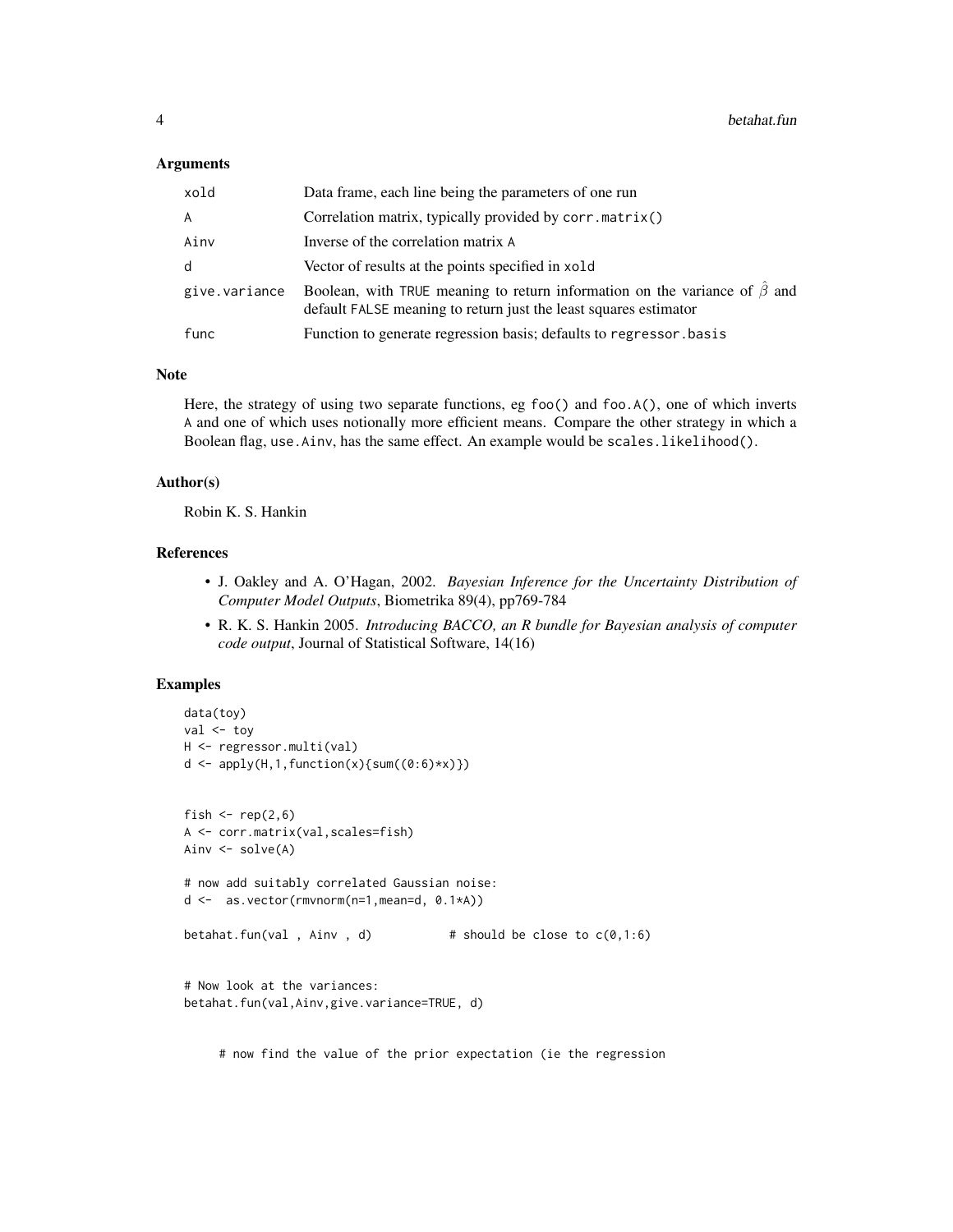```
# plane) at an unknown point:
x.unknown \leq rep(0.5, 6)
regressor.basis(x.unknown) %*% betahat.fun(val, Ainv, d)
     # compare the prior with the posterior
interpolant(x.unknown, d, val, Ainv,scales=fish)
     # Heh, it's the same! (of course it is, there is no error here!)
     # OK, put some error on the old observations:
d.noisy <- as.vector(rmvnorm(n=1,mean=d,0.1*A))
     # now compute the regression point:
regressor.basis(x.unknown) %*% betahat.fun(val, Ainv, d.noisy)
     # and compare with the output of interpolant():
interpolant(x.unknown, d.noisy, val, Ainv, scales=fish)
     # there is a difference!
     # now try a basis function that has superfluous degrees of freedom.
     # we need a bigger dataset. Try 100:
val <- latin.hypercube(100,6)
colnames(val) <- letters[1:6]
d \leftarrow apply(val, 1, function(x) \{sum(1:6) * x)\})A <- corr.matrix(val,scales=rep(1,6))
Ainv <- solve(A)
betahat.fun(val, Ainv, d, func=function(x){c(1,x,x^2)})
     # should be c(0:6 ,rep(0,6). The zeroes should be zero exactly
     # because the original function didn't include any squares.
## And finally a sanity check:
f <- function(x){c(1, x, x^2)}
jj1 <- betahat.fun(val, Ainv, d, func=f)
jj2 <- betahat.fun.A(val, A, d, func=f)
abs(jj1-jj2) # should be small
```
<span id="page-4-1"></span>corr *correlation function for calculating A*

#### Description

calculates the correlation function between two points in parameter space, thus determining the correlation matrix A.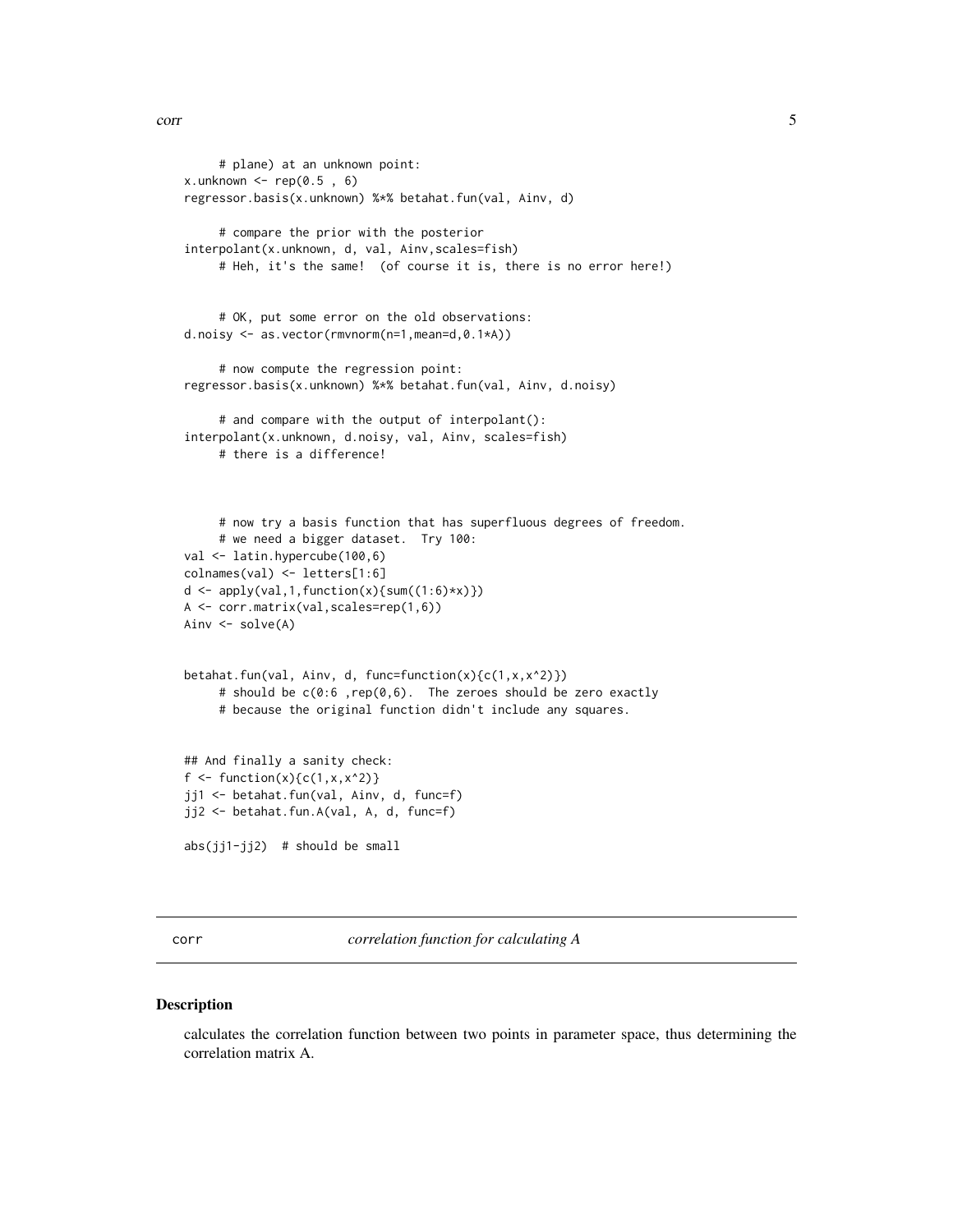## Usage

```
corr(x1, x2, scales=NULL , pos.def.matrix=NULL,
coords="cartesian", spherical.distance.function=NULL)
corr.matrix(xold, yold=NULL, method=1, distance.function=corr, ...)
```
## Arguments

| x1                                  | First point                                                                                                                                                                                                                                                                                                                                                                                                                                                                                                                                                                                                                                                                                                                                                                                                                                                                               |
|-------------------------------------|-------------------------------------------------------------------------------------------------------------------------------------------------------------------------------------------------------------------------------------------------------------------------------------------------------------------------------------------------------------------------------------------------------------------------------------------------------------------------------------------------------------------------------------------------------------------------------------------------------------------------------------------------------------------------------------------------------------------------------------------------------------------------------------------------------------------------------------------------------------------------------------------|
| x2                                  | Second point                                                                                                                                                                                                                                                                                                                                                                                                                                                                                                                                                                                                                                                                                                                                                                                                                                                                              |
| scales                              | Vector specifying the diagonal elements of $B$ (see below)                                                                                                                                                                                                                                                                                                                                                                                                                                                                                                                                                                                                                                                                                                                                                                                                                                |
|                                     | pos. def. matrix Positive definite matrix to be used by corr. matrix() for $B$ . Exactly one of<br>scales and pos.definite.matrix should be specified. Supplying scales<br>specifies the diagonal elements of $B$ (off diagonal elements are set to zero);<br>supply pos.definite.matrix in the general case. A single value is recycled.<br>Note that neither corr() nor corr.matrix() test for positive definiteness                                                                                                                                                                                                                                                                                                                                                                                                                                                                    |
| coords                              | In function corr(), a character string, with default "cartesian" meaning to in-<br>terpret the elements of x1 (and x2) as coordinates in Cartesian space. The only<br>other acceptable value is currently "spherical", which means to interpret the<br>first element of x1 as row number, and the second element as column number,<br>on a spherical computational grid (such as used by climate model Goldstein; see<br>package goldstein for an example of this option in use). Spherical geometry is<br>then used to calculate the geotetic (great circle) distance between point x1 and<br>x2, with function gcd()                                                                                                                                                                                                                                                                    |
| method                              | An integer with values 1, 2, or 3. If 1, then use a fast matrix calculation that<br>returns $e^{-(x-x')^T B(x-x')}$ . If 2 or 3, return the appropriate output from corr(),<br>noting that ellipsis arguments are passed to corr() (for example, scales). The<br>difference between 2 and 3 is a marginal difference in numerical efficiency; the<br>main difference is computational elegance.<br>Warning 1: The code for method=2 (formerly the default), has a bug. If yold<br>has only one row, then corr.matrix(xold, yold, scales, method=2) returns<br>the transpose of what one would expect. Methods 1 and 3 return the correct<br>matrix.<br>Warning 2: If argument distance. function is not the default, and method is<br>the default (ie 1), then method will be silently changed to 2 on the grounds that<br>method=1 is meaningless unless the distance function is corr() |
| distance.function                   |                                                                                                                                                                                                                                                                                                                                                                                                                                                                                                                                                                                                                                                                                                                                                                                                                                                                                           |
|                                     | Function to be used to calculate distances in corr.matrix(). Defaults to corr()                                                                                                                                                                                                                                                                                                                                                                                                                                                                                                                                                                                                                                                                                                                                                                                                           |
| xold                                | Matrix, each row of which is an evaluated point                                                                                                                                                                                                                                                                                                                                                                                                                                                                                                                                                                                                                                                                                                                                                                                                                                           |
| yold<br>spherical.distance.function | (optional) matrix, each row of which is an evaluated point. If missing, use xold                                                                                                                                                                                                                                                                                                                                                                                                                                                                                                                                                                                                                                                                                                                                                                                                          |
|                                     | In corr, a function to determine the distance between two points; used if coords="spherical".<br>A good one to choose is gcd() (that is, Great Circle Distance) of the goldstein<br>library                                                                                                                                                                                                                                                                                                                                                                                                                                                                                                                                                                                                                                                                                               |
| $\cdot$                             | In function $corr$ . matrix(), extra arguments that are passed on to the distance<br>function. In the default case in which the distance.function is corr(), one must<br>pass scales                                                                                                                                                                                                                                                                                                                                                                                                                                                                                                                                                                                                                                                                                                      |
|                                     |                                                                                                                                                                                                                                                                                                                                                                                                                                                                                                                                                                                                                                                                                                                                                                                                                                                                                           |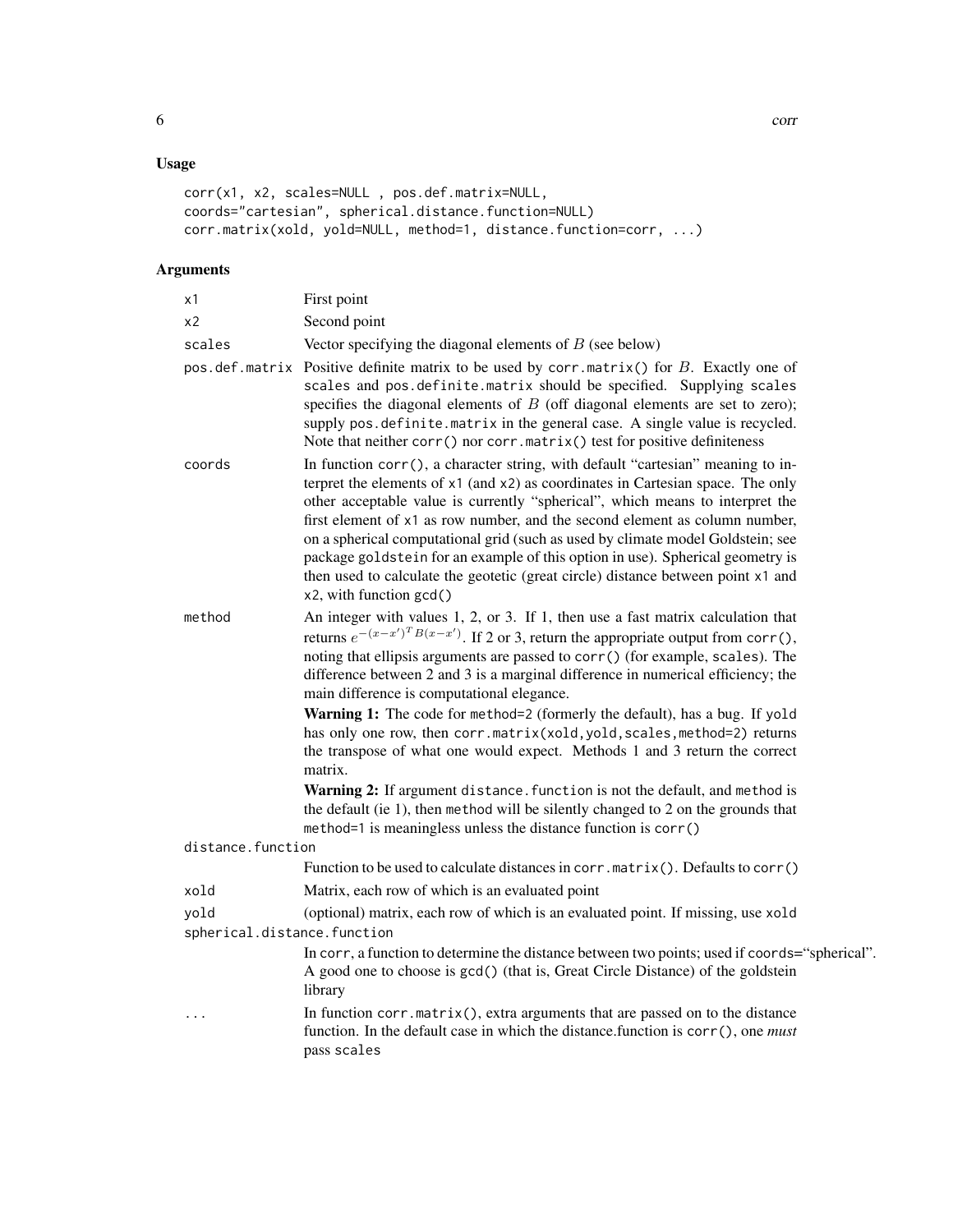corr 7 and 2008 and 2008 and 2008 and 2008 and 2008 and 2008 and 2008 and 2008 and 2008 and 2008 and 2008 and 2008 and 2008 and 2008 and 2008 and 2008 and 2008 and 2008 and 2008 and 2008 and 2008 and 2008 and 2008 and 2008

#### Details

Function corr() calculates the correlation between two points x1 and x2 in the parameter space. Function corr.matrix() calculates the correlation matrix between each row of xold and yold. If yold=NULL then the correlation matrix between xold and itself is returned, which should be positive definite.

Evaluates Oakley's equation 2.12 for the correlation between  $\eta(x)$  and  $\eta(x')$ :  $e^{-(x-x')^T B(x-x')}$ .

#### Value

Returns the correlation function

#### Note

It is worth reemphasising that supplying scales makes matrix  $B$  diagonal.

Thus, if scales is supplied, B=diag(scales) and

$$
c(x, x') = \exp [-(x - x')^{T} B(x - x')] = \exp \left[\sum_{i} s_{i} (x_{i} - x')^{2}\right]
$$

Thus if x has units  $[X]$ , the units of scales are  $[X^{-2}]$ .

So if scales[i] is big, even small displacements in  $x[i]$  (that is, moving a small distance in parameter space, in the i-th dimension) will result in small correlations. If scales[i] is small, even large displacements in x[1] will have large correlations

#### Author(s)

Robin K. S. Hankin

#### References

- J. Oakley 1999. *Bayesian uncertainty analysis for complex computer codes*, PhD thesis, University of Sheffield.
- J. Oakley and A. O'Hagan, 2002. *Bayesian Inference for the Uncertainty Distribution of Computer Model Outputs*, Biometrika 89(4), pp769-784
- R. K. S. Hankin 2005. *Introducing BACCO, an R bundle for Bayesian analysis of computer code output*, Journal of Statistical Software, 14(16)

```
jj <- latin.hypercube(2,10)
x1 \leftarrow j[1,]x2 < - jj[2,]
corr(x1,x2,scales=rep(1,10)) # correlation between 2 points
corr(x1,x2,pos.def.matrix=0.1+diag(10)) # see effect of offdiagonal elements
x \le latin.hypercube(4,7) \qquad # 4 points in 7-dimensional space
rownames(x) \le letters[1:4] # name the points
```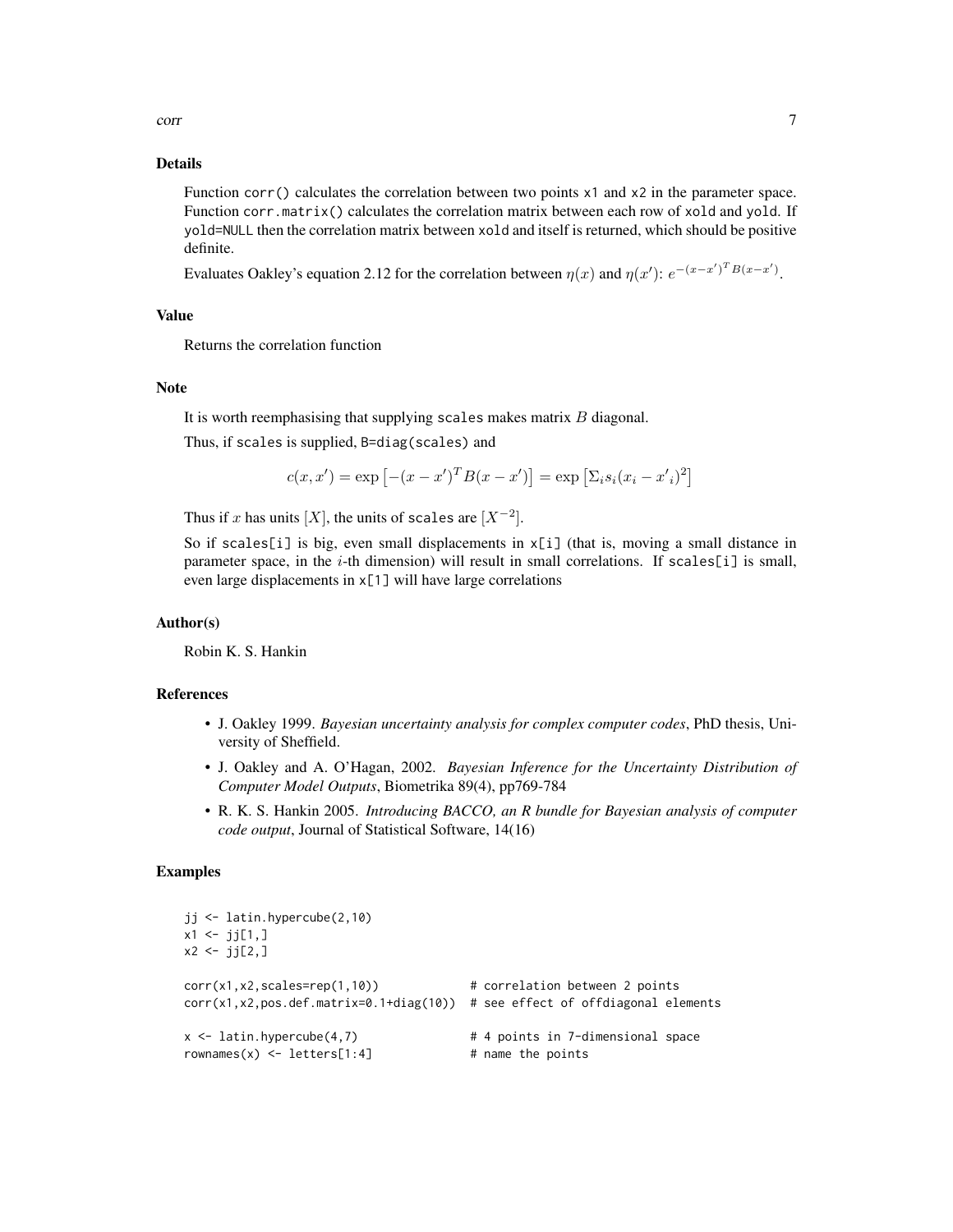#### <span id="page-7-0"></span>8 estimator estimator estimator estimator estimator estimator estimator estimator estimator estimator estimator estimator estimator estimator estimator estimator estimator estimator estimator estimator estimator estimator

```
corr.matrix(x,scales=rep(1,7))
x[1,1] <- 100 x[1,1] <- 100
corr.matrix(x,scales=rep(1,7))
# note that all the first row and first column apart from element [1,1]
# is zero (or very nearly so) because the first point is now very far
# from the other points and has zero correlation with them.
# To use just a single dimension, remember to use the drop=FALSE argument:
corr.matrix(x[,1,drop=FALSE],scales=rep(1,1))
# For problems in 1D, coerce the independent variable to a matrix:
m <- c(0.2, 0.4, 0.403, 0.9)
corr.matrix(cbind(m),scales=1)
# now use a non-default value for distance.function.
# Function f() below taken from Jeremy Oakley's thesis page 12,
# equation 2.10:
f \leftarrow function(x, y, theta){
 d \leftarrow sum(abs(x-y))if(d >= theta){
   return(0)
 }else{
   return(1-d/theta)
 }
}
corr.matrix(xold=x, distance.function=f, method=2, theta=4)
 # Note the first row and first column is a single 1 and 3 zeros
# (because the first point, viz x[1,], is "far" from the other points).
 # Also note the method=2 argument here; method=1 is the fast slick
 # matrix method suggested by Doug and Jeremy, but this only works
 # for distance.function=corr.
```
estimator *Estimates each known datapoint using the others as datapoints*

#### **Description**

Uses Bayesian techniques to estimate a model's prediction at each of n datapoints. To estimate the  $i<sup>th</sup>$  point, conditioning variables of  $1, \ldots, i-1$  and  $i+1, \ldots, n$  inclusive are used (ie, all points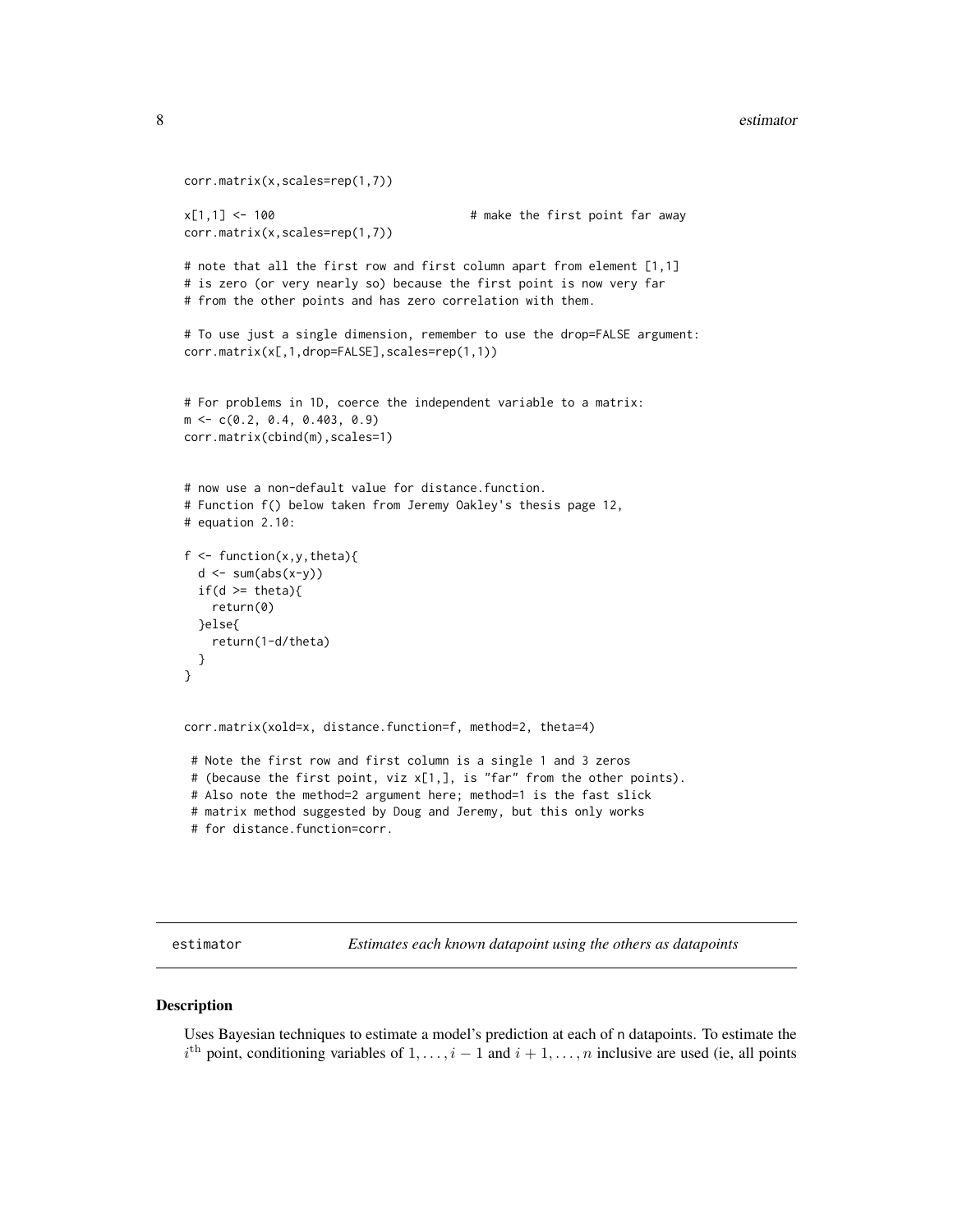#### estimator 9

```
except point i).
```
This routine is useful when finding optimal coefficients for the correlation using boot methods.

#### Usage

```
estimator(val, A, d, scales=NULL, pos.def.matrix=NULL,
func=regressor.basis)
```
#### Arguments

| val    | Design matrix with rows corresponding to points at which the function is known                                                                                                                                                                                                                                                                             |
|--------|------------------------------------------------------------------------------------------------------------------------------------------------------------------------------------------------------------------------------------------------------------------------------------------------------------------------------------------------------------|
| A      | Correlation matrix (note that this is <b>not</b> the inverse of the correlation matrix)                                                                                                                                                                                                                                                                    |
| d      | Vector of observations                                                                                                                                                                                                                                                                                                                                     |
| scales | Scales to be used to calculate $t(x)$ . Note that scales has no default value<br>because estimator () is most often used in the context of assessing the appro-<br>priateness of a given value of scales. If the desired distance matrix (called $B$ in<br>Oakley) is not diagonal, pass this matrix to estimator () via the pos. def. matrix<br>argument. |
|        | $pos. def.matrix$ Positive definite matrix $B$ .                                                                                                                                                                                                                                                                                                           |
| func   | Function used to determine basis vectors, defaulting to regressor basis if not<br>given.                                                                                                                                                                                                                                                                   |

#### Details

Given a matrix of observation points and a vector of observations, estimator() returns a vector of predictions. Each prediction is made in a three step process. For each index i:

- Observation  $d[i]$  is discarded, and row i and column i deleted from A (giving  $A[-i,-i]$ ). Thus d and A are the observation vector and correlation matrix that would have been obtained had observation i not been available.
- The value of  $d[i]$  is estimated on the basis of the shortened observation vector and the comatrix of A.

It is then possible to make a scatterplot of d vs dhat where dhat=estimator(val,A,d). If the scales used are "good", then the points of this scatterplot will be close to abline(0,1). The third step is to optimize the goodness of fit of this scatterplot.

## Value

A vector of observations of the same length as d.

#### Author(s)

Robin K. S. Hankin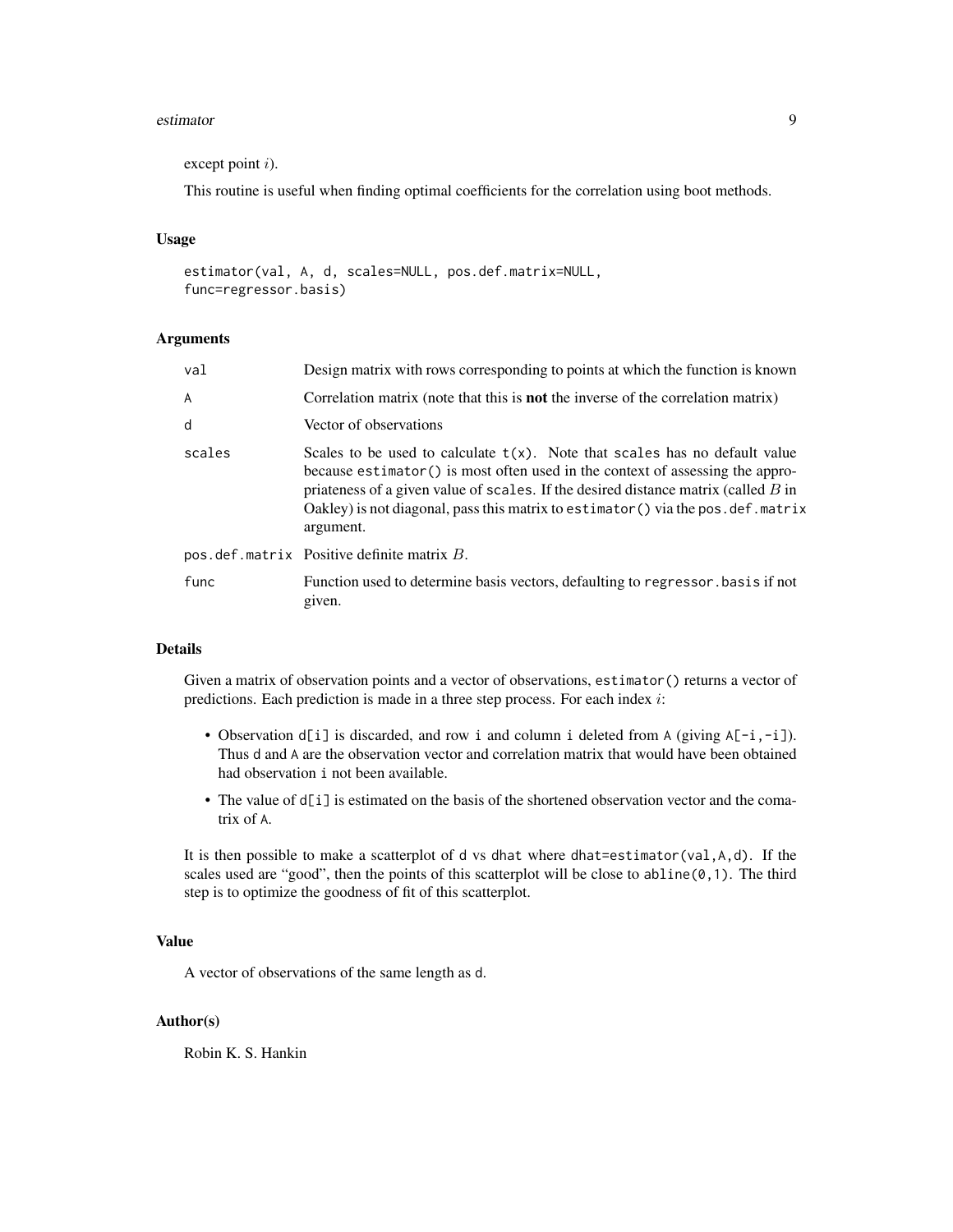#### <span id="page-9-0"></span>References

- J. Oakley and A. O'Hagan, 2002. *Bayesian Inference for the Uncertainty Distribution of Computer Model Outputs*, Biometrika 89(4), pp769-784
- R. K. S. Hankin 2005. *Introducing BACCO, an R bundle for Bayesian analysis of computer code output*, Journal of Statistical Software, 14(16)

## See Also

[optimal.scales](#page-22-1)

#### Examples

```
# example has 40 observations on 6 dimensions.
# function is just sum((1:6)*x) where x=c(x_1, \ldots, x_2)val <- latin.hypercube(40,6)
colnames(val) <- letters[1:6]
d \leftarrow apply(val, 1, function(x) \{sum(1:6) * x)\})#pick some scales:
fish <- rep(1,ncol(val))
A <- corr.matrix(val,scales=fish)
#add some suitably correlated noise:
d <- as.vector(rmvnorm(n=1, mean=d, 0.1*A))
# estimate d using the leave-out-one technique in estimator():
d.est <- estimator(val, A, d, scales=fish)
#and plot the result:
lims <- range(c(d,d.est))
par(pty="s")
plot(d, d.est, xaxs="r", yaxs="r", xlim=lims, ylim=lims)
abline(0,1)
```
<span id="page-9-1"></span>expert.estimates *Expert estimates for Goldstein input parameters*

#### Description

A dataframe consisting of expert judgements of low, best, and high values for each of 19 variables that are used in the creation of the QWERTYgoin. \* files by makeinputfiles().

#### Usage

data(expert.estimates)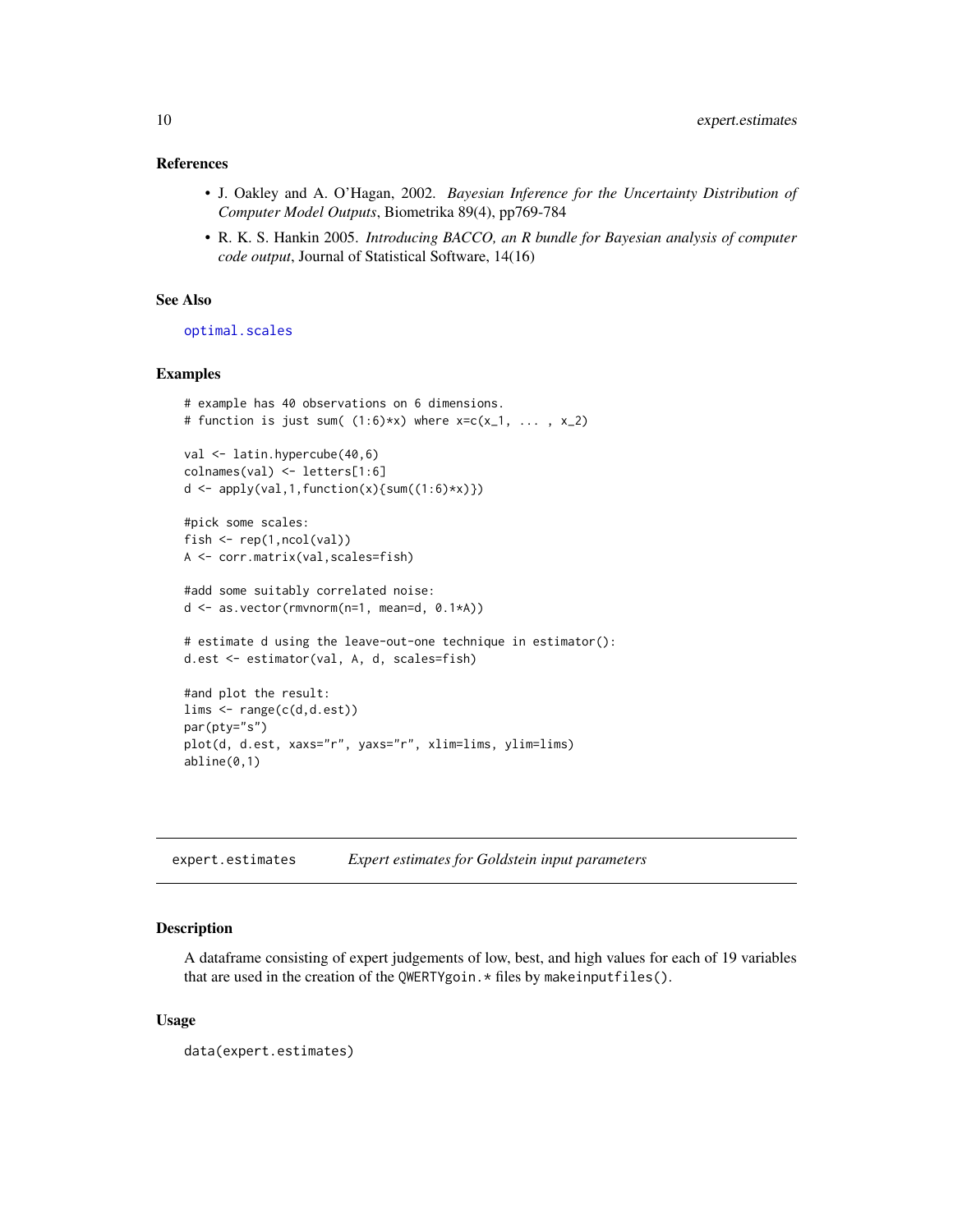#### <span id="page-10-0"></span>interpolant 11

#### Format

A data frame with 19 observations on the following 3 variables.

low a numeric vector: low estimate

best a numeric vector: best estimate

high a numeric vector: high estimate

## Details

The rows correspond to the column names of results.table.

## Examples

data(expert.estimates)

<span id="page-10-1"></span>interpolant *Interpolates between known points using Bayesian estimation*

#### Description

Calculates the posterior distribution of results at a point using the techniques outlined by Oakley. Function interpolant() is the primary function of the package. Function interpolant.quick() gives the expectation of the emulator at a set of points, and function interpolant() gives the expectation and other information (such as the variance) at a single point. Function int.qq() gives a quick-quick vectorized interpolant using certain timesaving assumptions.

#### Usage

```
interpolant(x, d, xold, Ainv=NULL, A=NULL, use.Ainv=TRUE,
      scales=NULL, pos.def.matrix=NULL, func=regressor.basis,
      give.full.list = FALSE, distance.function=corr, \ldots)
interpolant.quick(x, d, xold, Ainv=NULL, scales=NULL,
pos.def.matrix=NULL, func=regressor.basis, give.Z = FALSE,
distance.function=corr, ...)
int.qq(x, d, xold, Ainv, pos.def.matrix, func=regressor.basis)
```
## **Arguments**

| X    | Point(s) at which estimation is desired. For interpolant.quick(), argument<br>x is a matrix and an expectation is given for each row                                                                                                      |
|------|-------------------------------------------------------------------------------------------------------------------------------------------------------------------------------------------------------------------------------------------|
| d    | vector of observations, one for each row of xold                                                                                                                                                                                          |
| xold | Matrix with rows corresponding to points at which the function is known                                                                                                                                                                   |
| A    | Correlation matrix A. If not given, it is calculated                                                                                                                                                                                      |
| Ainv | Inverse of correlation matrix A. Required by int.qq(). In interpolant() and<br>interpolant.quick() using the default value of NULL results in Ainv being<br>calculated explicitly (which may be slow: see next argument for more details) |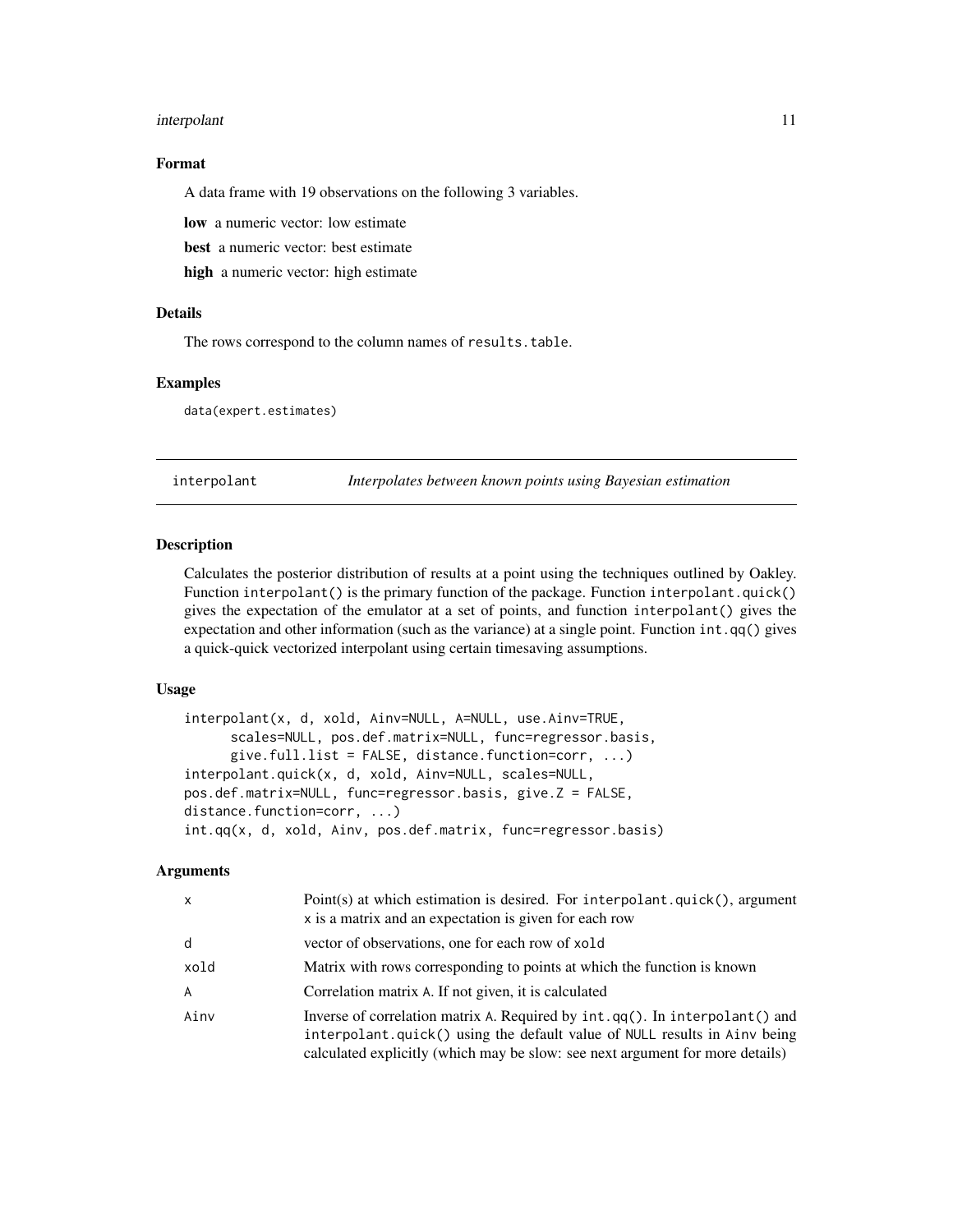| use.Ainv          | Boolean, with default TRUE meaning to use the inverse matrix Ainv (and, if<br>necessary, calculate it using solve(.)). This requires the not inconsiderable<br>overhead of inverting a matrix. If, however, Ainv is available, using the default<br>option is <i>much</i> faster than setting use. Ainv=FALSE; see below. |
|-------------------|---------------------------------------------------------------------------------------------------------------------------------------------------------------------------------------------------------------------------------------------------------------------------------------------------------------------------|
|                   | If FALSE, function interpolant () does not use Ainv, but makes extensive use<br>of $solve(A, x)$ , mostly in the form of quad. form. $inv()$ calls. This option<br>avoids the overhead of inverting a matrix, but has non-negligible marginal costs.                                                                      |
|                   | If Ainv is not available, there is little to choose, in terms of execution time,<br>between calculating it explicitly (that is, setting use Ainv=TRUE), and using<br>$solve(A, x)$ (ie use. Ainv=TRUE).                                                                                                                   |
|                   | Note: if Ainv is given to the function, but use. Ainv is FALSE, the code will<br>do as requested and use the slow $solve(A, x)$ , which is probably not what you<br>want                                                                                                                                                  |
| func              | Function used to determine basis vectors, defaulting to regressor . basis if not<br>given                                                                                                                                                                                                                                 |
|                   | give.full.list In interpolant(), Boolean variable with TRUE meaning to return the whole<br>list of posterior parameters as detailed on pp12-15 of Oakley, and default FALSE<br>meaning to return just the best estimate                                                                                                   |
| scales            | Vector of "roughness" lengths used to calculate $t(x)$ , the correlations between<br>x and the points in the design matrix xold.                                                                                                                                                                                          |
|                   | Note that scales is needed twice overall: once to calculate Ainv, and once to<br>calculate $t(x)$ inside interpolant() $(t(x))$ is determined by calling corr() in-<br>side an apply() loop). A good place to start might be scales=rep(1, ncol(xold)).                                                                   |
|                   | It's probably worth restating here that the elements of scales correspond to the<br>diagonal elements of the $B$ matrix (see ?corr) and so have the dimensions of<br>$[D]^{-2}$ where D is the dimensions of xold                                                                                                         |
| pos.def.matrix    | A positive definite matrix that is used if scales is not supplied. Note that pre-<br>cisely one of scales and pos.def.matrix must be supplied                                                                                                                                                                             |
| give.Z            | In function interpolant.quick(), Boolean variable with TRUE meaning to re-<br>turn the best estimate and the error, and default FALSE meaning to return just the<br>best estimate                                                                                                                                         |
| distance.function |                                                                                                                                                                                                                                                                                                                           |
|                   | Function to compute distances between points, defaulting to corr(). See corr. Rd<br>for details. Note that method=2 or method=3 is required if a non-standard dis-<br>tance function is used                                                                                                                              |
| .                 | Further arguments passed to the distance function, usually corr()                                                                                                                                                                                                                                                         |

## Value

In function interpolant(), if give.full.list is TRUE, a list is returned with components

| betahat         | Standard MLE of the (linear) fit, given the observations |
|-----------------|----------------------------------------------------------|
| prior           | Estimate for the prior                                   |
| sigmahat.square |                                                          |
|                 | Posterior estimate for variance                          |
| mstar.star      | Posterior expectation                                    |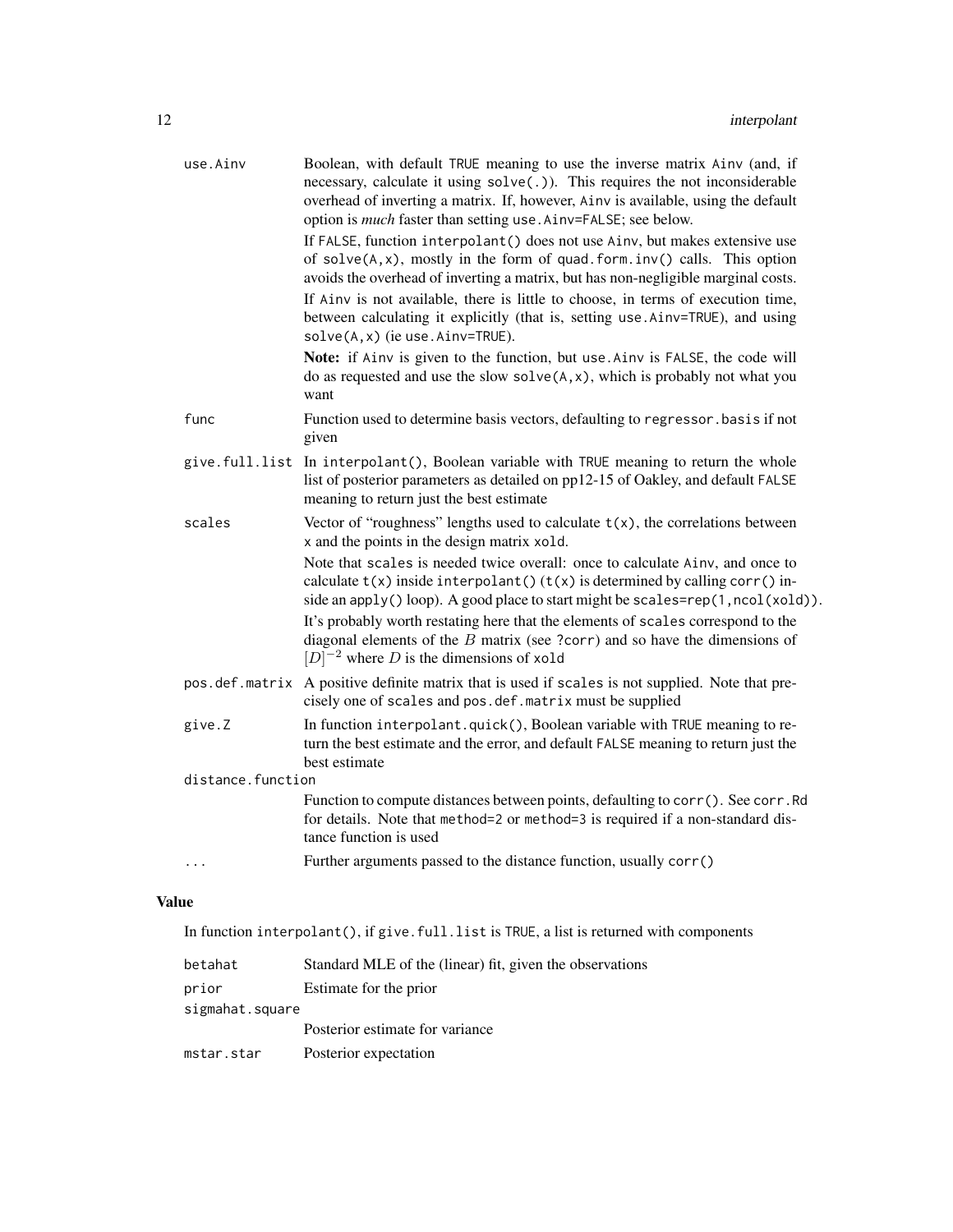#### <span id="page-12-0"></span>interpolant 13

| cstar      | Prior correlation of a point with itself                                                                      |
|------------|---------------------------------------------------------------------------------------------------------------|
| cstar.star | Posterior correlation of a point with itself                                                                  |
|            | Standard deviation (although the distribution is actually a t-distribution with $n-$<br>q degrees of freedom) |

### Author(s)

Robin K. S. Hankin

#### References

- J. Oakley 2004. "Estimating percentiles of uncertain computer code outputs". Applied Statistics, 53(1), pp89-93.
- J. Oakley 1999. "Bayesian uncertainty analysis for complex computer codes", PhD thesis, University of Sheffield.
- J. Oakley and A. O'Hagan, 2002. "Bayesian Inference for the Uncertainty Distribution of Computer Model Outputs", Biometrika 89(4), pp769-784
- R. K. S. Hankin 2005. "Introducing BACCO, an R bundle for Bayesian analysis of computer code output", Journal of Statistical Software, 14(16)

#### See Also

[makeinputfiles](#page-16-1),[corr](#page-4-1)

```
# example has 10 observations on 6 dimensions.
# function is just sum((1:6)*x) where x=c(x_1, \ldots, x_2)data(toy)
val <- toy
real.relation \left\{ \text{function}(x) \right\} sum( (0:6)*x )
H <- regressor.multi(val)
d <- apply(H,1,real.relation)
d <- jitter(d,amount=1e-5) # to prevent numerical problems
fish \le rep(1,6)
fish[6] < -4A <- corr.matrix(val,scales=fish)
Ainv <- solve(A)
# now add some suitably correlated noise to d:
d.noisy <- as.vector(rmvnorm(n=1, mean=d, 0.1*A))
names(d.noisy) <- names(d)
# First try a value at which we know the answer (the first row of val):
x.known <- as.vector(val[1,])
bayes.known <- interpolant(x.known, d, val, Ainv=Ainv, scales=fish, g=FALSE)
print("error:")
```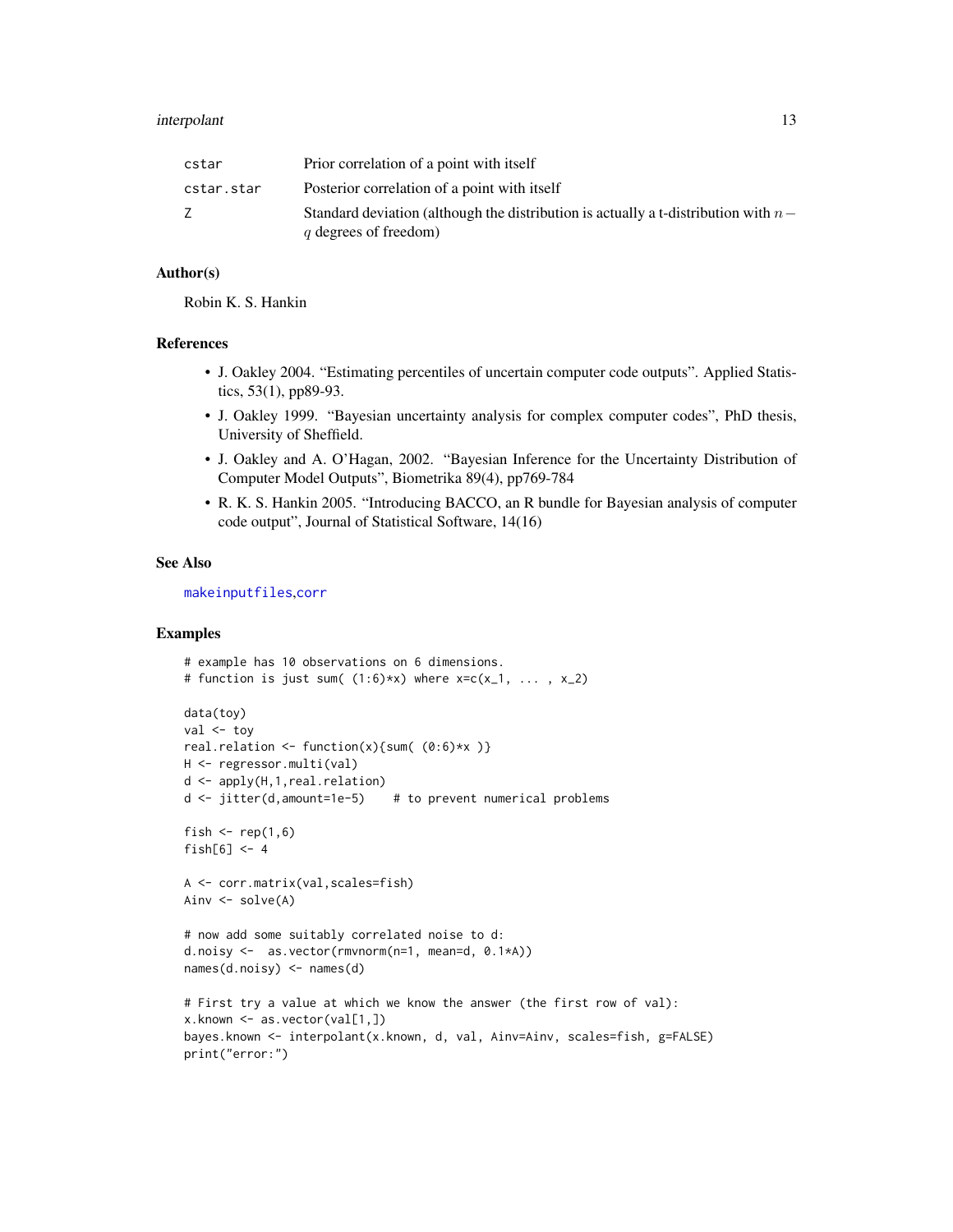```
print(d[1]-bayes.known)
# Now try the same value, but with noisy data:
print("error:")
print(d.noisy[1]-interpolant(x.known, d.noisy, val, Ainv=Ainv, scales=fish, g=FALSE))
#And now one we don't know:
x.unknown \leq rep(0.5, 6)
bayes.unknown <- interpolant(x.unknown, d.noisy, val, scales=fish, Ainv=Ainv,g=TRUE)
## [ compare with the "true" value of sum(0.5*0:6) = 10.5 ]
# Just a quickie for int.qq():
int.qq(x=rbind(x.unknown,x.unknown+0.1),d.noisy,val,Ainv,pos.def.matrix=diag(fish))
## (To find the best correlation lengths, use optimal.scales())
# Now we use the SAME dataset but a different set of basis functions.
# Here, we use the functional dependence of
# "A+B*(x[1]>0.5)+C*(x[2]>0.5)+...+F*(x[6]>0.5)".
# Thus the basis functions will be c(1, x>0.5).
# The coefficients will again be 1:6.
      # Basis functions:
f \leftarrow function(x) {c(1, x > 0.5)}# (other examples might be
      # something like "f <- function(x){c(1, x>0.5, x[1]^2)}"
      # now create the data
real.relation2 <- function(x){sum((0:6)*f(x))}
d2 <- apply(val,1,real.relation2)
      # Define a point at which the function's behaviour is not known:
x.unknown2 < - rep(1, 6)# Thus real.relation2(x.unknown2) is sum(1:6)=21
      # Now try the emulator:
interpolant(x.unknown2, d2, val, Ainv=Ainv, scales=fish, g=TRUE)$mstar.star
      # Heh, it got it wrong! (we know that it should be 21)
      # Now try it with the correct basis functions:
interpolant(x.unknown2, d2, val, Ainv=Ainv,scales=fish, func=f,g=TRUE)$mstar.star
      # That's more like it.
      # We can tell that the coefficients are right by:
betahat.fun(val,Ainv,d2,func=f)
      # Giving c(0:6), as expected.
```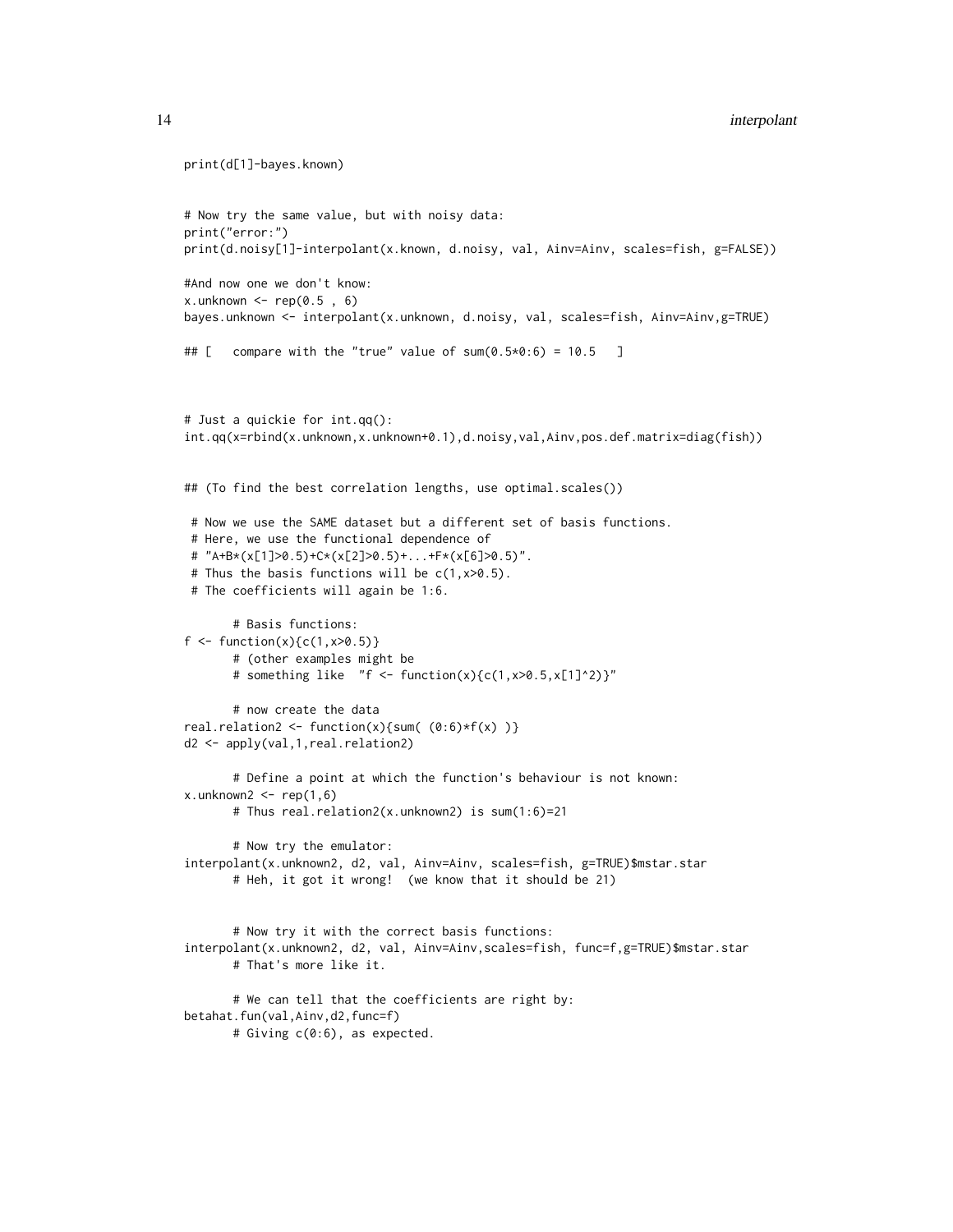#### interpolant 15

```
# It's interesting to note that using the *wrong* basis functions
      # gives the *correct* answer when evaluated at a known point:
interpolant(val[1,], d2, val, Ainv=Ainv,scales=fish, g=TRUE)$mstar.star
real.relation2(val[1,])
      # Which should agree.
      # Now look at Z. Define a function Z() which determines the
      # standard deviation at a point near a known point.
Z \leftarrow function(o) {
    x <- x.known
   x[1] <- x[1]+ o
    interpolant(x, d.noisy, val, Ainv=Ainv, scales=fish, g=TRUE)$Z
 }
Z(0) #should be zero because we know the answer (this is just Z at x.known)
Z(0.1) #nonzero error.
 ## interpolant.quick() should give the same results faster, but one
 ## needs a matrix:
u <- rbind(x.known,x.unknown)
interpolant.quick(u, d.noisy, val, scales=fish, Ainv=Ainv,g=TRUE)
# Now an example from climate science. "results.table" is a dataframe
# of goldstein (a climate model) results. Each of its 100 rows shows a
# point in parameter space together with certain key outputs from the
# goldstein program. The following R code shows how we can set up an
# emulator based on the first 27 goldstein runs, and use the emulator to
# predict the output for the remaining 73 goldstein runs. The results
# of the emulator are then plotted on a scattergraph showing that the
# emulator is producing estimates that are close to the "real" goldstein
# runs.
data(results.table)
data(expert.estimates)
      # Decide which column we are interested in:
output.col <- 26
      # extract the "important" columns:
wanted.cols <- c(2:9,12:19)
      # Decide how many to keep;
      # 30-40 is about the most we can handle:
wanted.row \leq -1:27
```
# Values to use are the ones that appear in goin.test2.comments: val <- results.table[wanted.row, wanted.cols]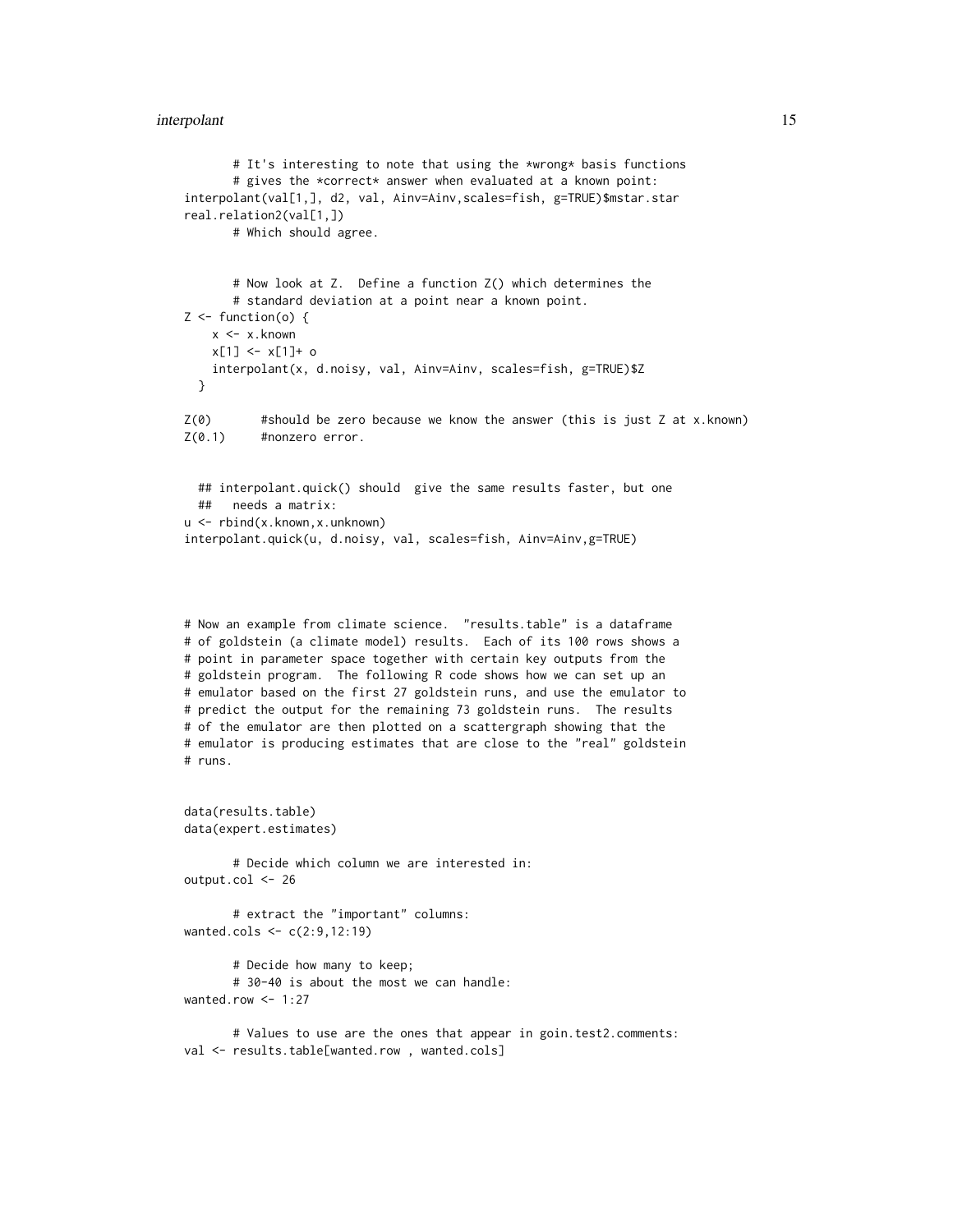```
# Now normalize val so that 0<results.table[,i]<1 is
       # approximately true for all i:
normalize <- function(x){(x-mins)/(maxes-mins)}
unnormalize \leq function(x){mins + (maxes-mins)*x}
mins <- expert.estimates$low
maxes <- expert.estimates$high
jj <- t(apply(val,1,normalize))
jj <- as.data.frame(jj)
names(jj) <- names(val)
val \leftarrow jj## The value we are interested in is the 19th (or 20th or ... or 26th) column.
d <- results.table[wanted.row , output.col]
       ## Now some scales, estimated earlier from the data using
       ## optimal.scales():
scales.optim <- exp(c( -2.917, -4.954, -3.354, 2.377, -2.457, -1.934, -3.395,
-0.444, -1.448, -3.075, -0.052, -2.890, -2.832, -2.322, -3.092, -1.786)A <- corr.matrix(val,scales=scales.optim, method=2)
Ainv <- solve(A)
print("and plot points used in optimization:")
d.observed <- results.table[ , output.col]
A <- corr.matrix(val,scales=scales.optim, method=2)
Ainv \leq solve(A)
print("now plot all points:")
design.normalized <- as.matrix(t(apply(results.table[,wanted.cols],1,normalize)))
d.predicted <- interpolant.quick(design.normalized , d , val , Ainv=Ainv,
scales=scales.optim)
jj <- range(c(d.observed,d.predicted))
par(pty="s")
plot(d.observed, d.predicted, pch=16, asp=1,
xlim=jj,ylim=jj,
xlab=expression(paste(temperature," (",{}^o,C,"), model" )),
ylab=expression(paste(temperature," (",{}^o,C,"), emulator"))
\lambdaabline(0,1)
```
#### latin.hypercube *Latin hypercube design matrix*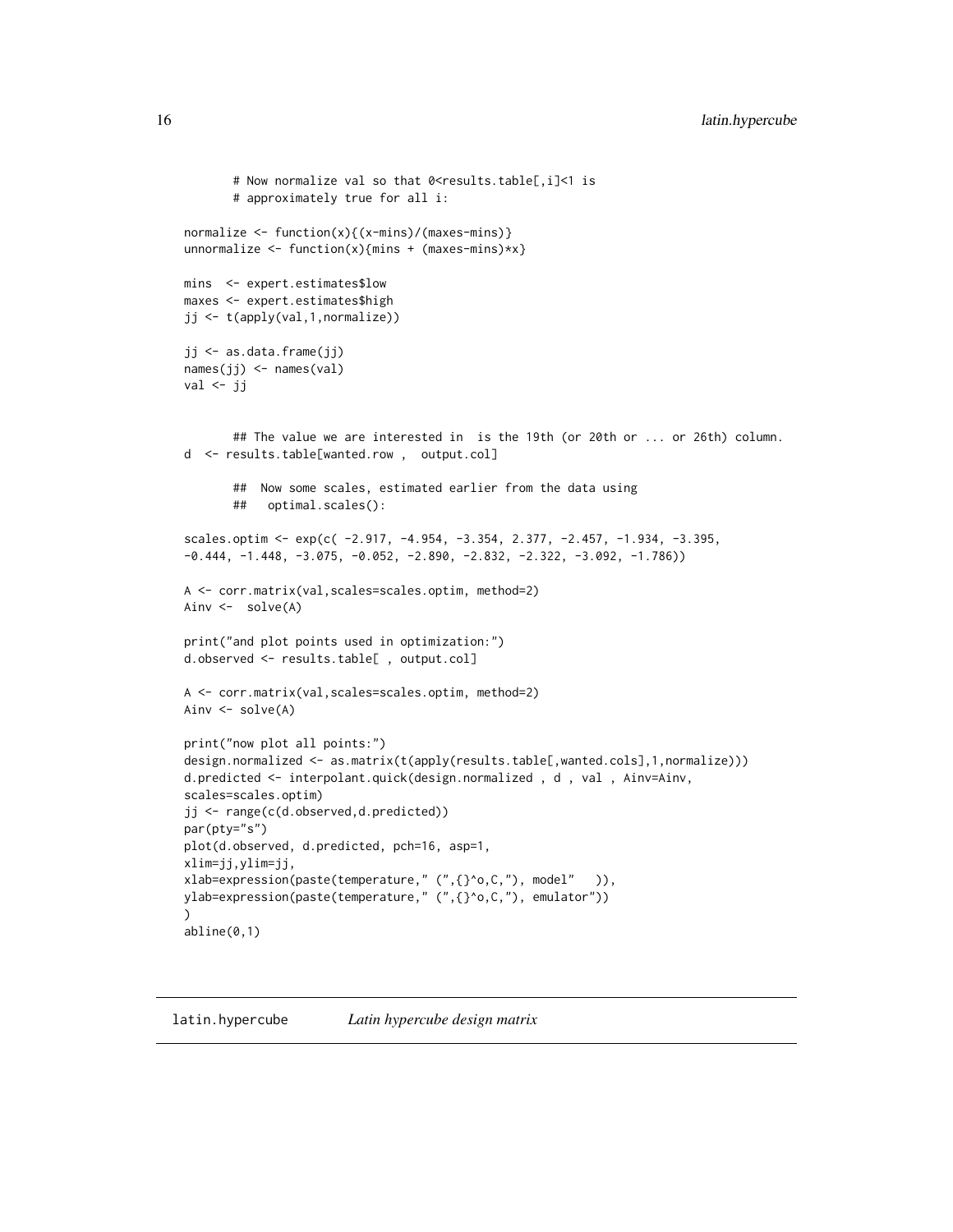## <span id="page-16-0"></span>makeinputfiles 17

## Description

Gives a Latin hypercube design matrix with an arbitrary number of points in an arbitrary number of dimensions. The toy dataset was generated using latin.hypercube().

#### Usage

```
latin.hypercube(n, d, names=NULL, normalize=FALSE, complex=FALSE)
```
#### Arguments

| n         | Number of points                                                                                                                                                                                                                                                                           |
|-----------|--------------------------------------------------------------------------------------------------------------------------------------------------------------------------------------------------------------------------------------------------------------------------------------------|
| d         | Number of dimensions                                                                                                                                                                                                                                                                       |
| names     | Character vector for column names (optional)                                                                                                                                                                                                                                               |
| normalize | Boolean variable with TRUE meaning to normalize each column so the minimum<br>is zero and the maximum is one. If it takes its default FALSE, the points represent<br>midpoints of <i>n</i> equispaced intervals; the points thus have a minimum of $0.5/n$<br>and a maximum of $1 - 0.5/n$ |
| complex   | Boolean with default FALSE meaning to return a complex latin hypercube in<br>which real and imaginary components separately form a latin hypercube                                                                                                                                         |

#### Author(s)

Robin K. S. Hankin

#### Examples

```
#10 points, 6 dimensions:
(latin.hypercube(10,6) \rightarrow x)plot(as.data.frame(x))
```
latin.hypercube(10,2,complex=TRUE)

<span id="page-16-1"></span>makeinputfiles *Makes input files for condor runs of goldstein*

#### Description

Wrapper to create arbitrary numbers of condor-compatible goldstein runnable input files. Function sample.from.exp.est() samples from the appropriate distribution.

This function is not designed for the general user: it is tailored for use in the environment of the National Oceanographic Centre, with a particular version of the specialist model "goldstein".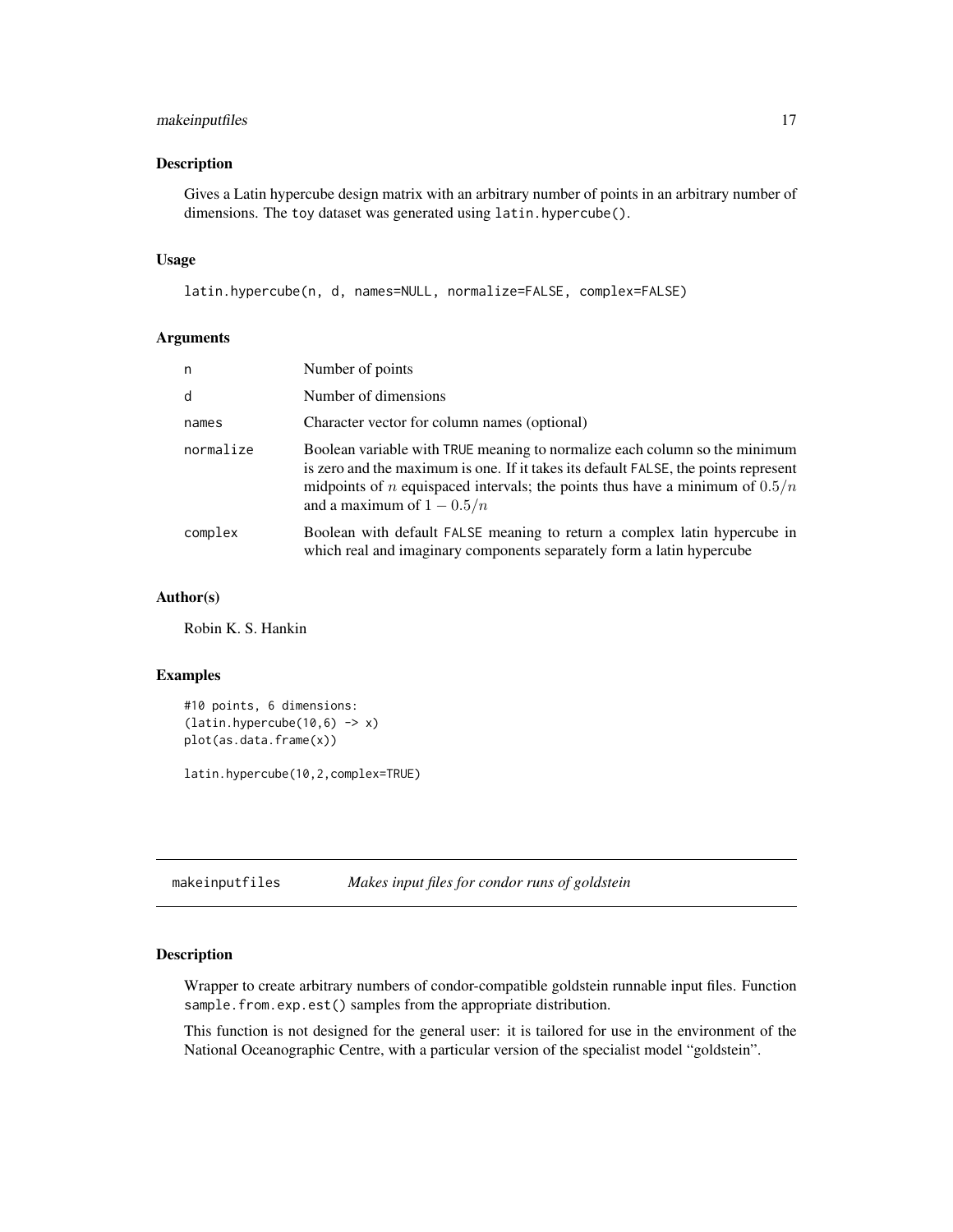#### Usage

```
makeinputfiles(number.of.runs = 100, gaussian = TRUE,
   directoryname="~/goldstein/genie-cgoldstein/", filename="QWERTYgoin",
   expert.estimates, area.outside=0.05)
sample.from.exp.est(number.of.runs, expert.estimates,
   gaussian=TRUE, area.outside=0.05)
```
## Arguments

number.of.runs Number of condor runs to generate

| gaussian         | Boolean variable with default TRUE meaning use a lognormal distribution, and<br>FALSE meaning a uniform distribution. In the case of a Gaussian distribution,                                                             |
|------------------|---------------------------------------------------------------------------------------------------------------------------------------------------------------------------------------------------------------------------|
|                  | only the upper and lower columns are used: here these values are interpreted<br>as the $2.5\%$ ile and 97.5% ile respectively and a lognormal distribution with the<br>appropriate parameters is used.                    |
|                  | Note that this approach discards the "best" value, but OTOH it seemed to me<br>that my expert chose his "best" value as an arithmetic (sic) mean of his high and<br>low values, and thus has limited information content. |
| directoryname    | Name of directory to which input files are written                                                                                                                                                                        |
| filename         | Basename of input files                                                                                                                                                                                                   |
| expert.estimates |                                                                                                                                                                                                                           |
|                  | Data frame holding expert estimates (supplied by a climate scientist). Use data (expert.estimates)<br>to load a sample dataset that was supplied by Bob Marsh                                                             |
| area.outside     | Area of tails of the lognormal distribution (on a log scale) that fall outside the<br>expert ranges. Default value of $0.05$ means interpret a and b as the $2.5\%$ ile and<br>97.5% ile respectively.                    |

#### Details

This function creates condor-compatible goldstein runnable input files that are placed in directory /working/jrd/sat/rksh/goldstein. The database results.table is made using the shell scripts currently in /users/sat/rksh/goldstein/emulator.

Note that makeinputfiles(number.of.runs=n) creates files numbered from 0 to  $n - 1$ : so be careful of off-by-one errors. It's probably best to avoid reference to the "first", "second" file etc. Instead, refer to files using their suffix number. Note that the suffix number is not padded with zeros due to the requirements of Condor.

The suffix number of a file matches the name of its tmp file (so, for example, file with suffix number 15 writes output to files tmp/tmp.15 and tmp/tmp.avg.15).

#### Value

Returns zero on successful completion. The function is used for its side-effect of creating a bunch of Goldstein input files.

#### Author(s)

Robin K. S. Hankin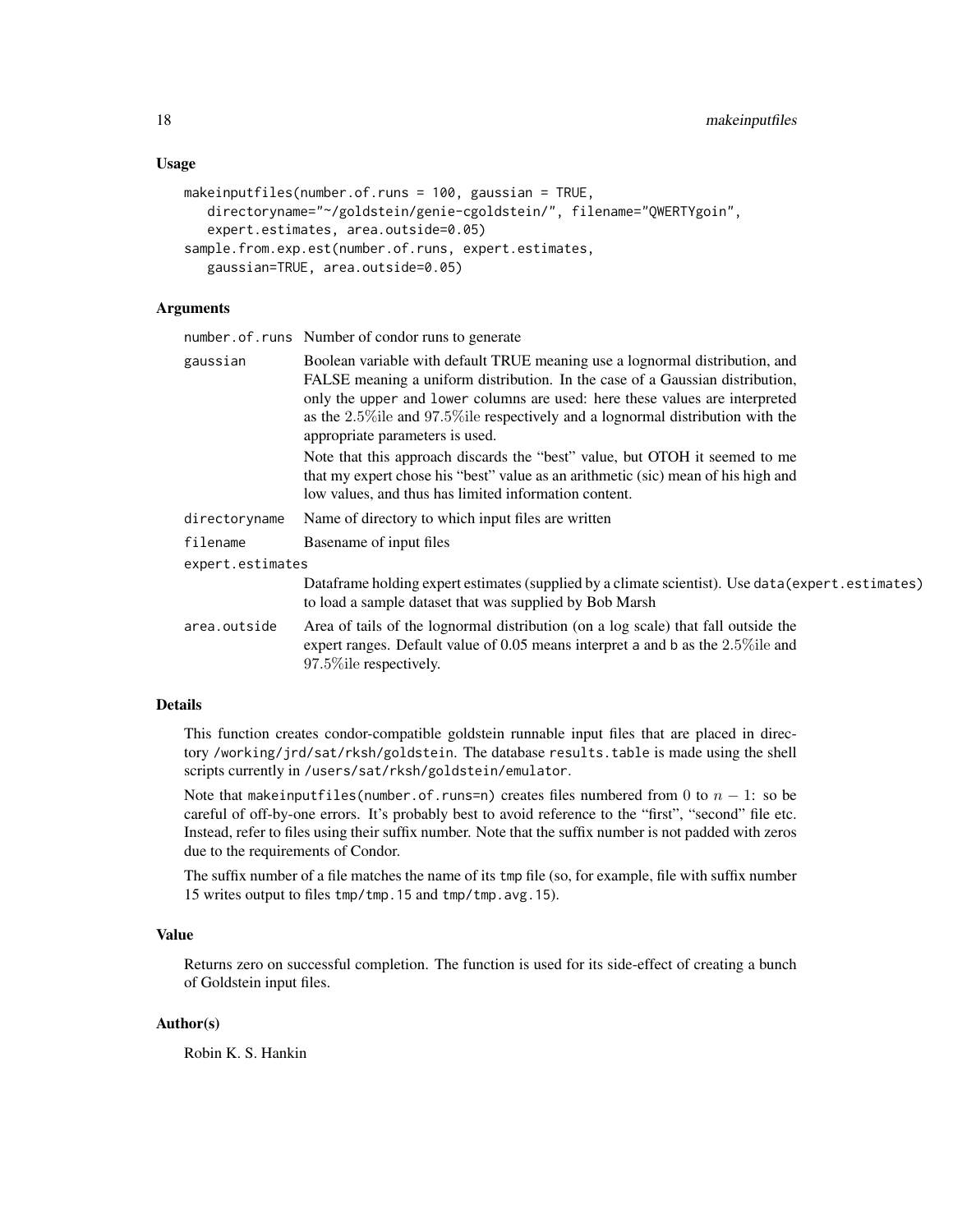#### <span id="page-18-0"></span>model and the contract of the contract of the contract of the contract of the contract of the contract of the contract of the contract of the contract of the contract of the contract of the contract of the contract of the

## See Also

[expert.estimates](#page-9-1), [results.table](#page-32-1)

## Examples

```
## Not run:
  data(expert.estimates) system("mkdir /users/sat/rksh/tmp",ignore=TRUE)
  makeinputfiles(number.of.runs = 100, gaussian = TRUE,
  directoryname="~/tmp/", expert.estimate=expert.estimates)
## End(Not run)
data(results.table)
data(expert.estimates)
output.col <- 25
wanted.row <-1:27wanted.cols <- c(2:9,12:19)
val <- results.table[wanted.row, wanted.cols]
mins <- expert.estimates$low
maxes <- expert.estimates$high
normalize \leq function(x){(x-mins)/(maxes-mins)}
unnormalize \leq function(x){mins + (maxes-mins)*x}
jj <- t(apply(val,1,normalize))
jj <- as.data.frame(jj)
names(jj) <- names(val)
val <- as.matrix(jj)
scales.optim <- exp(c(-2.63, -3.03, -2.24, 2.61,-1.65, -3.13, -3.52, 3.16, -3.32, -2.53, -0.25, -2.55, -4.98, -1.59,-4.40, -0.81))
d <- results.table[wanted.row , output.col]
A <- corr.matrix(val, scales=scales.optim)
Ainv <- solve(A)
x <- sample.from.exp.est(1000,exp=expert.estimates)
x \leftarrow t(apply(x,1,normalize))
ensemble <- interpolant.quick(x , d , val , Ainv, scales=scales.optim)
hist(ensemble)
```
model *Simple model for concept checking*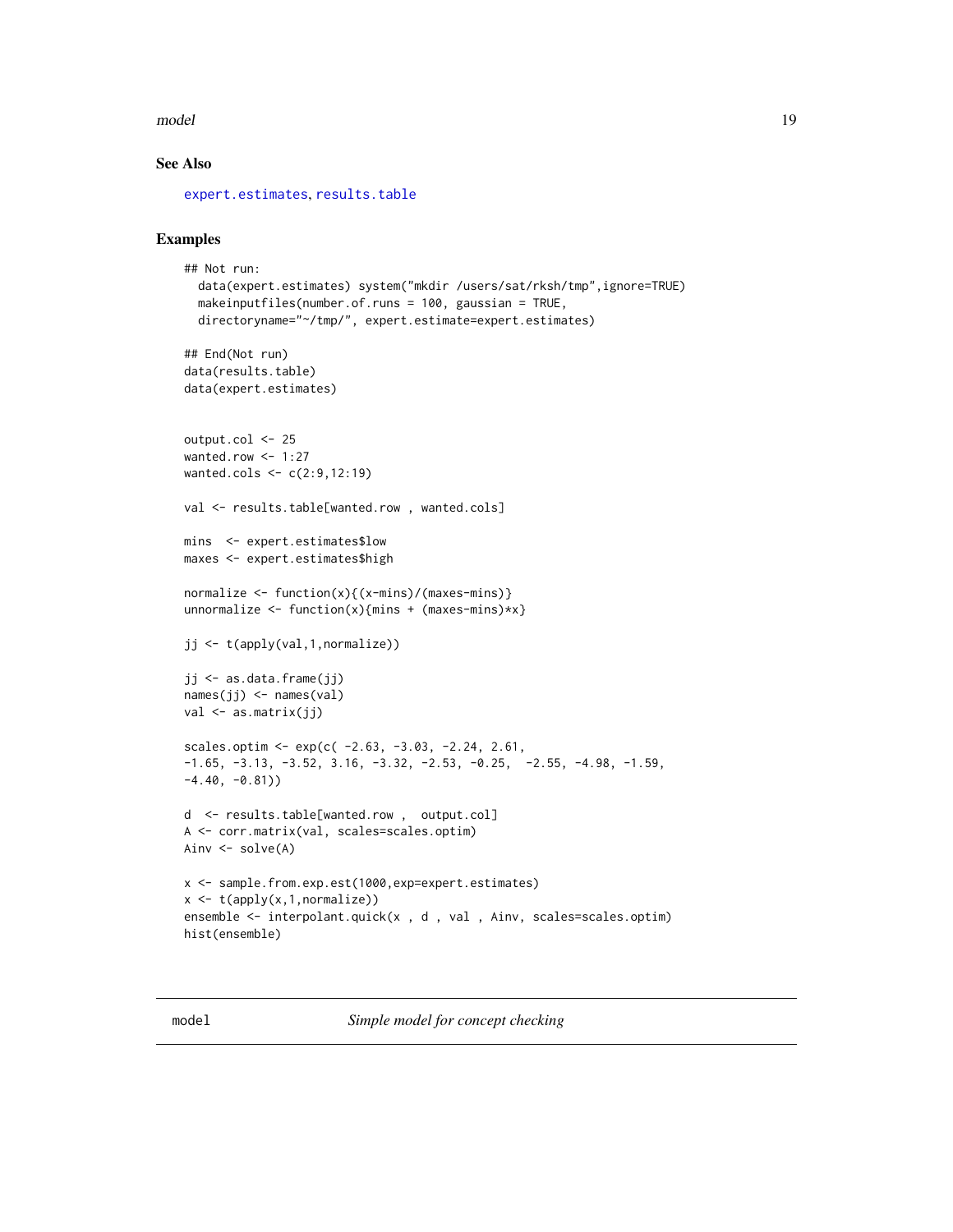## Description

Oakley's simple model, used as an example for proof-of-concept

#### Usage

model(x)

#### Arguments

x Input argument

### Author(s)

Robin K. S. Hankin

## Examples

model(seq(0,0.1,10))

OO2002 *Implementation of the ideas of Oakley and O'Hagan 2002*

### Description

Implementation of the ideas of Oakley and O'Hagan 2002: var.conditional() calculates the conditional variance-covariance matrix, and cond. sample() samples from the appropriate multivariate t distribution.

#### Usage

```
cond.sample(n = 1, x, xold, d, A, Ainv, scales = NULL, pos.def.matrix =NULL, func = regressor.basis, ...)
var.conditional(x, xold, d, A, Ainv, scales = NULL, pos.def.matrix = NULL,
    func = regressor.basis, distance.function = corr, ...)
```
## Arguments

| n              | In function cond. sample(), the number of observations to take, defaulting to 1 |
|----------------|---------------------------------------------------------------------------------|
| $\mathsf{x}$   | Simulation design points                                                        |
| xold           | Design points                                                                   |
| d              | Data vector                                                                     |
| $\overline{A}$ | Correlation matrix                                                              |
| Ainv           | Inverse of correlation matrix $A$                                               |
| scales         | Roughness lengths                                                               |
|                | pos.def.matrix Positive definite matrix of correlations                         |

<span id="page-19-0"></span>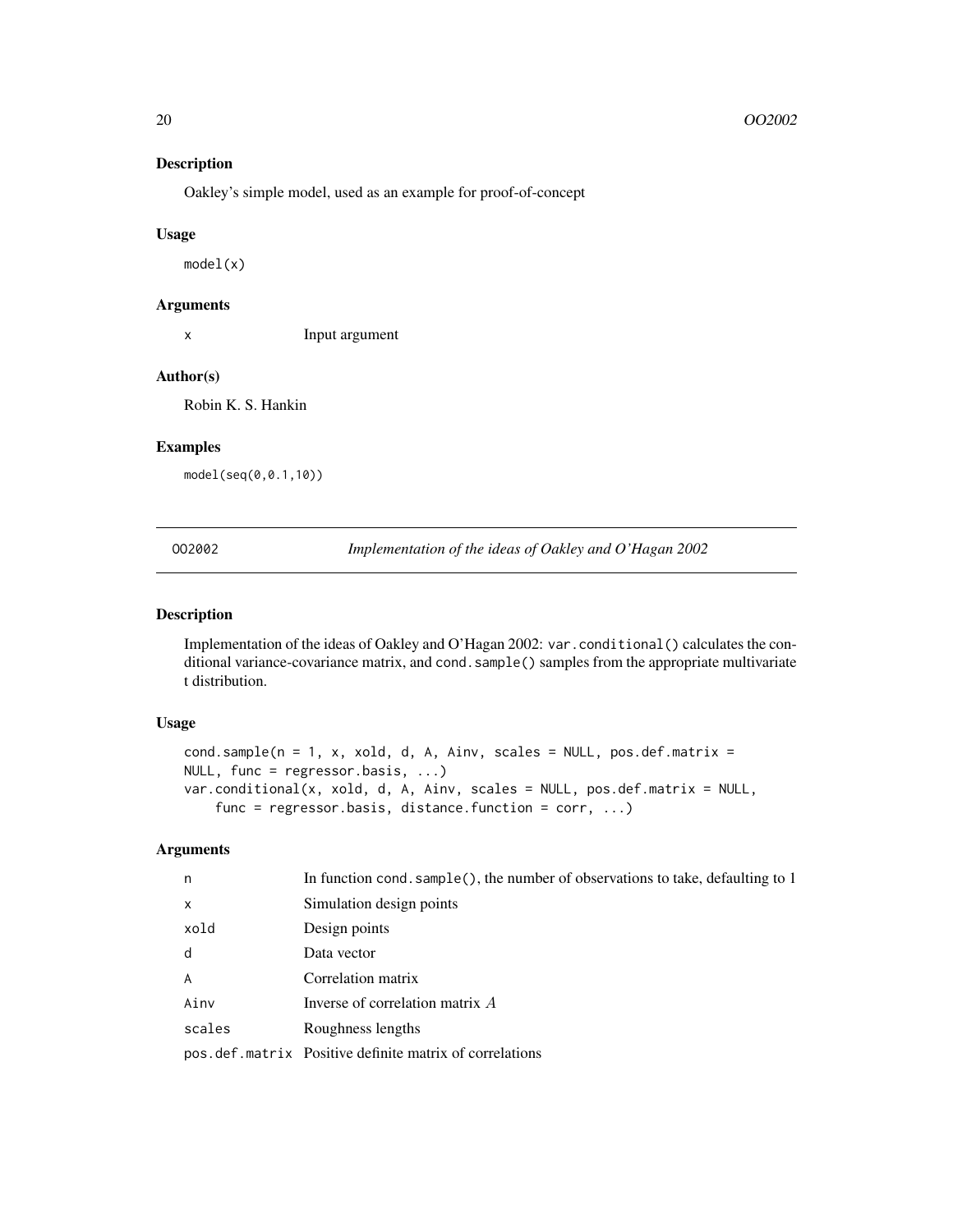#### $OO2002$  21

| func                    | Function to calculate $H$                                           |
|-------------------------|---------------------------------------------------------------------|
| distance.function       |                                                                     |
|                         | Distance function (defaulting to $corr()$ )                         |
| $\cdot$ $\cdot$ $\cdot$ | Further arguments passed to the distance function, usually $corr()$ |

#### Details

We wish to generate the distribution for the process at uncertain point x; uncertainty in x is captured by assuming it to be drawn from a pdf X.

The basic idea is to estimate m<sup>∗</sup> at *simulated* design points using cond.sample(), which samples from the multivariate t distribution conditional on the data d at the design points. The random datavector of estimates  $m^*$  is called ddash.

We repeat this process many times, each time estimating  $\eta(\cdot)$  using the augmented dataset c(d,ddash) as a training set.

For each estimated  $\eta(\cdot)$ , we have a complete emulator that can be used to build up an ensemble of estimates.

#### Value

Function cond. sample() returns a  $n \times p$  matrix whose rows are independent samples from the appropriate multivariate t distribution. Here,  $p$  is the number of rows of  $x$  (ie the number of simulated design points). Consider a case where there are just two simulated design points, close to each other but far from any point of the original design points. Then function cond. sample( $n=4$ , ...) will give four numbers which are close to one another but have high (between-instantiation) variance.

Function var.conditional() calculates the denominator of equation 3 of Oakley and OHagan 2002. This function is intended to be called by cond.sample() but might be interesting *per se* when debugging or comparing different choices of simulated design points.

#### Note

Function cond.sample() and var.conditional() together are a superset of function interpolant() because it accounts for covariance between multiple observations. It is, however, much slower.

Also note that these functions are used to good effect in the examples section of oo2002.Rd.

#### Author(s)

Robin K. S. Hankin

#### References

- J. Oakley 2002. *Bayesian inference for the uncertainty distribution of computer model outputs*. Biometrika, 89(4):769–784
- R. K. S. Hankin 2005. *Introducing BACCO, an R bundle for Bayesian analysis of computer code output*, Journal of Statistical Software, 14(16)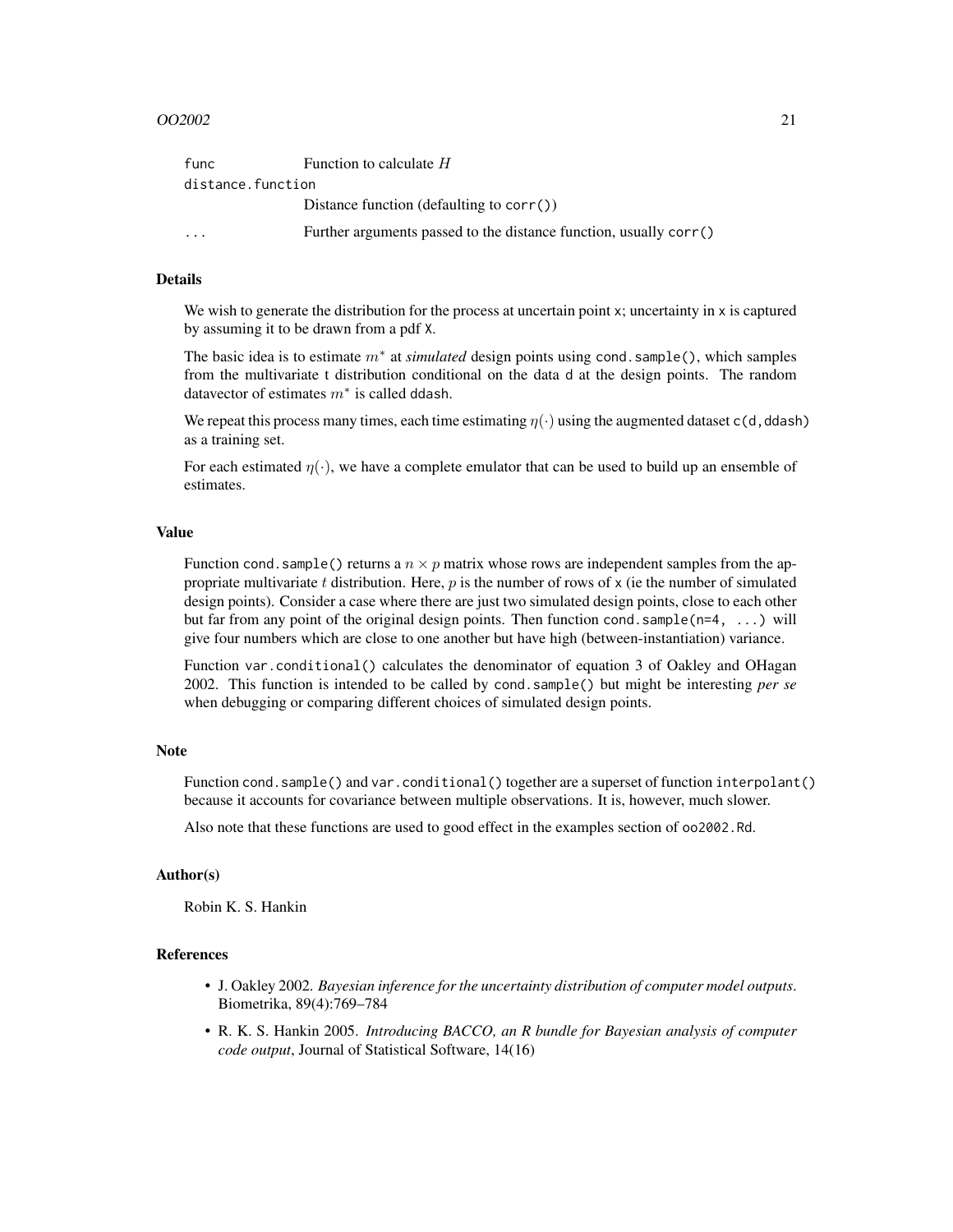#### <span id="page-21-0"></span>See Also

[regressor.basis](#page-29-1), for a more visually informative example of cond.sample() et seq; and [interpolant](#page-10-1) for more examples

```
# Now we use the functions. First we set up some design points:
     # Suppose we are given the toy dataset and want to know the PDF of
     # fourth power of the response at point x, where uncertainty in x
     # may be represented as it being drawn from a normnl distribution
     # with mean c(0.5,0.5,...,0.5) and a variance of 0.001.
data(toy)
val <- tov
real.relation \le function(x){sum( (0:6)*x )}
H <- regressor.multi(val)
d <- apply(H,1,real.relation)
     # and some scales (which are assumed to be known):
fish \le rep(1,6)
fish[6] <-4# And determine A and Ainv:
A <- corr.matrix(val,scales=fish)
Ainv \leq solve(A)
     # and add some suitably correlated Gaussian noise:
d.noisy <- as.vector(rmvnorm(n=1, mean=d, 0.1*A))
names(d.noisy) <- names(d)
     # Now some simulation design points. Choose n'=6:
xdash <- matrix(runif(36),ncol=6)
     # And just for fun, we insert a near-useless seventh simulation
     # design point (it is nearly useless because it is a near copy of
     # the sixth). We do this in order to test the coding:
xdash <- rbind(xdash,xdash[6,] + 1e-4)
colnames(xdash) <- colnames(val)
rownames(xdash) <- c("alpha","beta","gamma","delta","epsilon","zeta","zeta.copy")
     # Print the variance matrix:
(vm <- var.conditional(x=xdash,xold=val,d=d.noisy,A=A,Ainv=Ainv,scales=fish))
     # Note that the sixth and seventh columns are almost identical
     # (and so, therefore, are the sixth and seventh rows) as
     # expected.
     # Also, the final eigenvalue of vm should be small:
eigen(vm)$values
```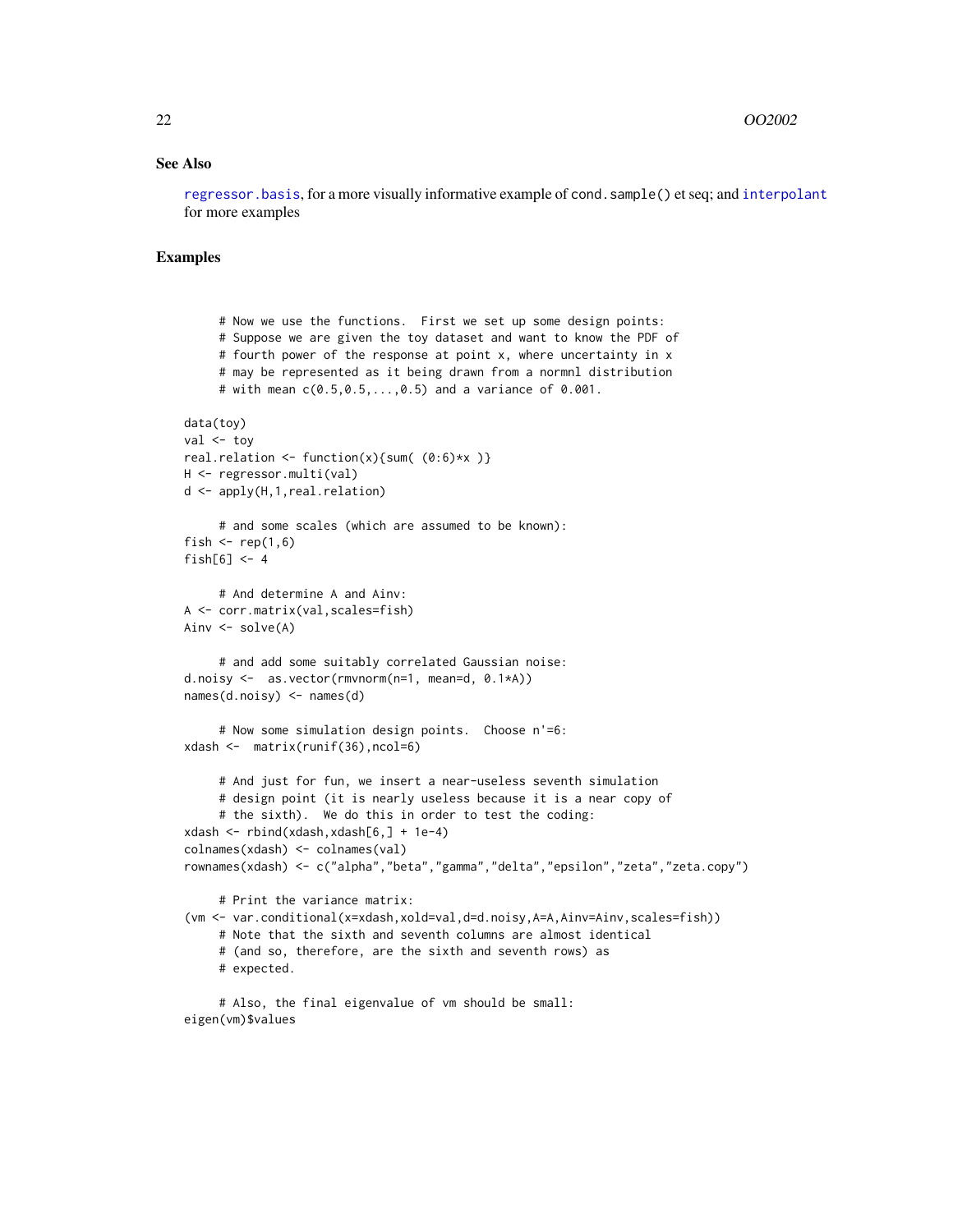#### <span id="page-22-0"></span>optimal.scales 23

```
# Now sample from the conditional t-distribution. Taking n=3 samples:
(cs <- cond.sample(n=3, x=xdash, xold=val, d=d.noisy, A=A, Ainv=Ainv,
                   scales = fish, func = regressor.basis))
     # Note the last two columns are nearly identical, as expected.
     # Just as a test, what is the variance matrix at the design points?
(vc <- var.conditional(x=val,xold=val,d=d.noisy,A=A,Ainv=Ainv,scales=fish))
     # (This should be exactly zero);
max(eigen(vc)$values)
     # should be small
     # Next, we apply the methods of OO2002 using Monte Carlo techniques.
     # We will generate 10 different versions of eta:
number.of.eta <- 10
     # And, for each eta, we will sample from the posterior t distribution 11 times:
number.of.X <- 11
     # create an augmented design matrix, of the design points plus the
     # simulated design points:
design.augmented <- rbind(val,xdash)
A.augmented <- corr.matrix(design.augmented, scales=fish)
Ainv.augmented <- solve(A.augmented)
out <- NULL
for(i in seq_len(number.of.eta)){
       # Create random data by sampling from the conditional
       # multivariate t at the simulated design points xdash, from
       # the t-distribution given the data d:
  ddash <- cond.sample(n=1, x=xdash, xold=val, d=d.noisy, Ainv=Ainv, scales=fish)
       # Now use the emulator to calculate m^* at points chosen from
        # the PDF of X:
   ji <-
     interpolant.quick(x=rmvnorm(n=number.of.X,rep(0.5,6),diag(6)/1000),
                       d=c(d.noisy,ddash),
                       xold=design.augmented,
                       Ainv=Ainv.augmented,
                       scales=fish)
  out <- c(out,jj)
}
   # histogram of the fourth power:
hist(out^4, col="gray")
   # See oo2002 for another example of cond.sample() in use
```
<span id="page-22-1"></span>optimal.scales *Use optimization techniques to find the optimal scales*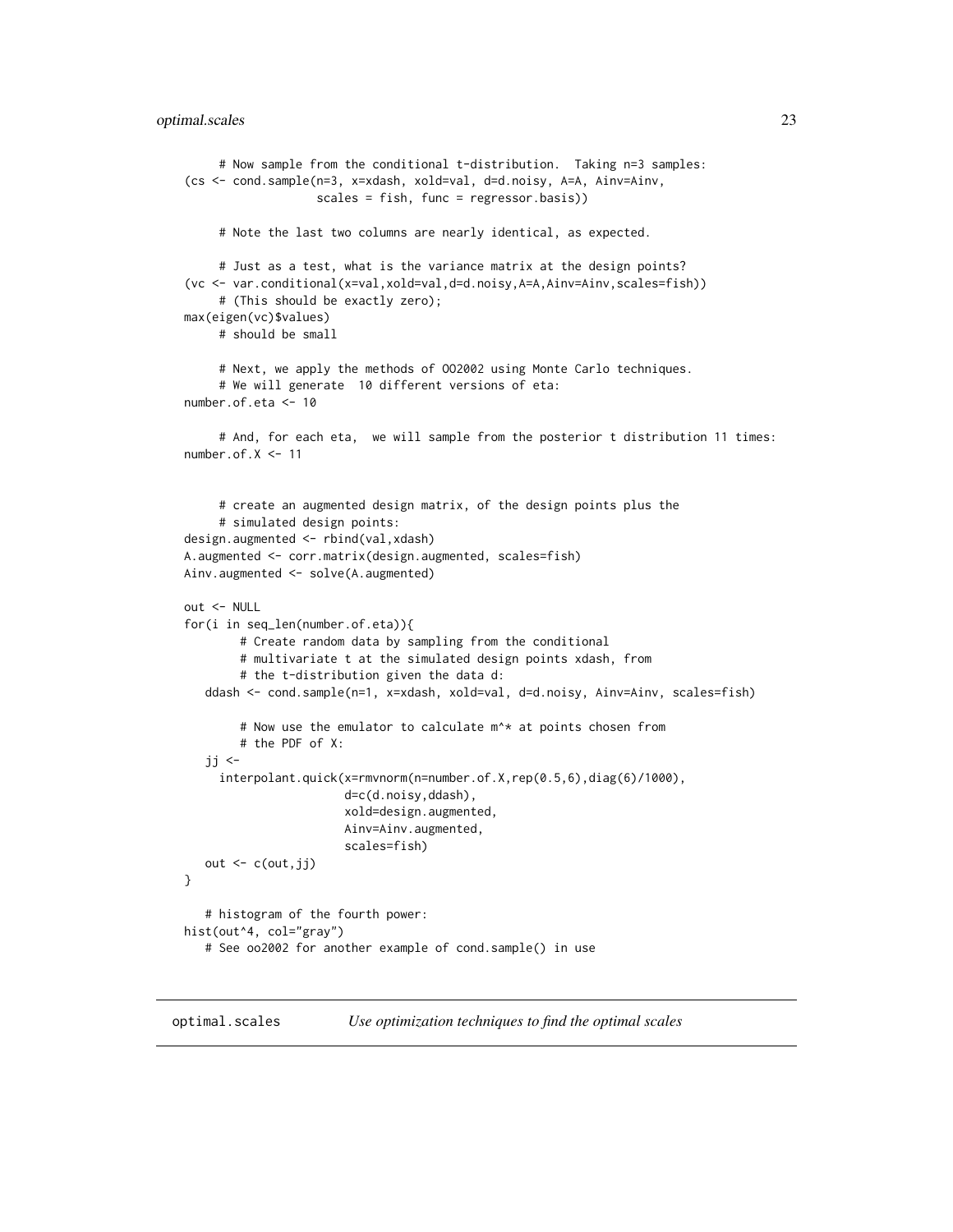#### Description

Uses optimization techniques (either Nelder-Mead or simulated annealing) to find the optimal scales, or roughness lengths. Function optimal.scale() (ie singular) finds the optimal scale on the assumption that the roughness is isotropic so all scales are identical.

#### Usage

```
optimal.scales(val, scales.start, d, use.like = TRUE, give.answers =
FALSE, func=regressor.basis, ...)
optimal.scale(val, d, use.like = TRUE, give.answers =
FALSE, func=regressor.basis, ...)
```
#### Arguments

| val          | Matrix with rows corresponding to points at which the function is known                                                                          |
|--------------|--------------------------------------------------------------------------------------------------------------------------------------------------|
| scales.start | Initial guess for the scales (plural). See details section for explanation                                                                       |
| d            | vector of observations, one for each row of val                                                                                                  |
| use.like     | Boolean, with default TRUE meaning to use likelihood for the objective function,<br>and FALSE meaning to use a leave-out-one bootstrap estimator |
| give.answers | Boolean, with default FALSE meaning to return just the roughness lengths and<br>TRUE meaning to return extra information as returned by optim()  |
| func         | Function used to determine basis vectors, defaulting to regressor. basis if not<br>given                                                         |
| .            | Extra parameters passed to optim() or optimize(). See examples for usage of<br>this argument                                                     |

#### Details

Internally, this function works with the logarithms of the roughness lengths, because they are inherently positive. However, note that the lengths themselves must be supplied to argument scales.start, not their logarithms.

The reason that there are two separate functions is that optim() and optimize() are vey different.

#### Value

If give.answers takes the default value of FALSE, a vector of roughness lengths is returned. If TRUE, output from optim() is returned directly (note that element par is the logarithm of the desired roughness length as the optimization routine operates with the logs of the lengths as detailed above)

#### Note

This function is slow to evaluate because it needs to calculate and invert A each time it is called, because the scales change from call to call.

In this package, "scales" means the diagonal elements of the  $B$  matrix. See the help page for corr for more discussion of this topic.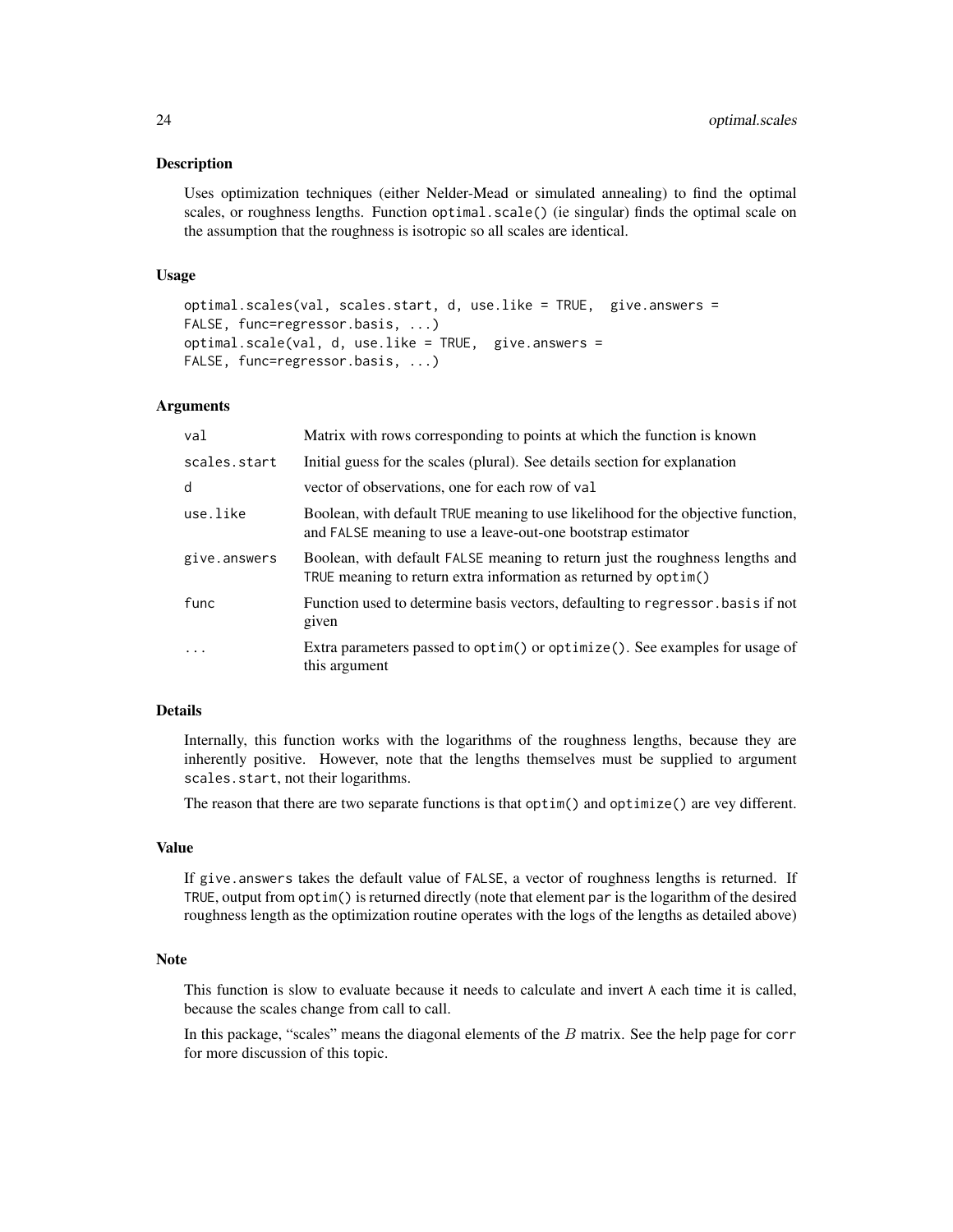### <span id="page-24-0"></span>optimal.scales 25

Note the warning about partial matching under the "dot-dot-dot" argument in both optim.Rd [used in optimal.scales()] and optimize.Rd [used in optimal.scale()]: any unmatched arguments will be passed to the objective function. Thus, passing named but unmatched arguments to optimal. scale[s]() will cause an error, because those arguments will be passed, by optim() or optimize(), to the (internal) objective.fun().

In particular, note that passing control=list(maxit=4) to optimal.scale() will cause an error for this reason [optimize() does not take a control argument].

#### Author(s)

Robin K. S. Hankin

### References

- J. Oakley 2004. *Estimating percentiles of uncertain computer code outputs*. Applied Statistics, 53(1), pp89-93.
- J. Oakley 1999. *Bayesian uncertainty analysis for complex computer codes*, PhD thesis, University of Sheffield.

#### See Also

[interpolant](#page-10-1),[corr](#page-4-1)

```
##First, define some scales:
fish \leq c(1,1,1,1,1,4)## and a sigmasquared value:
REAL.SIGMASQ <- 0.3
## and a real relation:
real.relation \le function(x){sum( (1:6)*x )}
## Now a design matrix:
val <- latin.hypercube(100,6)
## apply the real relation:
d <- apply(val,1,real.relation)
## and add some suitably correlated Gaussian noise:
A <- corr.matrix(val,scales=fish)
d.noisy <- as.vector(rmvnorm(n=1,mean=apply(val,1,real.relation),REAL.SIGMASQ*A))
## Now see if we can estimate the roughness lengths well. Remember that
## the true values are those held in vector "fish":
optimal.scales(val=val, scales.start=rep(1,6), d=d.noisy,
      method="SANN",control=list(trace=1000,maxit=3),
      give=FALSE)
```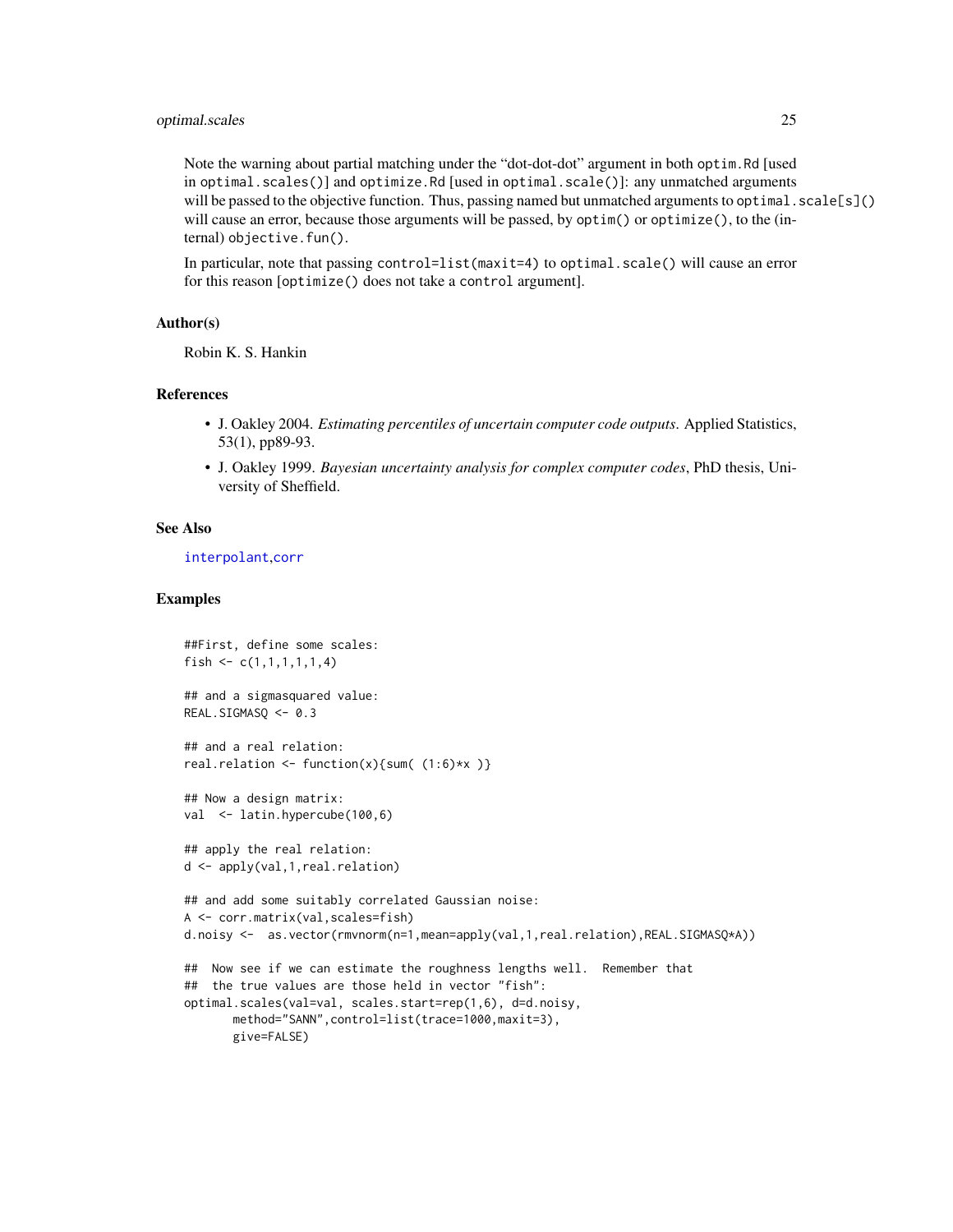```
# Now a test of optimal.scale(), where there is only a single roughness
# scale to estimate. This should be more straightforward:
df <- latin.hypercube(40,6)
fish2 \leftarrow \text{rep}(2, 6)A2 <- corr.matrix(df,scales=fish2)
d.noisy <- as.vector(rmvnorm(n=1, mean=apply(df,1,real.relation), sigma=A2))
jj.T <- optimal.scale(val=df,d=d.noisy,use.like=TRUE)
```

```
jj.F <- optimal.scale(val=df,d=d.noisy,use.like=FALSE)
```
pad *Simple pad function*

## Description

Places zeros to the left of a string. If the string consists only of digits 0-9, pad() does not change the value of the string if interpreted as a numeric.

#### Usage

pad(x,len,padchar="0",strict=TRUE)

#### Arguments

| x       | Input argument (converted to character)                                                                                                                                                                                                                            |
|---------|--------------------------------------------------------------------------------------------------------------------------------------------------------------------------------------------------------------------------------------------------------------------|
| len     | Desired length of output                                                                                                                                                                                                                                           |
| padchar | Character to pad x with, defaulting to " $0$ "                                                                                                                                                                                                                     |
| strict  | Boolean variable governing the behaviour when length of x is less than len.<br>Under these circumstances, if strict takes the default value of TRUE, then return<br>an error; if FALSE, return a truncated version of x (least significant characters<br>retained) |

## Author(s)

Robin K. S. Hankin

#### Examples

pad("1234",len=10) pad("1234",len=3,strict=FALSE)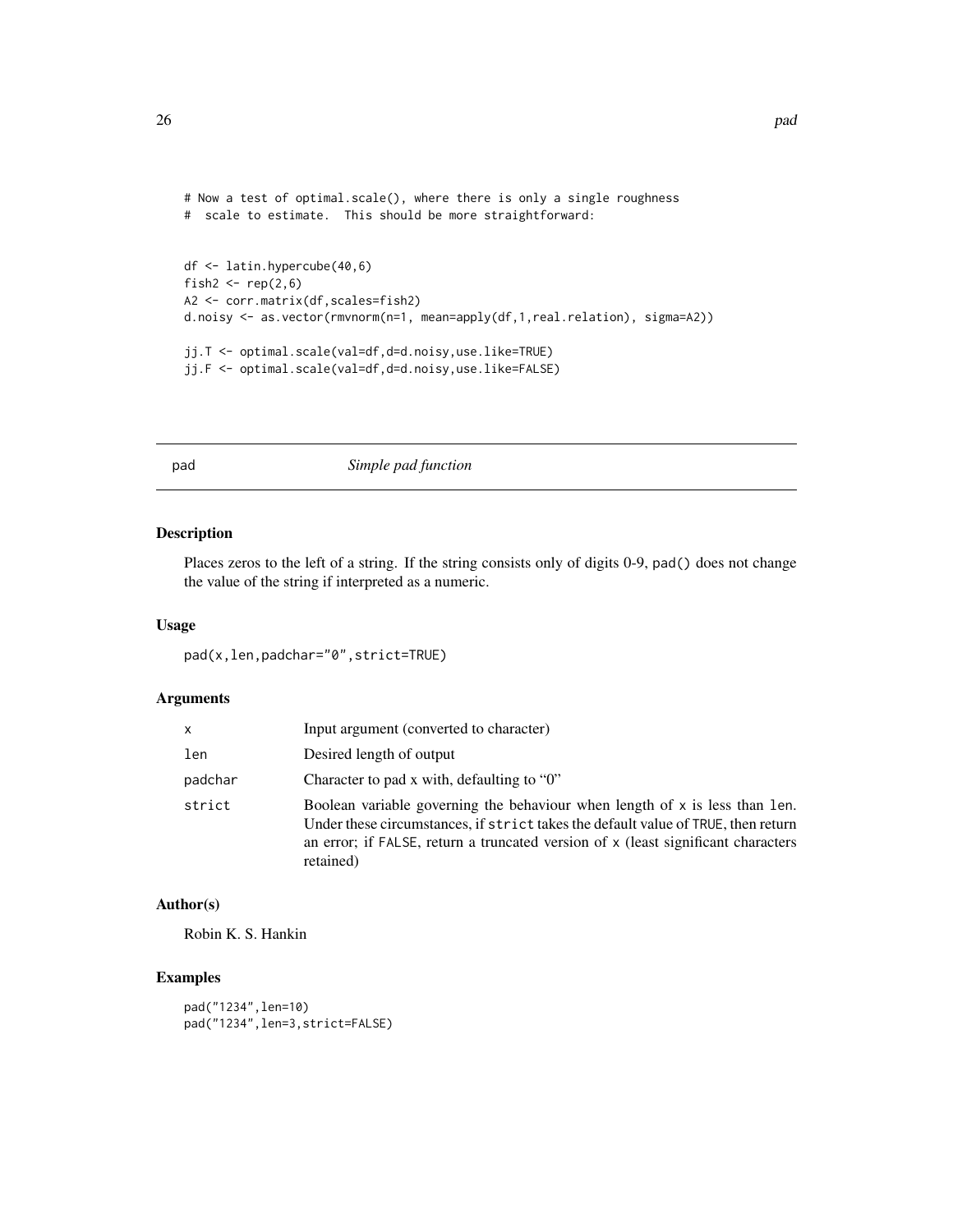<span id="page-26-0"></span>

#### Description

Gives the fitted regression coefficients corresponding to the specified regression model.

#### Usage

 $prior.b(H, Ainv, d, b0 = NULL, B0 = NULL)$ prior.B(H , Ainv , B0=NULL)

#### Arguments

| H    | Regression basis function (eg that returned by regressor.multi())             |
|------|-------------------------------------------------------------------------------|
| Ainv | $A^{-1}$ where A is a correlation matrix (eg that returned by corr. matrix()) |
| d    | Vector of data points                                                         |
| b0   | prior constant                                                                |
| B0   | prior coefficients                                                            |
|      |                                                                               |

## Author(s)

Robin K. S. Hankin

#### References

- J. Oakley 2004. *Estimating percentiles of uncertain computer code outputs*. Applied Statistics, 53(1), pp89-93.
- J. Oakley 1999. *Bayesian uncertainty analysis for complex computer codes*, PhD thesis, University of Sheffield.

```
# example has 10 observations on 6 dimensions.
# function is just sum((1:6)*x) where x=c(x_1, \ldots, x_2)data(toy)
val <- toy
d \leftarrow apply(val, 1, function(x) \{sum(1:6)*x)\})#add some noise:
d <- jitter(d)
A <- corr.matrix(val,scales=rep(1,ncol(val)))
Ainv <- solve(A)
H <- regressor.multi(val)
```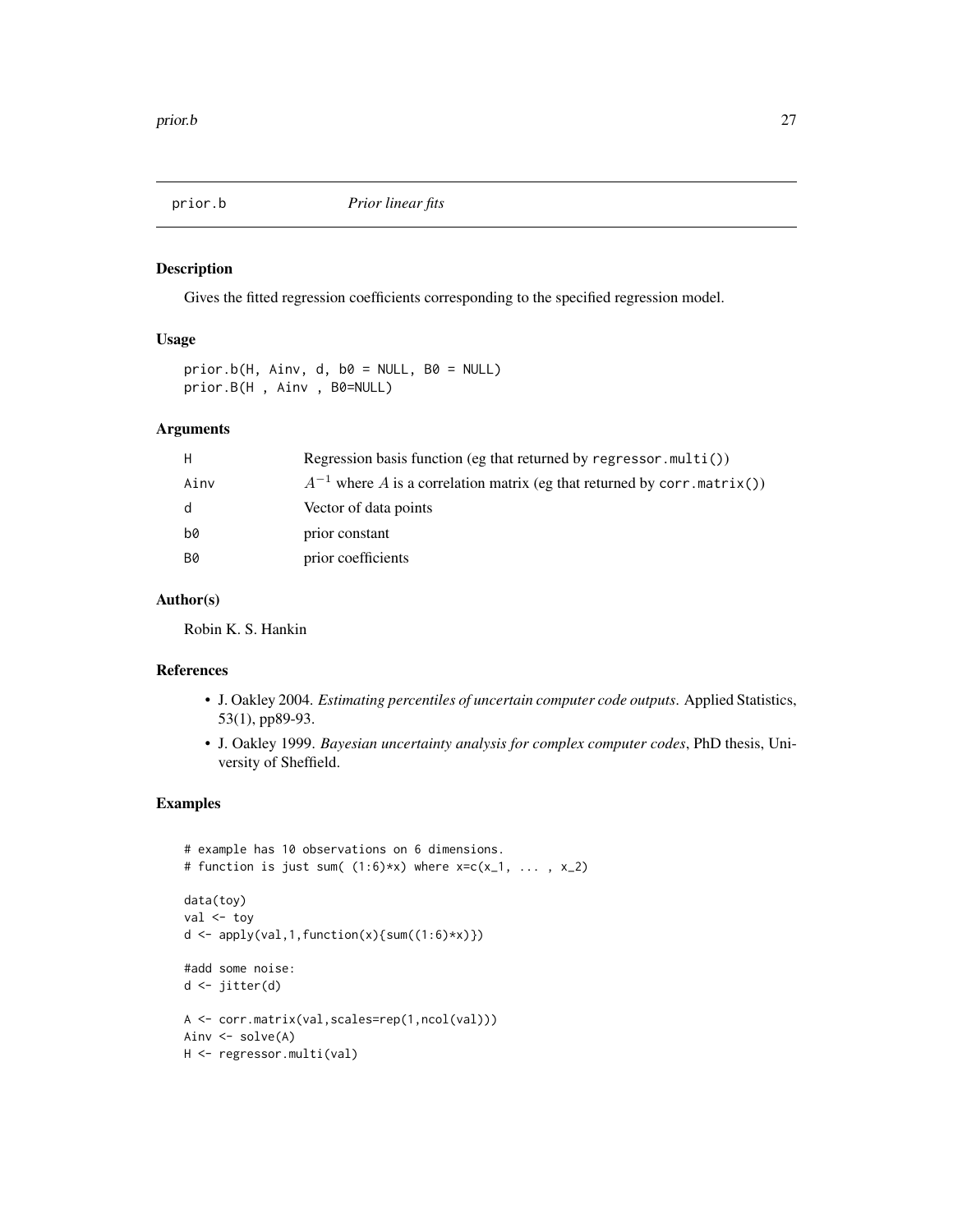```
prior.b(H,Ainv,d)
prior.B(H,Ainv)
```
#### quad.form *Evaluate a quadratic form efficiently*

#### Description

Given a square matrix M of size  $n \times n$ , and a matrix x of size  $n \times p$  (or a vector of length n), evaluate various quadratic forms.

(in the following,  $x^T$  denotes the complex conjugate of the transpose, also known as the Hermitian transpose. This only matters when considering complex numbers).

- Function quad. form(M, x) evaluates  $x^T M x$  in an efficient manner
- Function quad.form.inv(M, x) returns  $x^T M^{-1}x$  using an efficient method that avoids inverting M
- Function quad.tform(M, x) returns  $xMx^{T}$  using tcrossprod() without taking a transpose
- Function quad.tform.inv(M, x) returns  $xM^{-1}x^T$ , although a single transpose is needed
- Function quad.3form(M, 1, r) returns  $l^T M r$  using nested calls to crossprod(). It's no faster than calling crossprod() directly, but makes code neater and less error-prone (IMHO)
- Function quad.3tform(M,1,r) returns  $lMr^T$  using nested calls to tcrossprod(). Again, this is to make for neater code
- Function quad.diag(M,x) returns the *diagonal* of the (potentially very large) square matrix quad. form $(M, x)$  without calculating the off diagonal elements
- Function quad.tdiag( $M$ , x) similarly returns the diagonal of quad.tform( $M$ , x)

These functions invoke the following lower-level calls:

- Function ht(x) returns the Hermitian transpose, that is, the complex conjugate of the transpose, sometimes written  $x^*$
- Function cprod(x,y) returns  $x^T y$ , equivalent to crossprod(Conj(x),y)
- Function tcprod(x,y) returns  $xy^T$ , equivalent to crossprod(x,Conj(y))

Note again that in the calls above, "transpose" [that is,  $x^T$ ] means "Conjugate transpose", or the Hermitian transpose.

#### Usage

```
quad.form(M, x, chol=FALSE)
quad.form.inv(M, x)
quad.tform(M, x)
quad.3form(M,left,right)
quad.3tform(M,left,right)
quad.tform.inv(M,x)
```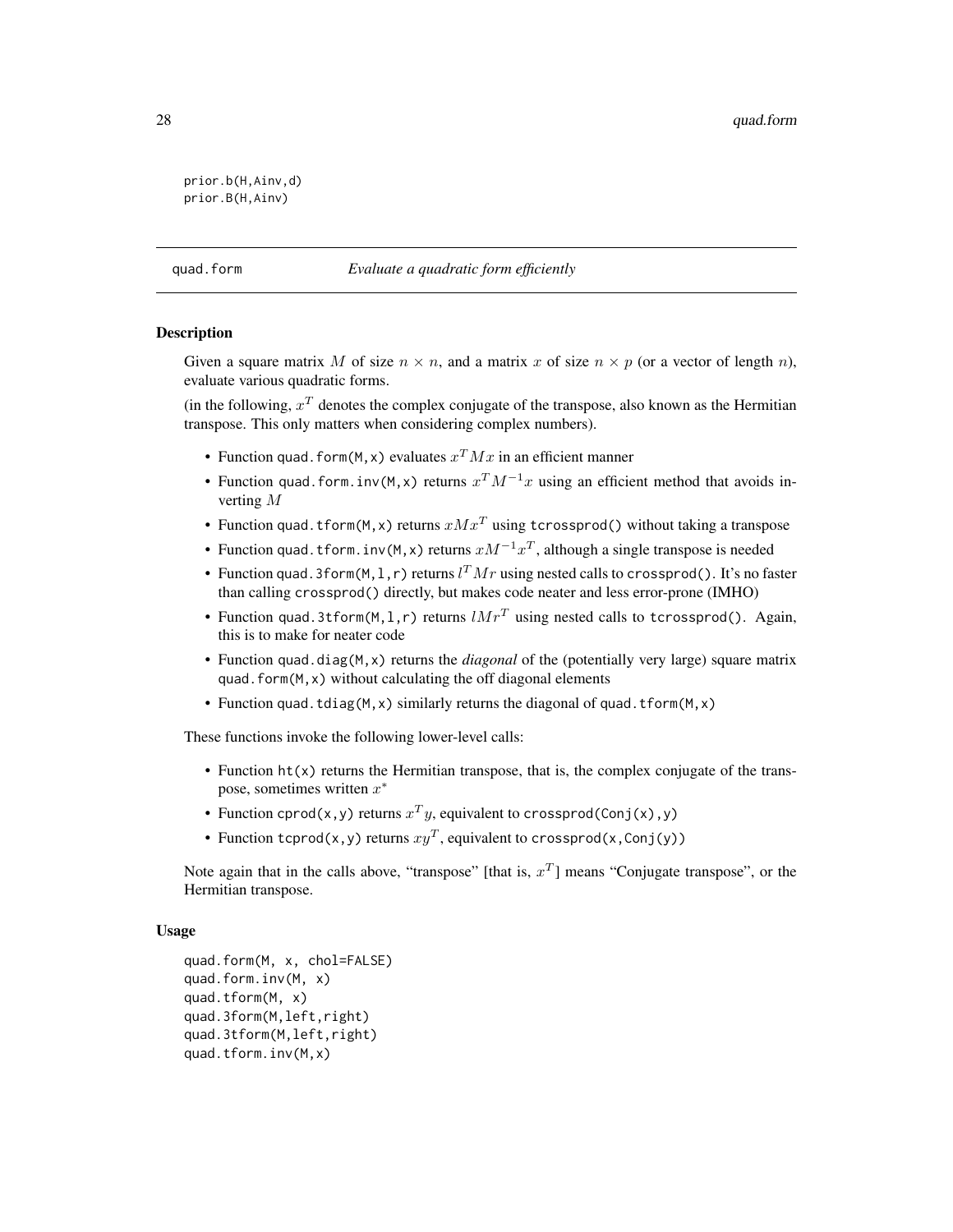#### <span id="page-28-0"></span>quad.form 29

```
quad.diag(M,x)
quad.tdiag(M,x)\text{crod}(x,y)tcprod(x,y)
ht(x)
```
#### **Arguments**

| M          | Square matrix of size $n \times n$                                                                                                                                                                                                                                                 |
|------------|------------------------------------------------------------------------------------------------------------------------------------------------------------------------------------------------------------------------------------------------------------------------------------|
| X, Y       | Matrix of size $n \times p$ , or vector of length n                                                                                                                                                                                                                                |
| chol       | Boolean, with TRUE meaning to interpret argument M as the lower triangular<br>Cholesky decomposition of the quadratic form. Remember that M. lower $\frac{1}{2}$ M. upper == M.<br>and chol() returns the upper triangular matrix, so one needs to use the transpose<br>t(cho1(M)) |
| left,right | In function quad. 3 form(), matrices with $n$ rows and arbitrary number of columns                                                                                                                                                                                                 |

### Details

The "meat" of quad.form() for chol=FALSE is just crossprod(crossprod(M,  $x$ ),  $x$ ), and that of quad.form.inv() is crossprod(x, solve(M, x)).

If the Cholesky decomposition of M is available, then calling with chol=TRUE and supplying M.upper should generally be faster (for large matrices) than calling with chol=FALSE and using M directly. The time saving is negligible for matrices smaller than about  $50 \times 50$ , even if the overhead of computing M.upper is ignored.

### Note

These functions are used extensively in the emulator and calibrator packages' R code, primarily in the interests of elegant code, but also speed. For the problems I usually consider, the speedup (of quad.form(M, x) over  $t(x)$  %\*% M %\*% x, say) is marginal at best

#### Author(s)

Robin K. S. Hankin

#### See Also

[optimize](#page-0-0)

```
jj <- matrix(rnorm(80),20,4)
M <- crossprod(jj,jj)
M. lower \leq t(chol(M))
x \leftarrow \text{matrix}(rnorm(8), 4, 2)jj.1 <- t(x) %*% M %*% x
jj.2 \leftarrow quad.form(M, x)jj.3 <- quad.form(M.lower,x,chol=TRUE)
```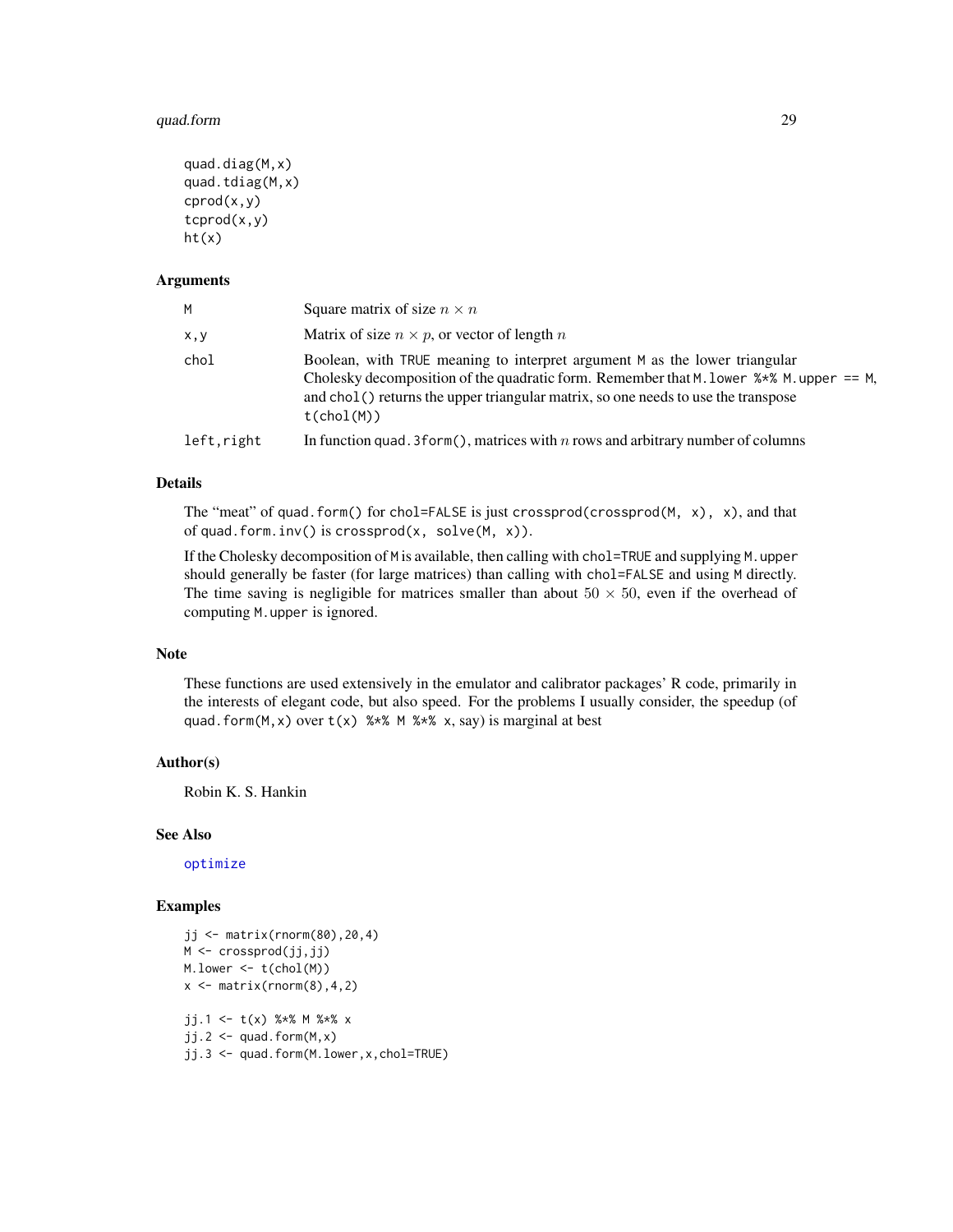```
print(jj.1)
print(jj.2)
print(jj.3)
## Make two Hermitian positive-definite matrices:
L <- matrix(c(1,0.1i,-0.1i,1),2,2)
LL < - diag(11)LL[2,1] <- -L[L[1,2] <- 0.1i)
z <- t(latin.hypercube(11,2,complex=TRUE))
quad.diag(L,z) # elements real because L is HPD
quad.tdiag(LL,z) # ditto
## Now consider accuracy:
quad.form(solve(M),x) - quad.form.inv(M,x) # should be zero
quad.form(M,x) - quad.tform(M,t(x)) \qquad # should be zero
quad.diag(M,x) - diag(quad.form(M,x)) # should be zero
diag(quad.form(L,z)) - quad.diag(L,z) # should be zero
diag(quad.tform(LL,z)) - quad.tdiag(LL,z) # should be zero
```
<span id="page-29-1"></span>regressor.basis *Regressor basis function*

#### Description

Creates a regressor basis for a vector.

#### Usage

```
regressor.basis(x)
regressor.multi(x.df,func=regressor.basis)
```
#### Arguments

|      | vector of coordinates                                        |
|------|--------------------------------------------------------------|
| x.df | Matrix whose rows are coordinates of points                  |
| func | Regressor basis function to use; defaults to regressor basis |

<span id="page-29-0"></span>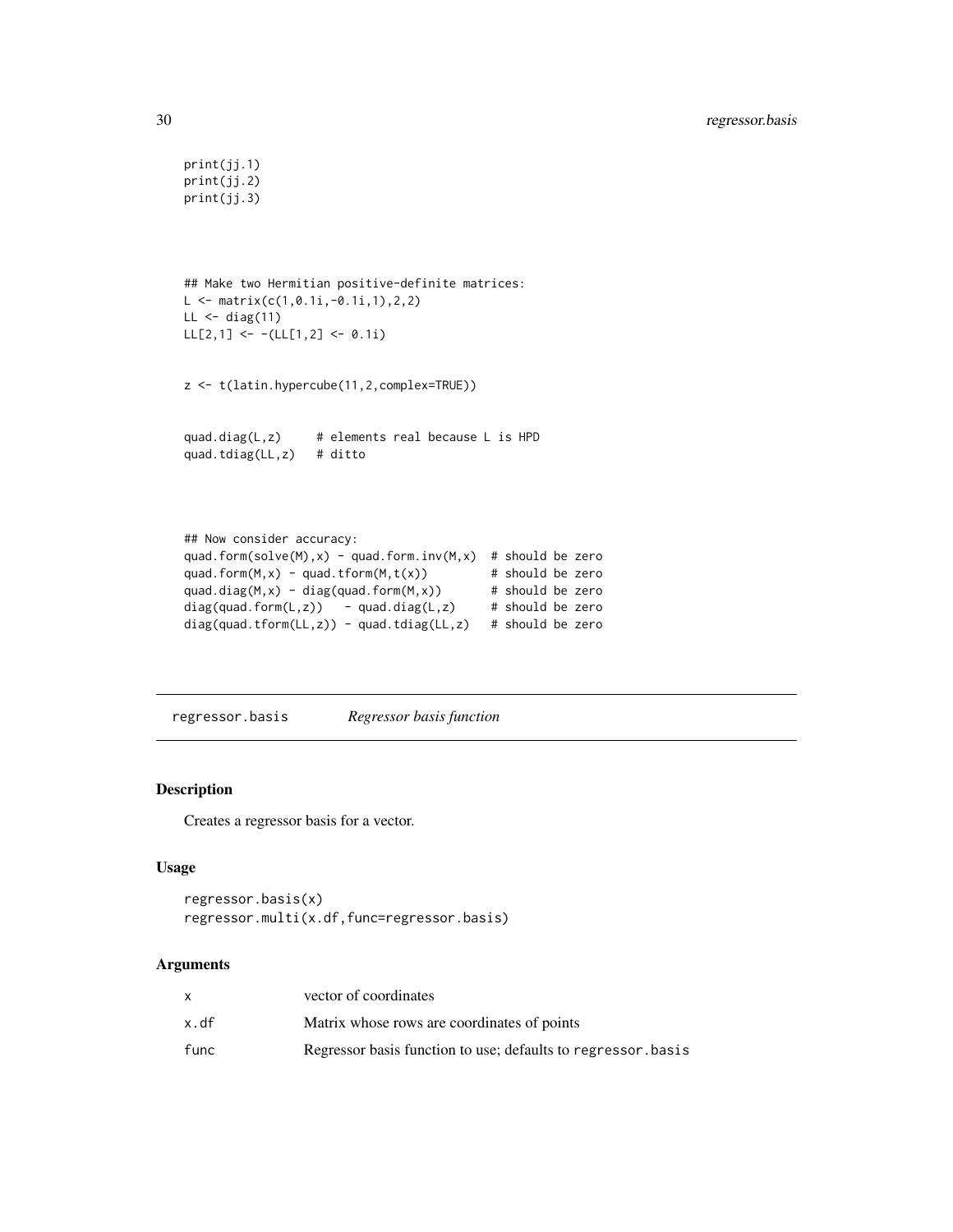#### regressor.basis 31

#### Details

The regressor basis specified by regressor.basis() is just the addition of a constant term, which is conventionally placed in the first position. This is a very common choice for a set of bases, although it is important to investigate both simpler and more sophisticated alternatives. Tony would recommend simpler functions (perhaps as simple as function $(x)$ {1}, that is, nothing but a constant), and Jonty would recommend more complicated bespoke functions that reflect prior beliefs.

Function regressor.multi() is just a wrapper for regressor.basis() that works for matrices. This is used internally and the user should not need to change it.

Note that the user is free to define and use functions other than this one when using, for example, corr().

#### Value

Returns simple regressor basis for vectors or matrices.

#### **Note**

When writing replacements for regressor.basis(), it is important to return a vector with at least one named element (see the R source code for function regressor.basis $($ ), in which the first element is named "const").

Returning a vector all of whose elements are unnamed will cause some of the package functions to fail in various weird places. It is good practice to use named vectors in any case.

Function regressor.multi() includes an ugly hack to ensure that the perfectly reasonable choice of regressor.basis=function(x){1} works. The hack is needed because apply() treats functions that return a length-1 value argument differently from functions that return a vector: if x <- as.matrix(1:10)

then

 $apply(x,1,function(x){c(1,x)}})$ 

returns a matrix (as desired), but

 $apply(x,1,function(x)\{c(1)\})$ 

returns a vector (of 1s) which is not what is wanted. The best way to deal with this (IMHO) is to confine the ugliness to a single function, here regressor.multi().

#### Author(s)

Robin K. S. Hankin

#### Examples

```
regressor.basis(rep(5,6))
m <- matrix(1:27,9,3)
regressor.multi(m)
regressor.multi(m,func=function(x){c(a=88,x,x^2,x[1]^4)})
```
# and now a little example where we can choose the basis functions # explicitly and see the effect it has. Note particularly the poor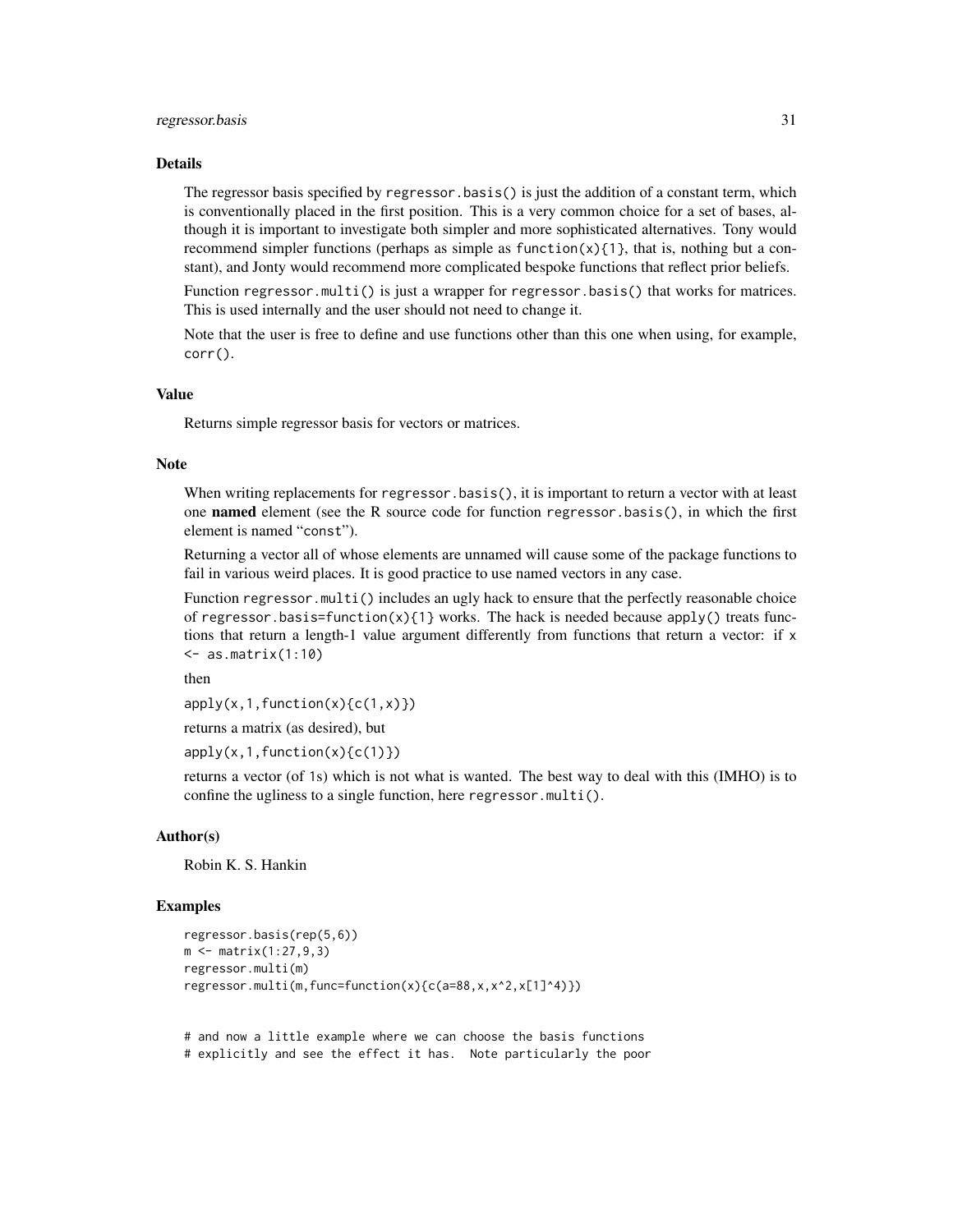```
# performance of func2() in extrapolation:
func1 \leftarrow function(x){
  out \leftarrow c(1, \cos(x))names(out) <- letters[1:length(x)]
  return(out)
}
func2 \leftarrow function(x){
  out \leq c(1, \cos(x), \cos(2*x), \cos(3*x))names(out) <- letters[1:length(x)]
  return(out)
}
func3 <- function(x){out <- c(1,x)names(out)[1] <- "const"
return(out)
}
func.chosen <- func1
toy <- sort(c(seq(from=0,to=1,len=9),0.2))
toy <- as.matrix(toy)
colnames(toy) <- "a"
rownames(toy) <- paste("obs",1:nrow(toy),sep=".")
d.noisy <- as.vector(toy>0.5)+rnorm(length(toy))/40
fish <-100x <- seq(from=-1,to=2,len=1000)
A <- corr.matrix(toy,scales=fish)
Ainv <- solve(A)
 ## Now the interpolation. Change func.chosen() from func1() to func2()
 ## and see the difference!
jj <- interpolant.quick(as.matrix(x), d.noisy, toy, scales=fish,
                         func=func.chosen,
                         Ainv=Ainv,g=TRUE)
plot(x,jj$mstar.star,xlim=range(x),type="l",col="black",lwd=3)
lines(x,jj$prior,col="green",type="l")
lines(x,jj$mstar.star+jj$Z,type="l",col="red",lty=2)
lines(x,jj$mstar.star-jj$Z,type="l",col="red",lty=2)
points(toy,d.noisy,pch=16,cex=2)
legend("topright",lty=c(1:2,0),
    col=c("black","red","green","black"),pch=c(NA,NA,NA,16),
    legend=c("best estimate","+/- 1sd","prior","training set"))
```
## Now we will use O&O 2002.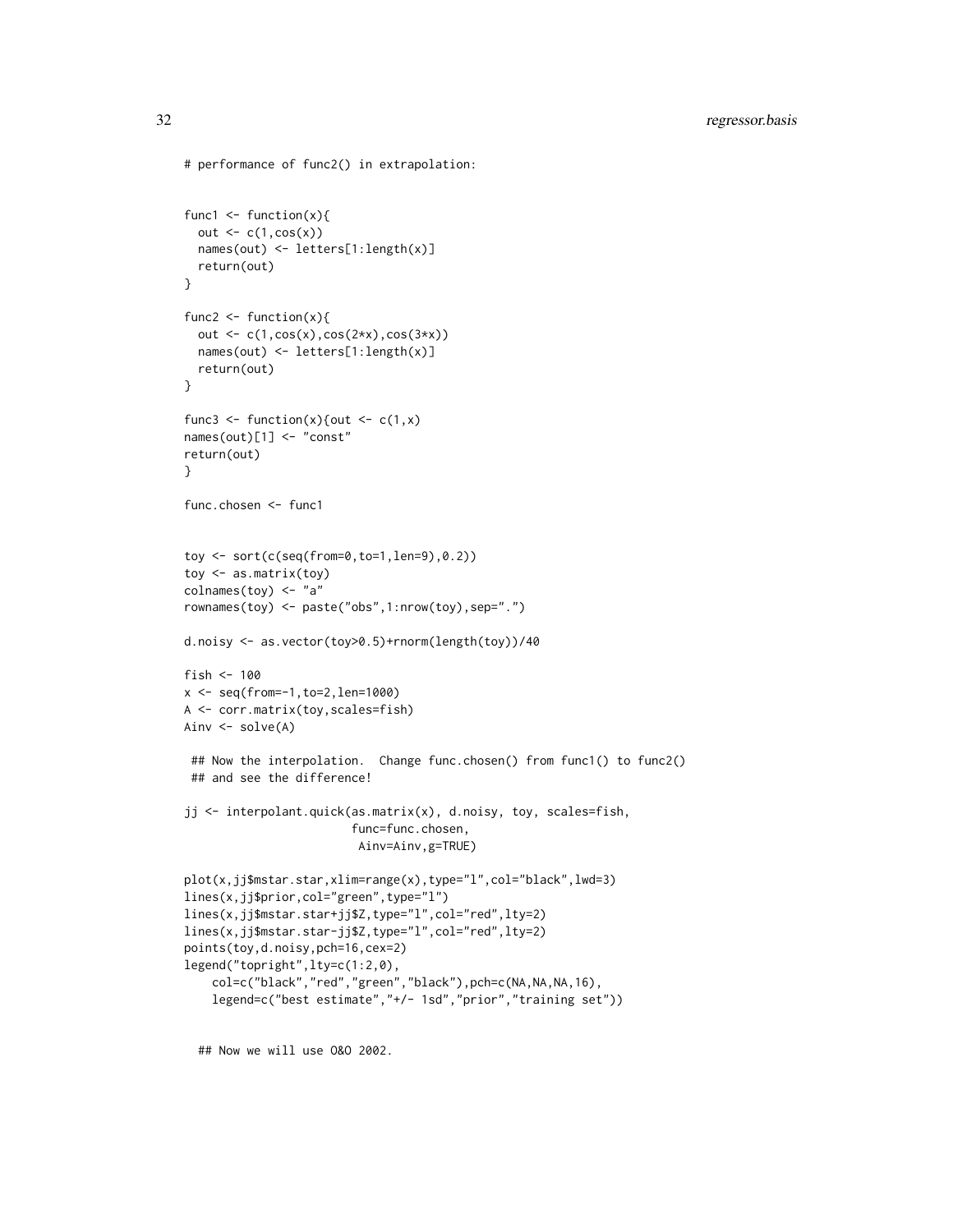```
## First, some simulated design points:
xdash <- as.matrix(c(-0.5, -0.1, -0.2, 1.1, 1.15))
## create an augmented design set:
design.augmented <- rbind(toy,xdash)
## And calculate the correlation matrix of the augmented dataset:
A.augmented <- corr.matrix(design.augmented, scales=fish)
Ainv.augmented <- solve(A.augmented)
## Now, define a function that samples from the
## appropriate posterior t-distribution, adds these random
## variables to the dataset, then calculates a new
## etahat and evaluates and plots it:
f \leftarrow function(...)\{ddash <- cond.sample(n=1, x=xdash, xold=toy, d=d.noisy, A=A,
                           Ainv=Ainv, scales=fish, func=func.chosen)
       jj.aug <-
          interpolation t. quick(x = as_matrix(x),d = c(d.noisy, as.vector(ddash)),xold = design.augmented,
                            Ainv = Ainv.augmented,
                            scales = fish, func=func.chosen)
points(xdash,ddash,type="p",pch=16,col="gray")
points(x, jj.aug, type="l", col="gray")
}
## Now execute the function a few times to assess the uncertainty in eta:
f()f()f()
```
<span id="page-32-1"></span>results.table *Results from 100 Goldstein runs*

#### Description

A dataframe consisting of 100 rows, corresponding to 100 runs of Goldstein. Columns 1-19 are input values; columns 20-27 are outputs gleaned from goout files.

#### Usage

data(results.table)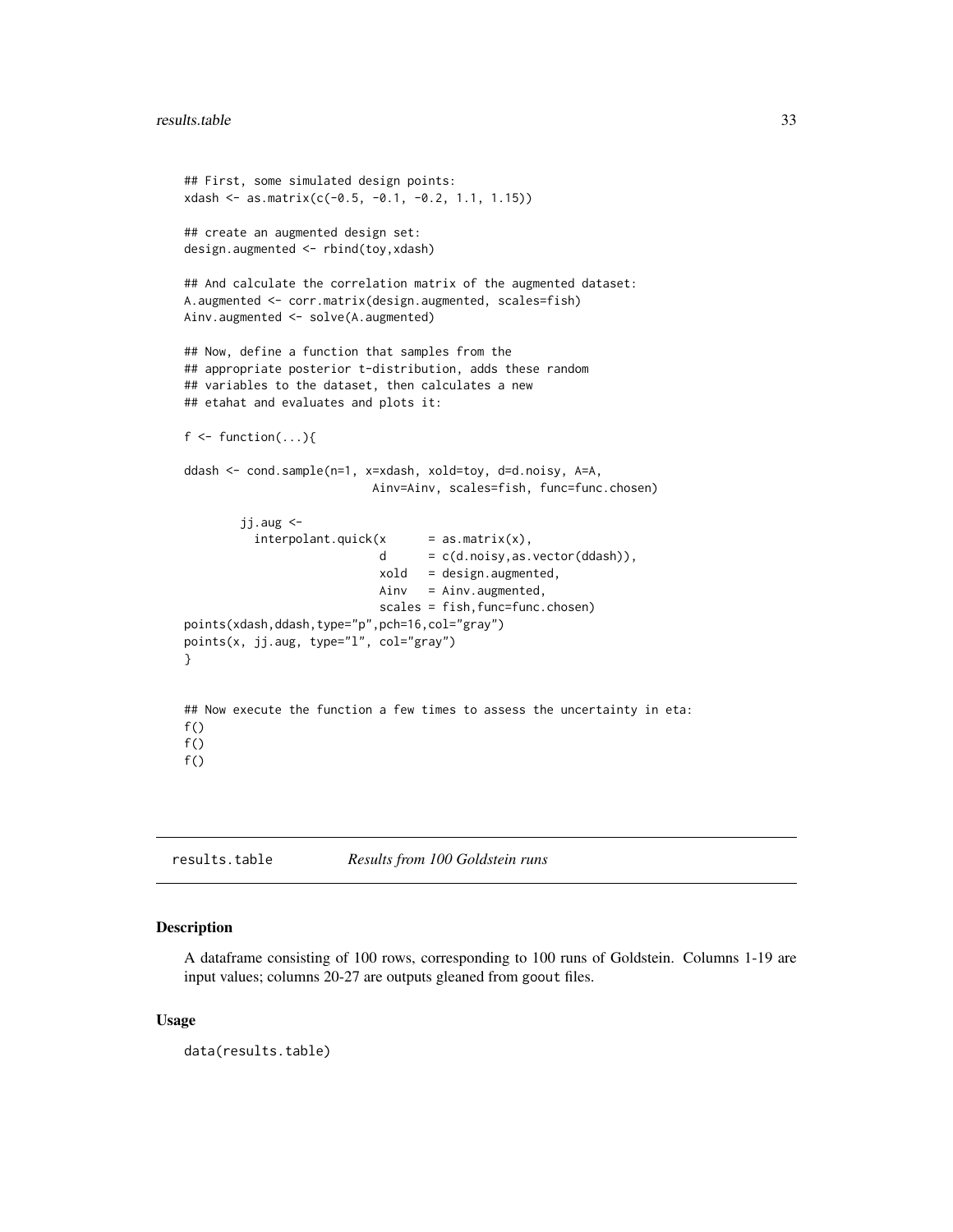#### Format

A data frame with 100 observations on the following 27 variables.

filenumber Number of the condor run (ie file appenge of goin.  $*$  and goout.  $*)$ windstress a numeric vector (input value) oc.horiz.diffus a numeric vector (input value) oc.vert.diffus a numeric vector (input value) oc.drag a numeric vector (input value) at.heat.diffus a numeric vector (input value) at.mois.diffus a numeric vector (input value) at.width a numeric vector (input value) at.slope a numeric vector (input value) advfact.zonalheat a numeric vector (input value) advfact.meridheat a numeric vector (input value) advfact.zonalmois a numeric vector (input value) advfact.meridmois a numeric vector (input value) co2.scaling a numeric vector (input value) clim.sens a numeric vector (input value) thres.humid a numeric vector (input value) ice.diffus a numeric vector (input value) fw.scaling a numeric vector (input value) solar.const a numeric vector (input value) ominp a numeric vector (output value) omaxp a numeric vector (output value) omina a numeric vector (output value) omaxa a numeric vector (output value) avn a numeric vector (output value) rms a numeric vector (output value) average.SAT a numeric vector (output value) model.error a numeric vector (output value)

#### Examples

data(results.table)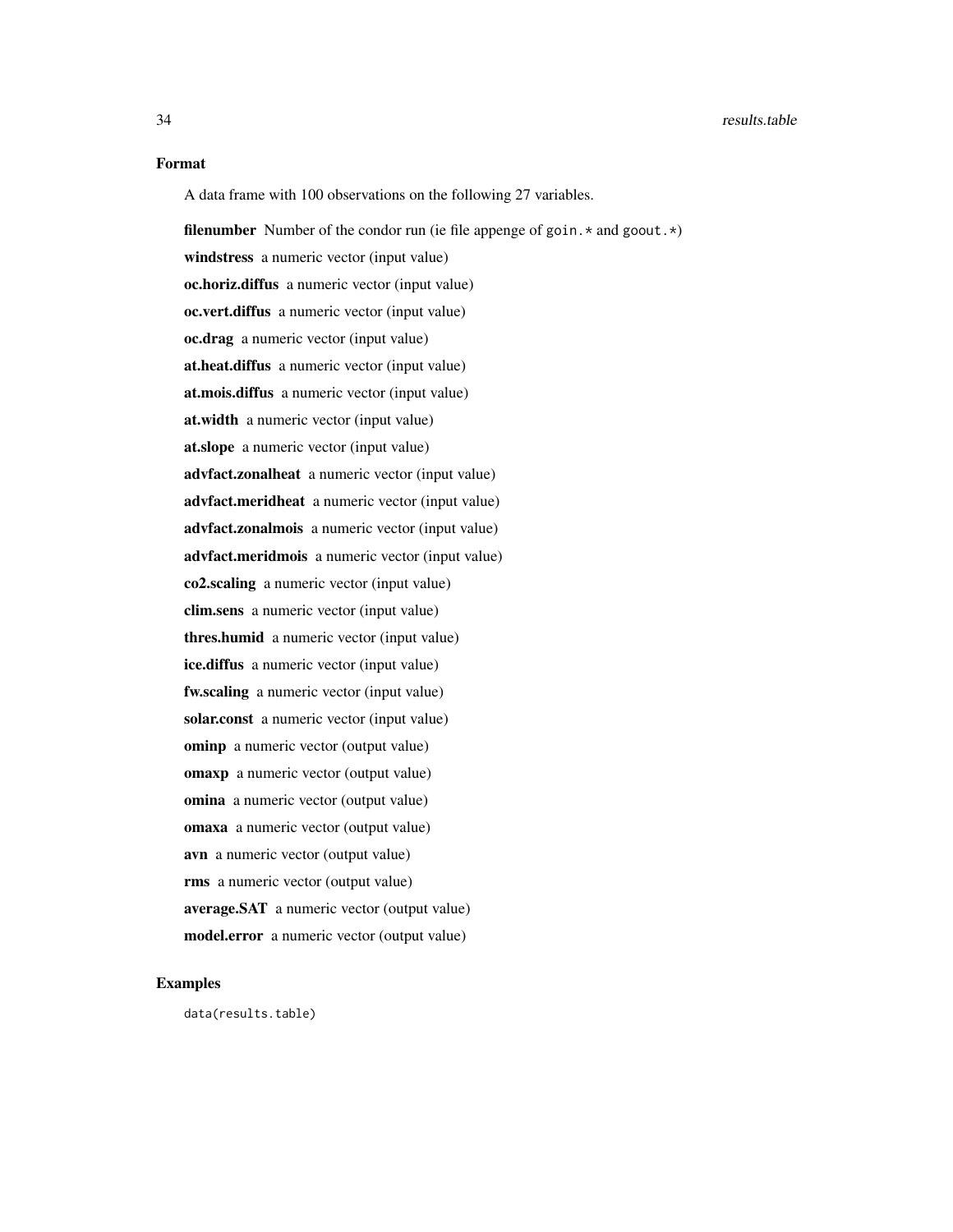<span id="page-34-0"></span>

#### Description

Returns estimator for a priori  $\sigma^2$ 

## Usage

s.chi(H, Ainv, d, s0 = 0, fast.but.opaque = TRUE)

## Arguments

| H               | Regression basis function (eg that returned by regressor.multi())                                                                                                                                                                                                                                                            |
|-----------------|------------------------------------------------------------------------------------------------------------------------------------------------------------------------------------------------------------------------------------------------------------------------------------------------------------------------------|
| Ainv            | $A^{-1}$ where A is a correlation matrix (eg that returned by corr.matrix())                                                                                                                                                                                                                                                 |
| d               | Vector of data points                                                                                                                                                                                                                                                                                                        |
| s0              | Optional offset                                                                                                                                                                                                                                                                                                              |
| fast.but.opaque |                                                                                                                                                                                                                                                                                                                              |
|                 | Boolean, with default TRUE meaning to use quad. form(), and FALSE meaning<br>to use straightforward $\frac{1}{2}$ . The first form should be faster, but the code is less<br>intelligible than the second form. Comparing the returned value with this argu-<br>ment on or off should indicate the likely accuracy attained. |

## Details

See O'Hagan's paper (ref below), equation 12 for details and context.

#### Author(s)

Robin K. S. Hankin

#### References

A. O'Hagan 1992. "Some Bayesian Numerical Analysis", pp345-363 of *Bayesian Statistics 4* (ed J. M. Bernardo et al), Oxford University Press

```
# example has 10 observations on 6 dimensions.
# function is just sum((1:6)*x) where x=c(x_1, \ldots, x_2)data(toy)
val <- toy
colnames(val) <- letters[1:6]
H <- regressor.multi(val)
d \leq apply(H,1,function(x){sum((0:6)*x)})
```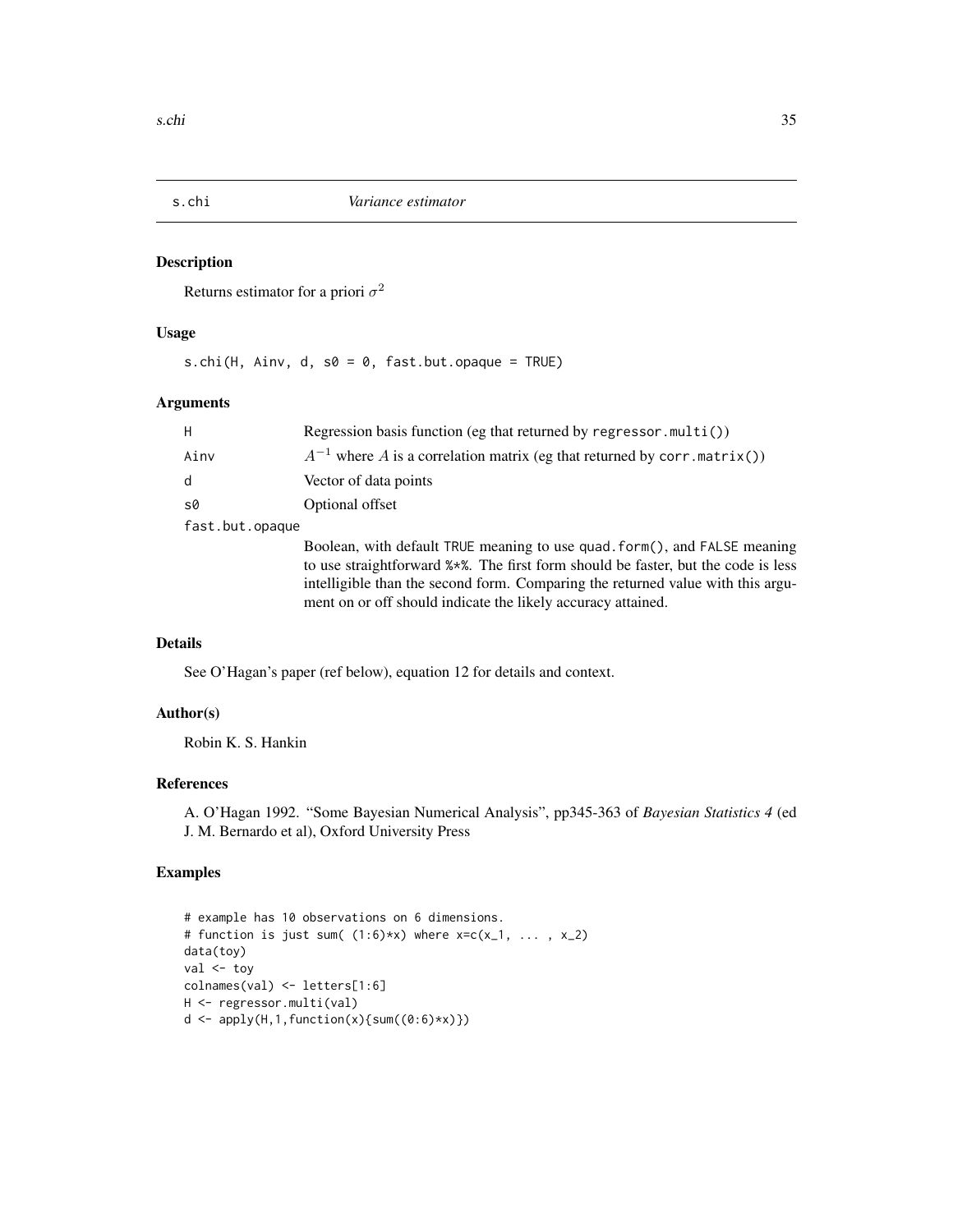```
# create A matrix and its inverse:
A <- corr.matrix(val,scales=rep(1,ncol(val)))
Ainv <- solve(A)
# add some suitably correlated noise:
d <- as.vector(rmvnorm(n=1, mean=d, 0.1*A))
# now evaluate s.chi():
s.chi(H, Ainv, d)
# assess accuracy:
s.chi(H, Ainv, d, fast=TRUE) - s.chi(H, Ainv, d, fast=FALSE)
```
sample.n.fit *Sample from a Gaussian process and fit an emulator to the points*

#### Description

Sample 'n' fit: sample from an appropriate multivariate Gaussian process in one dimension, then fit an emulator to it.

#### Usage

```
sample.n.fit(n = 10, scales.generate = 100, scales.fit = 100, func = regressor.basis, ...)
```
#### Arguments

| n               | Number of observations to make                                                                                                                                                                                                                                  |
|-----------------|-----------------------------------------------------------------------------------------------------------------------------------------------------------------------------------------------------------------------------------------------------------------|
| scales.generate |                                                                                                                                                                                                                                                                 |
|                 | Scales to generate the data with: small values give uncorrelated observations,<br>large values give correlated observations (hence the points fall on a smooth line)                                                                                            |
| scales.fit      | Scales to use to fit the emulator. Small values give an emulator that is the prior<br>with short, sharp excursions to make the emulator go through the points; large<br>values give smooth emulators that exhibit overshoots resembling Gibbs's phe-<br>nomenon |
| func            | Function used to determine basis vectors, defaulting to regressor basis if not<br>given.                                                                                                                                                                        |
| $\ddots$ .      | Further arguments passed to plot().                                                                                                                                                                                                                             |

## Details

The point of this function is to investigate what happens when inappropriate scales are used for the emulator: that is, when scales.generate and scales.fit are wildly different.

Note that the sampling distribution has a constant expectation (of zero); so the prior should be zero, making it easy to see mispredictions of beta.

<span id="page-35-0"></span>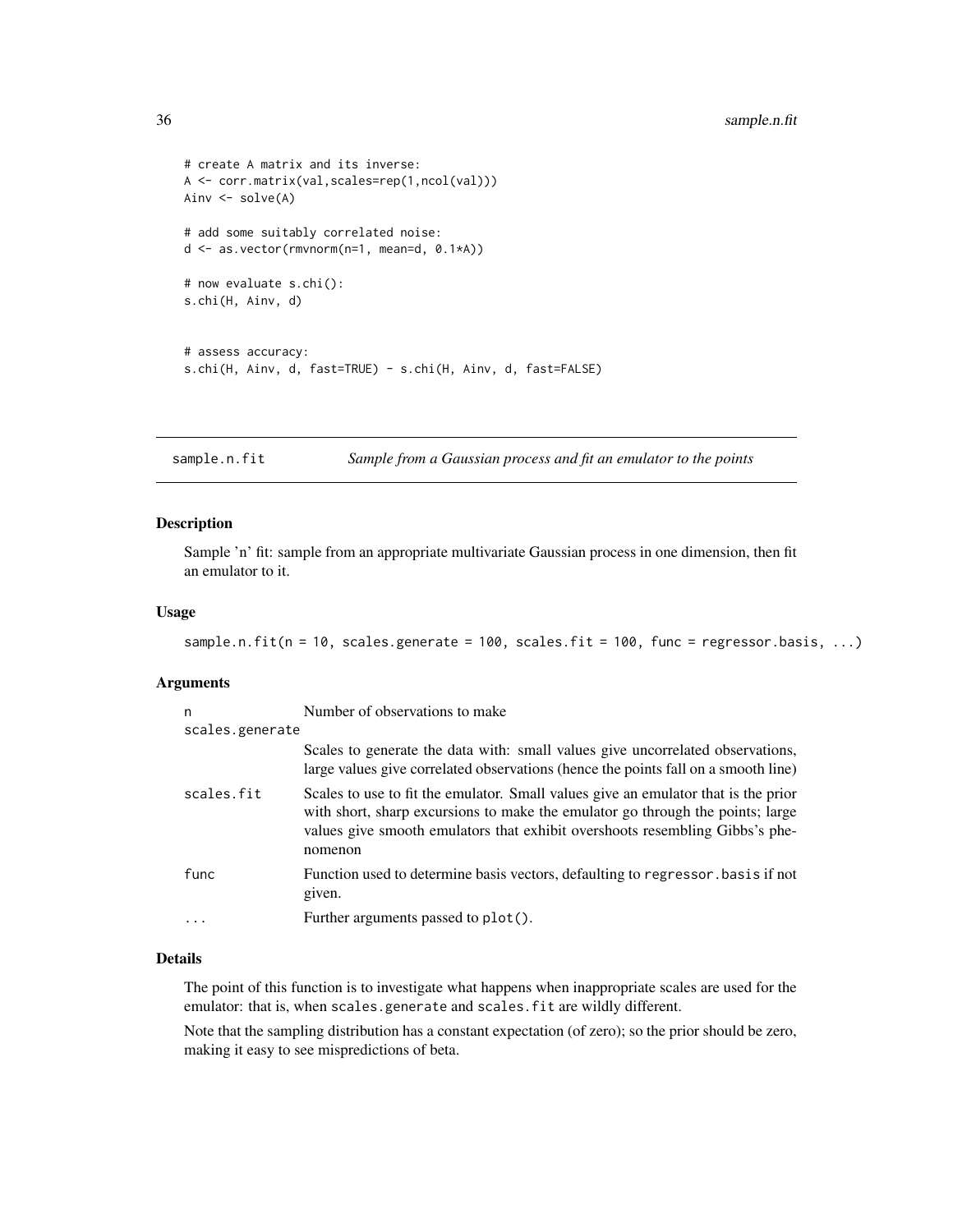#### <span id="page-36-0"></span>scales.likelihood 37

#### Author(s)

Robin K. S. Hankin

## Examples

```
sample.n.fit(main="Default: scales match")
sample.n.fit(scales.generate=5,main="generate scale small")
sample.n.fit(scales.fit=5,main="fit scales small", sub="note vertical scale")
sample.n.fit(scales.fit=5,main="fit scales small", ylim=c(-3,3),
     sub="note appropriate interpolation, bad extrapolation")
# Now use a quadratic function instead of the default linear:
f <- function(x){out <- c(1, x, x^2)names(out) <- c("const","linear","quadratic")
out}
sample.n.fit(main="quadratic prior" , func=f)
```
scales.likelihood *Likelihood of roughness parameters*

#### Description

Gives the a postiori likelihood for the roughness parameters as a function of the observations.

#### Usage

```
scales.likelihood(pos.def.matrix = NULL, scales = NULL, xold,
use.Ainv = TRUE, d, give_log=TRUE, func = regressor.basis)
```
#### Arguments

|          | pos.def.matrix Positive definite matrix used for the distance metric                                                                                                                                                                                                                                                                                                    |
|----------|-------------------------------------------------------------------------------------------------------------------------------------------------------------------------------------------------------------------------------------------------------------------------------------------------------------------------------------------------------------------------|
| scales   | If the positive definite matrix is diagonal, scales specifies the diagonal ele-<br>ments. Specify exactly one of pos. def. matrix or scales (ie not both)                                                                                                                                                                                                               |
| xold     | Points at which code has been run                                                                                                                                                                                                                                                                                                                                       |
| use.Ainv | Boolean, with default TRUE meaning to calculate $A^{-1}$ explicitly and use it. Set-<br>ting to FALSE means to use methods (such as quad. form. $inv()$ ) which do not<br>require inverting the A matrix. Although one should avoid inverting a matrix if<br>possible, in practice there does not appear to be much difference in execution<br>time for the two methods |
| d        | Observations in the form of a vector with entries corresponding to the rows of<br>xold                                                                                                                                                                                                                                                                                  |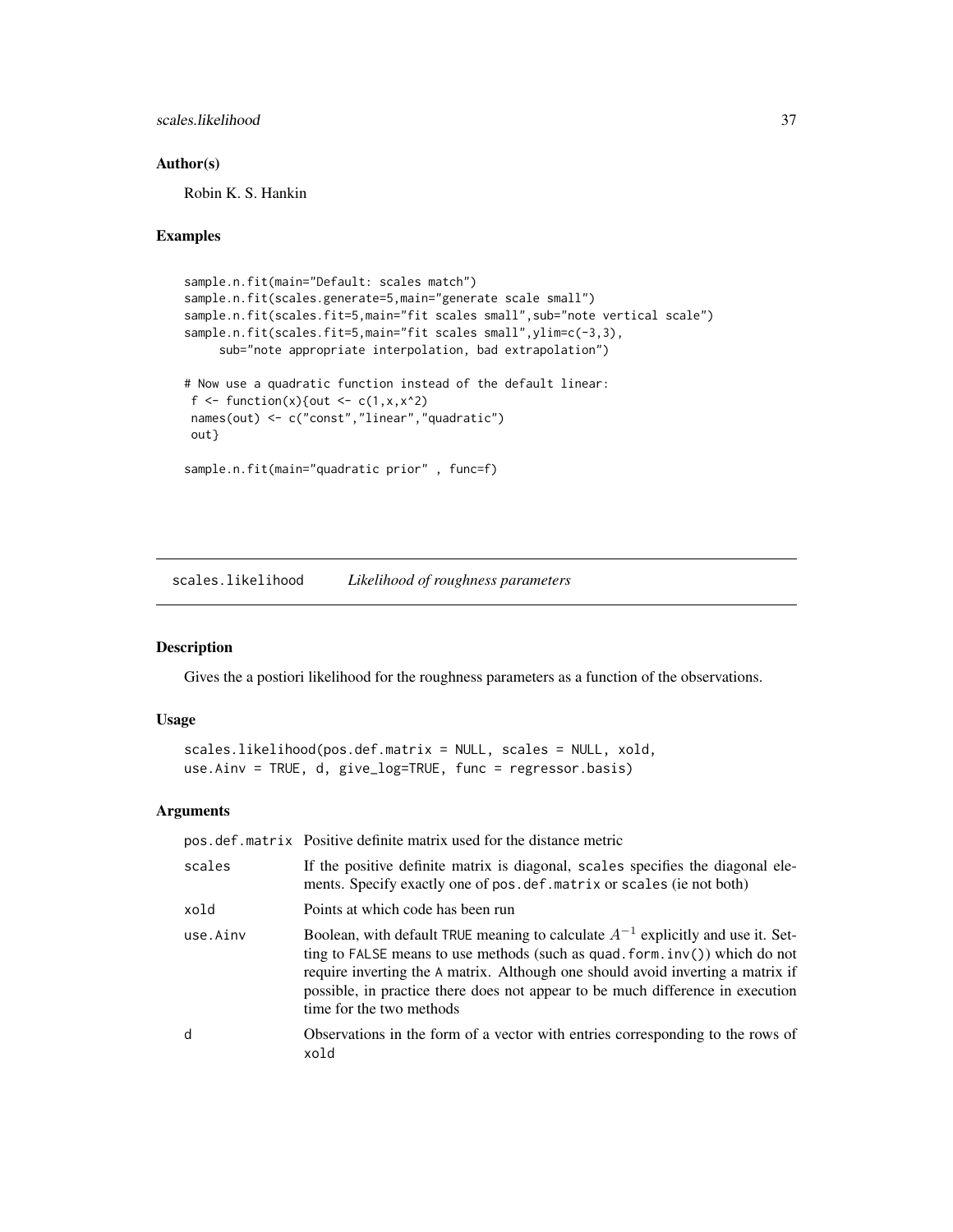<span id="page-37-0"></span>

| give_log | Boolean, with default TRUE meaning to return the logarithm of the likelihood (ie<br>the support) and FALSE meaning to return the likelihood itself |
|----------|----------------------------------------------------------------------------------------------------------------------------------------------------|
| func     | Function used to determine basis vectors, defaulting to regressor, basis if not<br>given                                                           |

#### Details

This function returns the likelihood function defined in Oakley's PhD thesis, equation 2.37. Maximizing this likelihood to estimate the roughness parameters is an alternative to the leave-out-one method on the interpolant() helppage; both methods perform similarly.

The value returned is

$$
(\hat{\sigma})^{-(n-q)/2} |A|^{-1/2} \cdot |H^T A^{-1} H|^{-1/2}.
$$

## Value

Returns the likelihood or support.

#### Note

This function uses a Boolean flag, use.Ainv, to determine whether A has to be inverted or not. Compare the other strategy in which separate functions, eg foo() and foo.A(), are written. An example would be betahat.fun().

#### Author(s)

Robin K. S. Hankin

## References

- J. Oakley 1999. *Bayesian uncertainty analysis for complex computer codes*, PhD thesis, University of Sheffield.
- J. Oakley and A. O'Hagan, 2002. *Bayesian Inference for the Uncertainty Distribution of Computer Model Outputs*, Biometrika 89(4), pp769-784
- R. K. S. Hankin 2005. *Introducing BACCO, an R bundle for Bayesian analysis of computer code output*, Journal of Statistical Software, 14(16)

#### See Also

#### [optimal.scales](#page-22-1)

```
data(toy)
val <- toy
#define a real relation
real.relation \leftarrow function(x){sum( (0:6)*x )}
```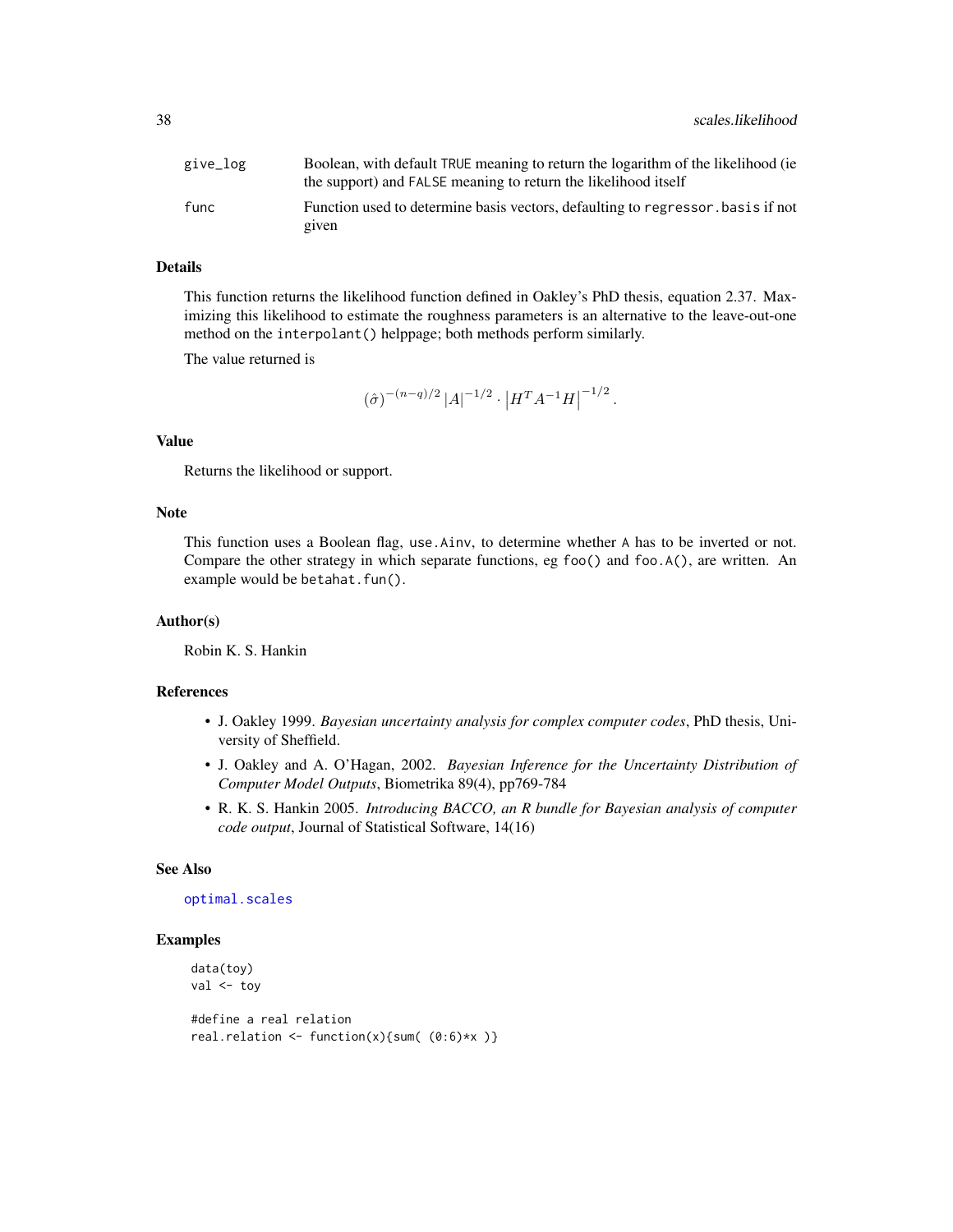## <span id="page-38-0"></span>sigmahatsquared 39

```
#Some scales:
 fish \leq rep(1,6)
fish[6] < -4A <- corr.matrix(val,scales=fish)
Ainv \leq solve(A)
 # Gaussian process noise:
H <- regressor.multi(val)
d <- apply(H,1,real.relation)
d.noisy <- as.vector(rmvnorm(n=1,mean=d, 0.1*A))
 # Compare likelihoods with true values and another value:
 scales.likelihood(scales=rep(1,6),xold=toy,d=d.noisy)
 scales.likelihood(scales=fish ,xold=toy,d=d.noisy)
# Verify that use.Ainv does not affect the numerical result:
u.true <- scales.likelihood(scales=rep(1,6),xold=toy,d=d.noisy,use.Ainv=TRUE)
u.false <- scales.likelihood(scales=rep(1,6),xold=toy,d=d.noisy,use.Ainv=FALSE)
print(c(u.true, u.false)) # should be identical up to numerical accuracy
# Now use optim():
f <- function(fish){scales.likelihood(scales=exp(fish), xold=toy, d=d.noisy)}
e <-
optim(log(fish),f,method="Nelder-Mead",control=list(trace=0,maxit=10,fnscale=
-1))
best.scales <- exp(e$par)
```
sigmahatsquared *Estimator for sigma squared*

#### Description

Returns maximum likelihood estimate for sigma squared. The ".A" form does not need Ainv, thus removing the need to invert A. Note that this form is *slower* than the other if Ainv is known in advance, as solve(.,.) is slow.

#### Usage

```
sigmahatsquared(H, Ainv, d)
sigmahatsquared.A(H, A, d)
```
#### **Arguments**

| H.   | Regressor matrix (eg as returned by regressor $.multi()$ )          |
|------|---------------------------------------------------------------------|
| A    | Correlation matrix (eg corr.matrix(val))                            |
| Ainv | Inverse of the correlation matrix (eg solve (corr. $matrix(va1))$ ) |
| d.   | Vector of observations                                              |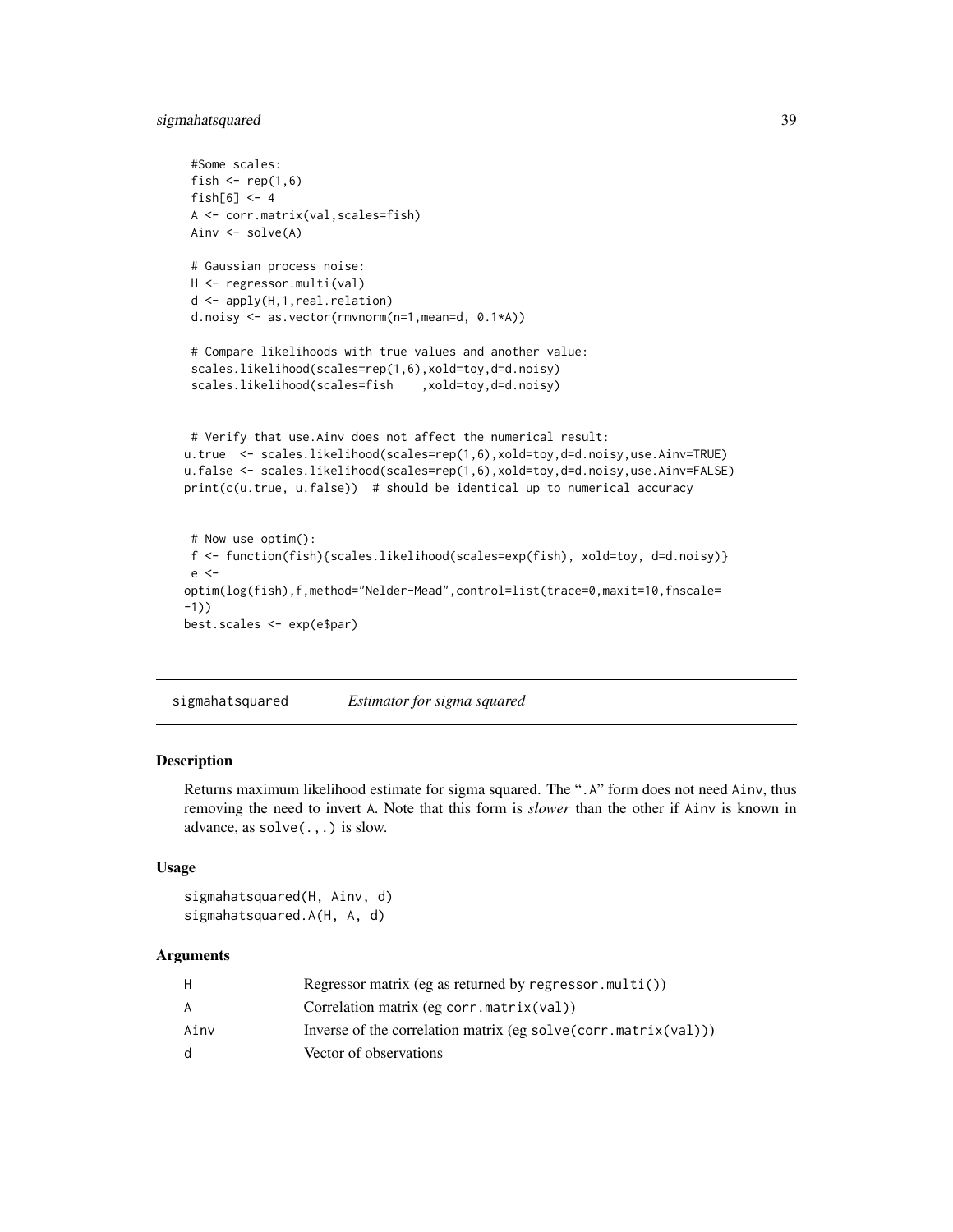#### Details

The formula is

$$
\frac{y^T \left(A^{-1} - A^{-1} H (H^T A^{-1} H)^{-1} H^T A^{-1}\right) y}{n - q - 2}
$$

where y is the data vector, H the matrix whose rows are the regressor functions of the design matrix, A the correlation matrix,  $n$  the number of observations and  $q$  the number of elements in the basis function.

#### Author(s)

Robin K. S. Hankin

#### References

- J. Oakley and A. O'Hagan, 2002. *Bayesian Inference for the Uncertainty Distribution of Computer Model Outputs*, Biometrika 89(4), pp769-784
- R. K. S. Hankin 2005. *Introducing BACCO, an R bundle for Bayesian analysis of computer code output*, Journal of Statistical Software, 14(16)

#### Examples

```
## First, set sigmasquared to a value that we will try to estimate at the end:
REAL.SIGMASQ <- 0.3
```

```
## First, some data:
val <- latin.hypercube(100,6)
H <- regressor.multi(val,func=regressor.basis)
```

```
## now some scales:
fish \leq c(1,1,1,1,1,1,4)
```

```
## A and Ainv
A <- corr.matrix(as.matrix(val),scales=fish)
Ainv <- solve(A)
```

```
## a real relation; as used in helppage for interpolant:
real.relation \le function(x){sum( (1:6)*x )}
```

```
## use the real relation:
d <- apply(val,1,real.relation)
```
## now add some Gaussian process noise: d.noisy <- as.vector(rmvnorm(n=1,mean=d, REAL.SIGMASQ\*A))

```
## now estimate REAL.SIGMASQ:
sigmahatsquared(H,Ainv,d.noisy)
```
## That shouldn't be too far from the real value specified above.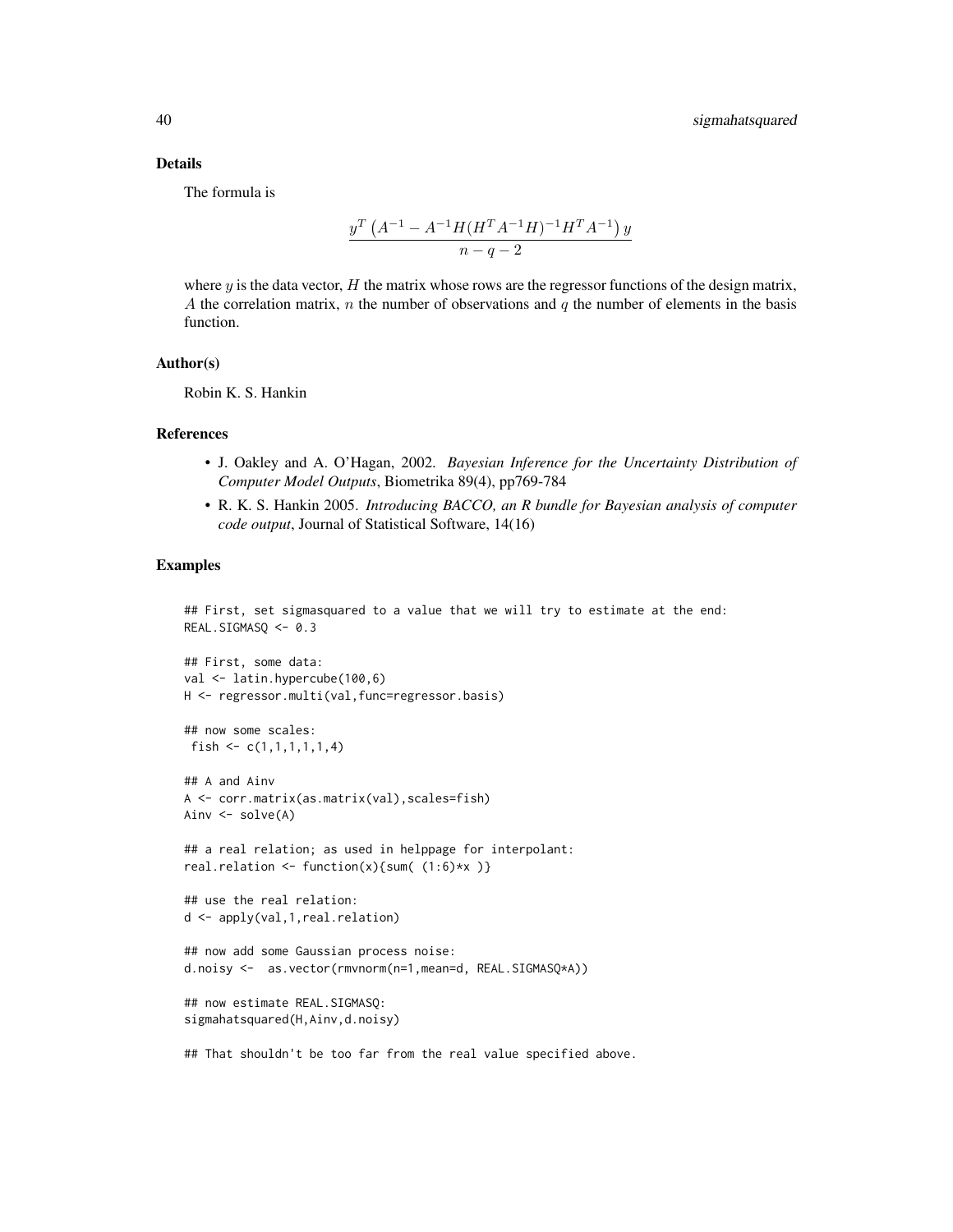```
## Finally, a sanity check:
sigmahatsquared(H,Ainv,d.noisy) - sigmahatsquared.A(H,A=A,d.noisy)
```
toy *A toy dataset*

#### Description

A matrix consisting of 10 rows and 6 columns corresponding to 10 points in a six-dimensional space.

#### Usage

data(toy)

```
data(toy)
real.relation <- function(x){sum( (1:6)*x )}
d <- apply(toy, 1, real.relation)
# Supply some scales:
fish \leftarrow rep(2,6)
# Calculate the A matrix:
A <- corr.matrix(toy,scales=fish)
Ainv <- solve(A)
# Now add some suitably correlated noise:
d.noisy <- as.vector(rmvnorm(n=1,mean=d, 0.1*A))
# Choose a point:
x.unknown \leq rep(0.5,6)
# Now use interpolant:
interpolant(x.unknown, d.noisy, toy, Ainv, scales=fish, g=FALSE)
# Now verify by checking the first row of toy:
interpolant(toy[1,], d.noisy, toy, Ainv, scales=fish, g=FALSE)
# Should match d.noisy[1].
```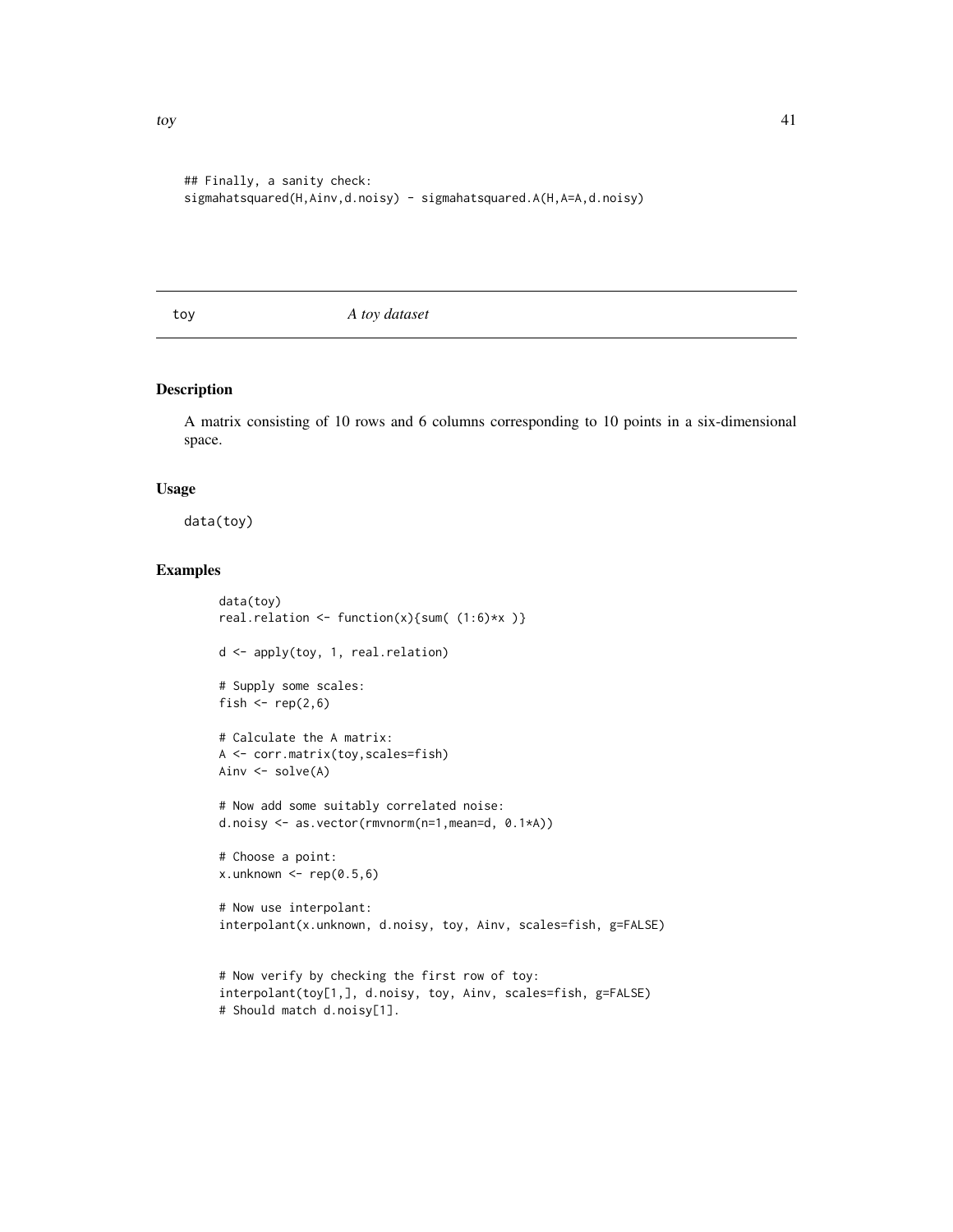<span id="page-41-0"></span>

## Description

Returns the trace of a matrix

## Usage

tr(a)

## Arguments

a Matrix whose trace is desired

## Author(s)

Robin K. S. Hankin

## Examples

tr(matrix(1:9,3,3))